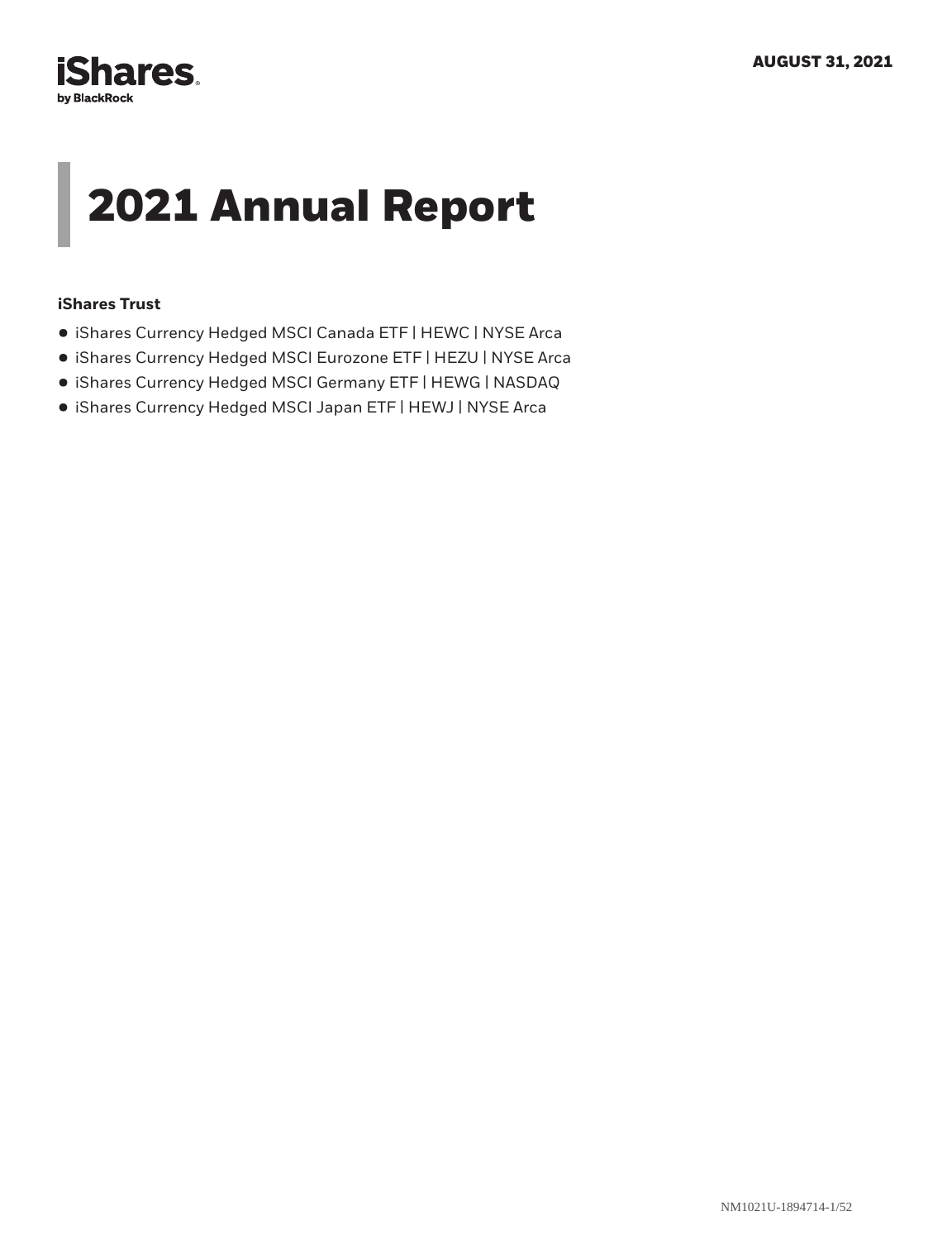# The Markets in Review

#### Dear Shareholder,

The 12-month reporting period as of August 31, 2021 was a remarkable period of adaptation and recovery, as the global economy dealt with the implications of the coronavirus (or "COVID-19") pandemic. The United States, along with most of the world, began the reporting period emerging from a severe recession, prompted by pandemic-related restrictions that disrupted many aspects of daily life. However, easing restrictions and robust government intervention led to a strong rebound, and the economy grew at a significant pace for the reporting period, eventually regaining the output lost from the pandemic.

Equity prices rose with the broader economy, as strong fiscal and monetary support, as well as the development of vaccines, made investors increasingly optimistic about the economic outlook. The implementation of mass vaccination campaigns and passage of two additional fiscal stimulus packages further boosted stocks, and many equity indices neared or surpassed all-time highs late in the reporting period. In the United States, returns of small-capitalization stocks, which benefited the most from the resumption of in-person activities, outpaced large-capitalization stocks. International equities also gained, as both developed and emerging markets rebounded substantially.

The 10-year U.S. Treasury yield (which is inversely related to bond prices) had fallen sharply prior to the beginning of the reporting period, which meant bonds were priced for extreme risk avoidance and economic disruption. Despite expectations of doom and gloom, the economy expanded rapidly, stoking inflation concerns in early 2021, which led to higher yields and a negative overall return for most U.S. Treasuries. In the corporate bond market, support from the U.S. Federal Reserve (the "Fed") assuaged credit concerns and led to solid returns for high-yield corporate bonds, although investmentgrade corporates declined slightly.

The Fed remained committed to accommodative monetary policy by maintaining near-zero interest rates and by reiterating that inflation could exceed its 2% target for a sustained period without triggering a rate increase. In response to rising inflation late in the period, the Fed changed its market guidance, raising the possibility of higher rates in 2023 and reducing bond purchasing beginning in late 2022.

Looking ahead, we believe that the global expansion will continue to broaden as Europe and other developed market economies gain momentum, although the delta variant of the coronavirus remains a threat, particularly in emerging markets. While we expect inflation to remain elevated in the medium-term as the expansion continues, we believe the recent uptick owes more to temporary supply disruptions than a lasting change in fundamentals. The change in Fed policy also means that moderate inflation is less likely to be followed by interest rate hikes that could threaten the economic expansion.

Overall, we favor a moderately positive stance toward risk, with an overweight in equities. Sectors that are better poised to manage the transition to a lower-carbon world, such as technology and healthcare, are particularly attractive in the long-term. U.S. small-capitalization stocks and European equities are likely to benefit from the continuing vaccine-led restart. We are underweight long-term credit, but inflationprotected U.S. Treasuries and Asian fixed income offer potential opportunities. We believe that international diversification and a focus on sustainability can help provide portfolio resilience, and the disruption created by the coronavirus appears to be accelerating the shift toward sustainable investments.

In this environment, our view is that investors need to think globally, extend their scope across a broad array of asset classes, and be nimble as market conditions change. We encourage you to talk with your financial advisor and visit **iShares.com** for further insight about investing in today's markets.

Sincerely,

Rob Kapito President, BlackRock, Inc.



Rob Kapito President, BlackRock, Inc.

#### **Total Returns as of August 31, 2021**

|                                                                                             | 6-Month | 12-Month |
|---------------------------------------------------------------------------------------------|---------|----------|
| U.S. large cap equities<br>(S&P 500 <sup>®</sup> Index)                                     | 19.52%  | 31.17%   |
| U.S. small cap equities<br>(Russell 2000 <sup>®</sup> Index)                                | 3.81    | 47 08    |
| International equities<br>(MSCI Europe, Australasia,<br>Far East Index)                     | 10 31   | 26 12    |
| <b>Emerging market equities</b><br>(MSCI Emerging Markets<br>Index)                         | (0.98)  | 21 12    |
| 3-month Treasury bills<br>(ICE BofA 3-Month<br>U.S. Treasury Bill Index)                    | 0.02    | 0.08     |
| U.S. Treasury securities<br>(ICE BofA 10-Year<br>U.S. Treasury Index)                       | 2.36    | (4.12)   |
| U.S. investment grade bonds<br>(Bloomberg U.S. Aggregate<br>Bond Index)                     | 149     | (0.08)   |
| Tax-exempt municipal bonds<br>(S&P Municipal Bond Index)                                    | 2.50    | 344      |
| U.S. high yield bonds<br>(Bloomberg U.S. Corporate<br>High Yield 2% Issuer Capped<br>Index) | 382     | 10 14    |

Past performance is not an indication of future results. Index performance is shown for illustrative purposes only. You cannot invest directly in an index.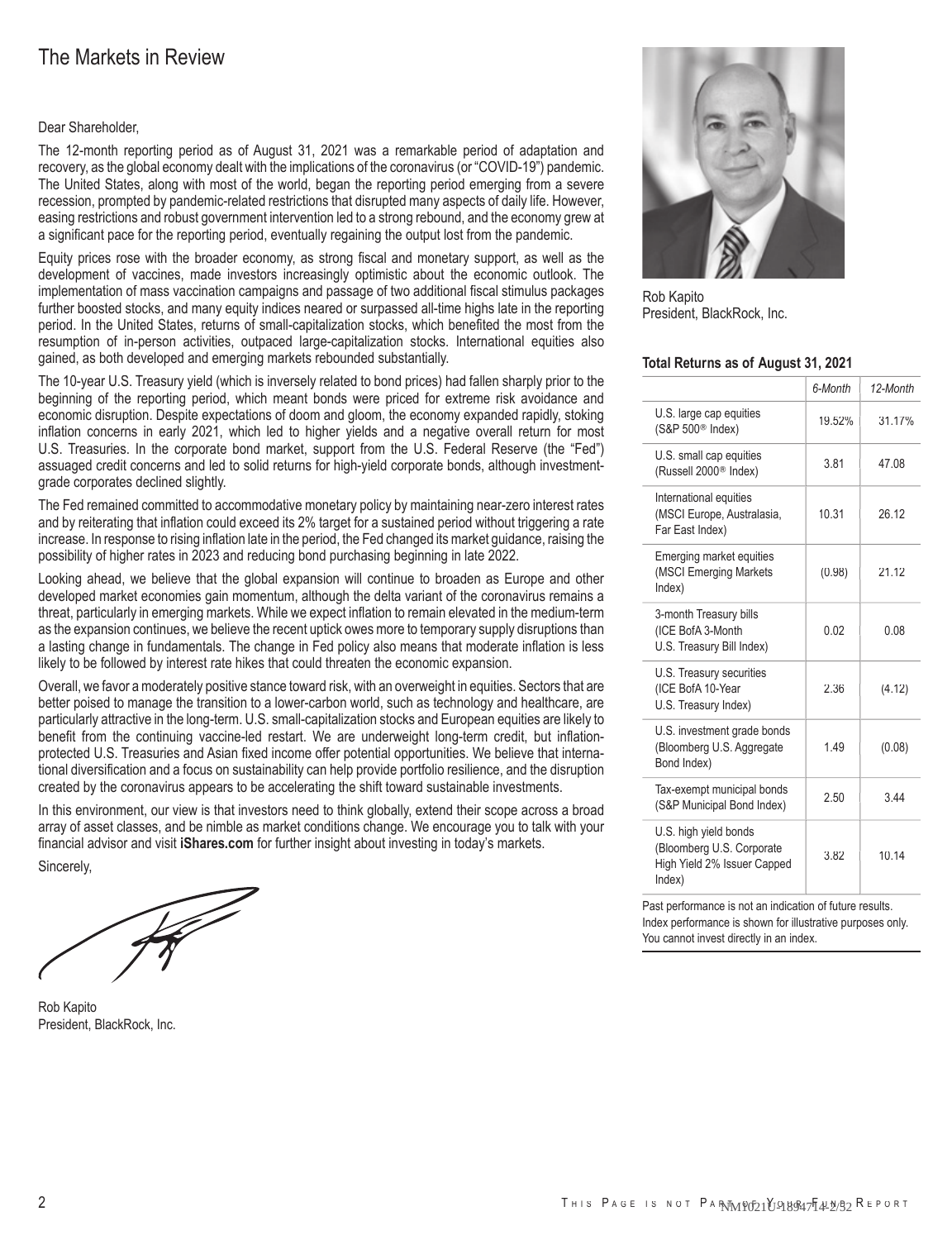# **Table of Contents**

|                                                                                                                                                                                                                                | Page |
|--------------------------------------------------------------------------------------------------------------------------------------------------------------------------------------------------------------------------------|------|
|                                                                                                                                                                                                                                |      |
| Market Overview                                                                                                                                                                                                                |      |
|                                                                                                                                                                                                                                |      |
|                                                                                                                                                                                                                                | 13   |
|                                                                                                                                                                                                                                | 13   |
| Schedules of Investments with the content of the content of the content of the content of the content of the content of the content of the content of the content of the content of the content of the content of the content  | 14   |
| <b>Financial Statements</b>                                                                                                                                                                                                    |      |
| Statements of Assets and Liabilities with conservative conservative conservative conservative conservative conservative conservative conservative conservative conservative conservative conservative conservative conservativ | 27   |
|                                                                                                                                                                                                                                | 28   |
| Statements of Changes in Net Assets with an according to the control of the control of the statements of Changes in Net Assets with an according to the control of the control of the statements of Changes in Net Assets      | 29   |
|                                                                                                                                                                                                                                | 31   |
|                                                                                                                                                                                                                                | 35   |
|                                                                                                                                                                                                                                |      |
|                                                                                                                                                                                                                                | 43   |
|                                                                                                                                                                                                                                | 44   |
| Supplemental Information with the content of the content of the content of the content of the content of the content of the content of the content of the content of the content of the content of the content of the content  |      |
|                                                                                                                                                                                                                                |      |
| General Information                                                                                                                                                                                                            | 49   |
|                                                                                                                                                                                                                                | 50   |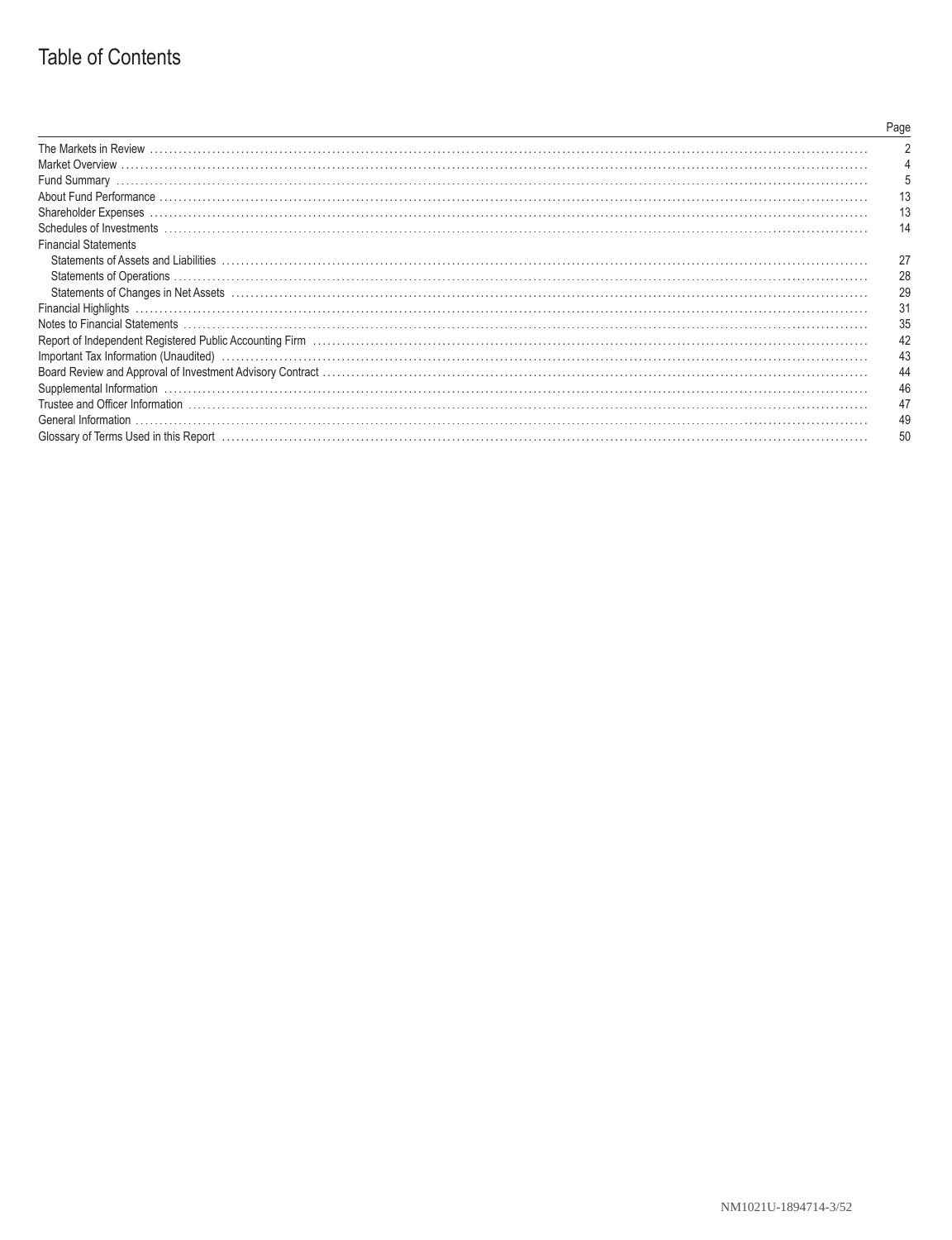## **iShares Trust**

#### **Global Market Overview**

Global equity markets advanced significantly during the 12 months ended August 31, 2021 ("reporting period"). The MSCI ACWI, a broad global equity index that includes both developed and emerging markets, returned 28.64% in U.S. dollar terms for the reporting period. Stocks continued to recover from the initial impact of the coronavirus pandemic, nearing all-time highs by the end of the reporting period. Reopening economies led to a substantial global economic expansion, and the development and distribution of COVID-19 vaccines bolstered investors' optimism. Nonetheless, vaccination rates varied considerably across countries, and the spread of the more contagious Delta variant led to increased cases and renewed restrictions toward the end of the reporting period. Inflation also rose in many parts of the world amid supply chain constraints and elevated consumer spending.

Equity markets in the U.S. advanced strongly, helped by fiscal and monetary stimulus and an ongoing mass vaccination program. Congress passed two fiscal stimulus bills during the reporting period, providing significant relief in the form of direct payments to individuals, tax credits, aid to state and local governments, and assistance for homeowners and renters. Personal incomes rose significantly following the stimulus payments, and consumer spending recovered, surpassing pre-pandemic levels. Increased consumer spending and the easing of pandemic-related restrictions helped the U.S. economy continue to grow following a significant rebound in the third quarter of 2020, as activity recovered from the pandemic-induced recession in the first half of 2020. The economy grew at a brisk pace for the rest of the reporting period, finally exceeding pre-pandemic output levels in the second quarter of 2021. The U.S. Federal Reserve Bank's ("the Fed") action also played a notable role in the recovery. Monetary policy remained accommodative, with short-term interest rates maintained near zero to encourage lending and stimulate economic activity. The Fed further acted to stabilize bond markets by continuing an unlimited, open-ended, bond-buying program for U.S. Treasuries and mortgage-backed securities.

Stocks in Europe also posted strong gains, despite a recovery that trailed other major economies. The European Central Bank ("ECB") provided monetary stimulus by maintaining ultra-low interest rates and continuing a large bond-buying program. Growth resumed with a significant rebound in the third quarter of 2020 as restrictions eased, and Eurozone countries enacted a deal for a collective €750 billion of stimulus spending. However, a new wave of coronavirus cases beginning in October 2020 led to renewed restrictions, weakening the fragile recovery. Consequently, the Eurozone economy contracted slightly in the fourth quarter of 2020 and first quarter of 2021, even as much of the world was returning to growth. Although the initial vaccine rollout trailed in many European countries, the pace of vaccinations accelerated late in the reporting period, and economic growth resumed in the second quarter of 2021.

Asia-Pacific regional stocks also posted a solid advance amid a sharp rebound in economic activity. Continued economic growth in China helped the regional economy recover, as many Asia-Pacific countries rely on China as a major trading partner. Japanese and Australian stocks benefited from a sharp rise in exports amid resurgent global trade. Emerging market stocks advanced overall, aided by economic recovery and rising prices for many commodities. However, investor concerns about increased government regulatory activity weighed on Chinese stocks late in the reporting period. Relatively slow vaccination rollouts in parts of Asia also prompted concerns, particularly as the Delta variant spread.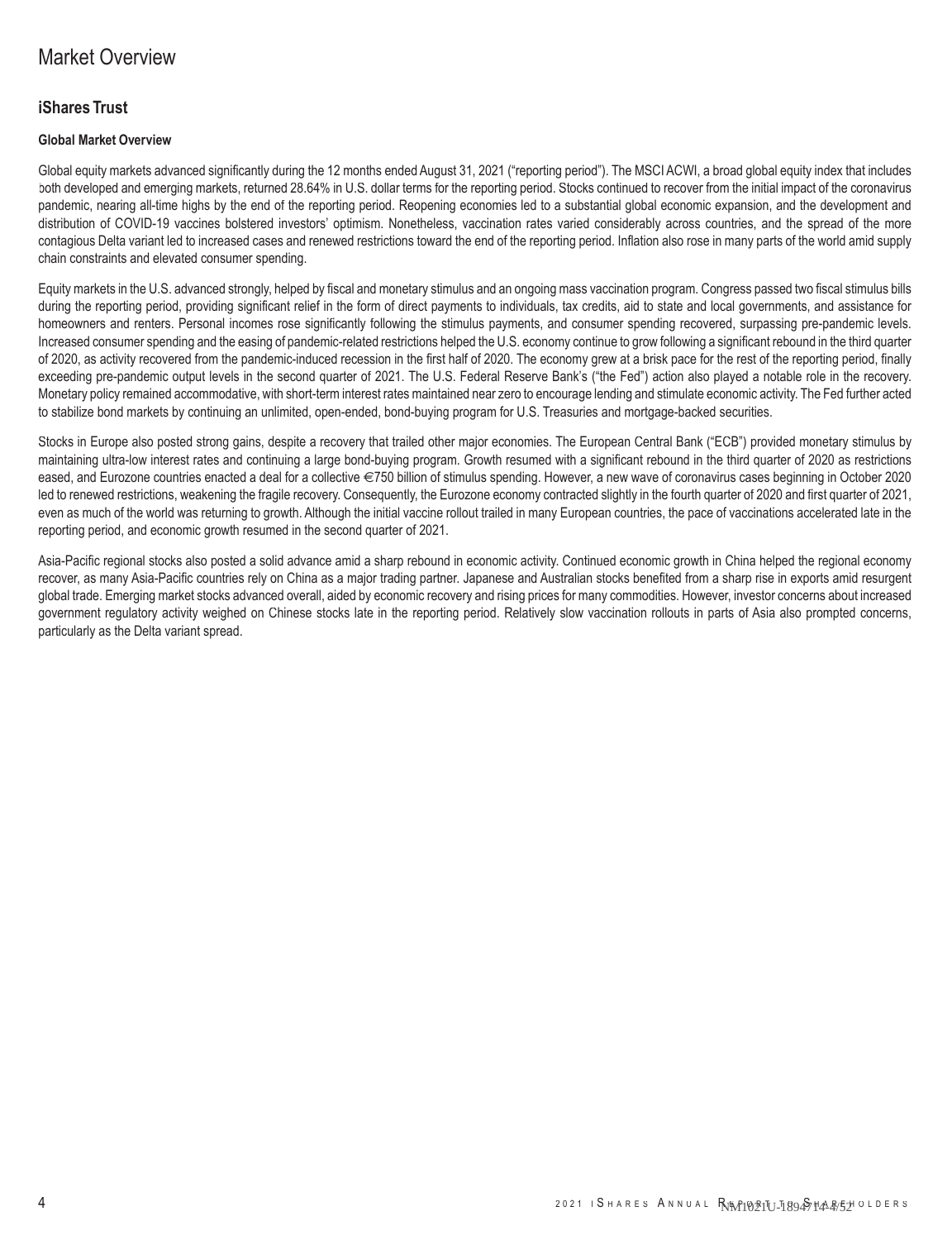### **Investment Objective**

The **iShares Currency Hedged MSCI Canada ETF** (the "Fund") seeks to track the investment results of an index composed of large- and mid-capitalization Canadian equities while mitigating exposure to fluctuations between the value of the Canadian dollar and the U.S. dollar, as represented by the MSCI Canada 100% Hedged to USD Index (the "Index"). The Fund invests in a representative sample of securities included in the Index that collectively has an investment profile similar to the Index. Due to the use of representative sampling, the Fund may or may not hold all of the securities that are included in the Index. The Fund currently seeks to achieve its investment objective by investing a substantial portion of its assets in one underlying fund, the iShares MSCI Canada ETF.

### **Performance**

|                    | Average Annual Total Returns |         | <b>Cumulative Total Returns</b> |        |         |                    |
|--------------------|------------------------------|---------|---------------------------------|--------|---------|--------------------|
|                    | Year                         | 5 Years | Since<br>Inception              | Year   | 5 Years | Since<br>Inception |
| Fund NAV           | 28.81%                       | 10.52%  | 8.95%                           | 28.81% | 64.86%  | 69.75%             |
| <b>Fund Market</b> | 28.74                        | 10.51   | 8.98                            | 28.74  | 64.84   | 70.08              |
| Index              | 27.46                        | 10.49   | 8.98                            | 27.46  | 64.64   | 69.98              |

**GROWTH OF \$10,000 INVESTMENT**



The inception date of the Fund was 6/29/15. The first day of secondary market trading was 7/1/15.

Past performance is no guarantee of future results. Performance results do not reflect the deduction of taxes that a shareholder would pay on fund distributions or on the redemption or sale of fund shares. See "About Fund Performance" on page 13 for more information.

### **Expense Example**

|                                                 | Actual                                |                                              |                                                 | Hypothetical 5% Return                       |                                                |                                               |
|-------------------------------------------------|---------------------------------------|----------------------------------------------|-------------------------------------------------|----------------------------------------------|------------------------------------------------|-----------------------------------------------|
| Beginning<br><b>Account Value</b><br>(03/01/21) | Ending<br>Account Value<br>(08/31/21) | Expenses<br>Paid During<br>the Period (a)(b) | Beginning<br><b>Account Value</b><br>(03/01/21) | Ending<br><b>Account Value</b><br>(08/31/21) | Expenses<br>Paid During<br>the Period $(a)(b)$ | Annualized<br>Expense<br>Ratio <sup>(a)</sup> |
| .000.00                                         | .159.00                               | 0.16                                         | .000.00                                         | .025.10                                      | 0.15                                           | 0.03%                                         |

(a) Annualized expense ratio and expenses paid during the period do not include fees and expenses of the underlying fund in which the Fund invests.

(b) Expenses are calculated using the Fund's annualized expense ratio (as disclosed in the table), multiplied by the average account value for the period, multiplied by the number of days in the period (184 days) and divided by the number of days in the year (365 days). Other fees, such as brokerage commissions and other fees to financial intermediaries, may be paid which are not reflected in the tables and examples above. See "Shareholder Expenses" on page 13 for more information.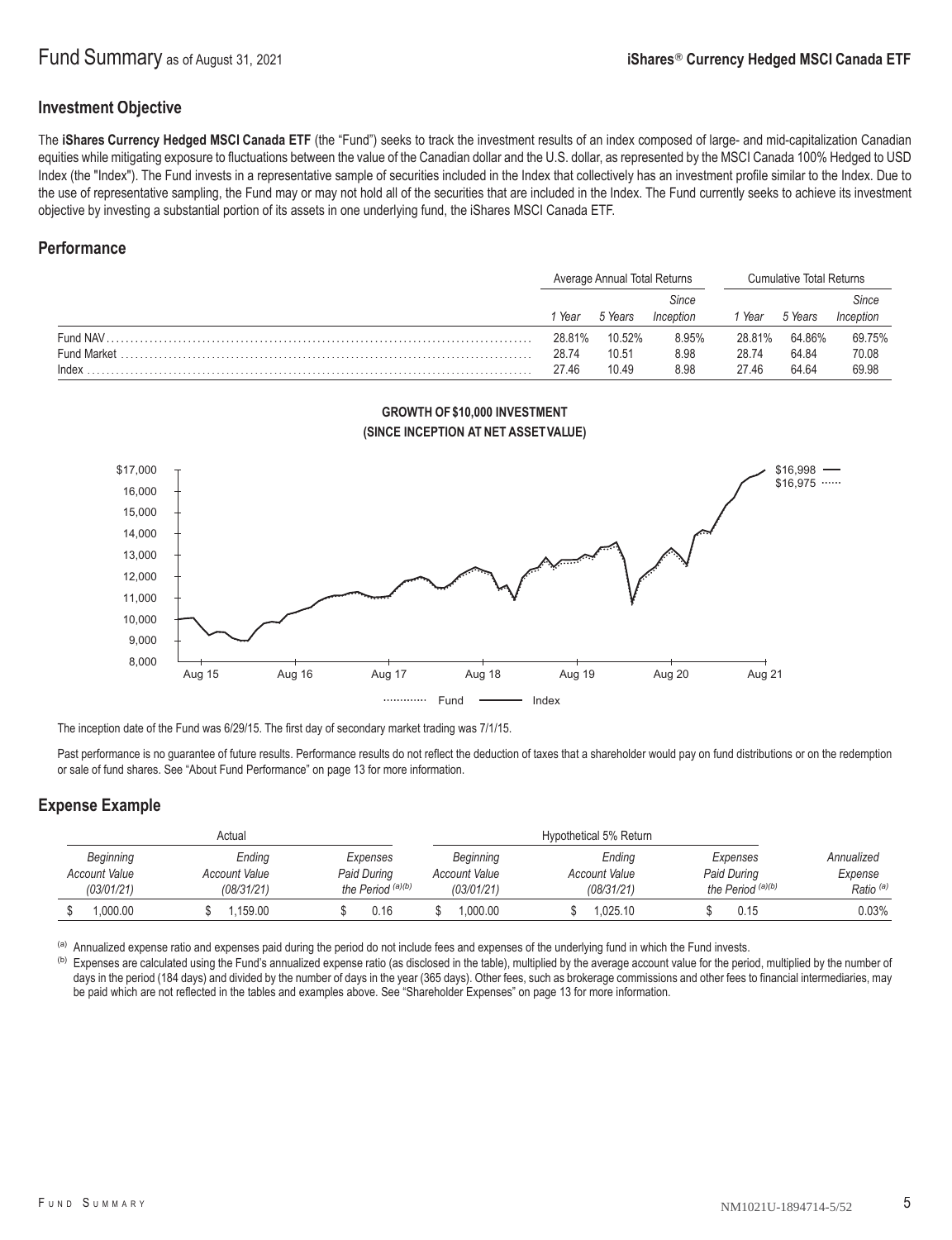### **Portfolio Management Commentary**

Canadian equities advanced for the reporting period, as rising COVID-19 vaccination rates and loosened restrictions against the pandemic supported a recovery in the Canadian economy. Canada's vaccination rate ended the reporting period at among the highest levels among major industrialized nations, eclipsing the U.S., the U.K., France, and Germany.

The financials sector contributed the most to the Index's return in U.S. dollar terms as the banking industry benefited from the recovery of provisions for credit losses, which are funds that the institutions set aside to cover projected credit losses that failed to materialize. A recovery in mergers and acquisitions activity to record levels, supported by low interest rates and strong balance sheets with large cash reserves, also boosted the banking industry. Government stimulus programs that prevented widespread loan defaults along with high demand for a limited supply of homes drove home prices higher, which helped banks involved in mortgage lending. Canada's insurance industry also contributed to the Index's return. Rising stock markets raised fee income for the wealth and asset management units of life insurance companies, increasing earnings.

The information technology sector also contributed significantly to the Index's return. A pandemic-driven shift toward online shopping increased demand for many technology products and services. The internet services and infrastructure industry led the advance as companies initiated services to help brick-and-mortar merchants set up operations for online storefronts and added more options for consumers. Sales volumes at these online storefronts increased significantly, as the number of merchants with e-commerce stores rose sharply during the pandemic. The energy sector also contributed to the Index's return. Oil and gas storage and transportation companies benefited from increases in oil production and pipeline volumes.

In terms of currency performance during the reporting period, the Canadian dollar appreciated by approximately 3% relative to the U.S. dollar. Higher oil and commodities prices buoyed the Canadian dollar, as the value of Canada's large resource exports is closely tied to its currency.

The Canadian dollar's positive performance meant hedging activity detracted from the Index's return. A fully hedged investor seeks to bypass the currency fluctuations both on the upside and on the downside — related to holding foreign-currency-denominated securities. The Index's hedging activity offset the positive impact of the Canadian dollar's performance relative to the U.S. dollar, resulting in an Index return that was relatively close to the return of Canadian equities measured in Canadian dollars.

### **Portfolio Information**

#### **ALLOCATION BY INVESTMENT TYPE**

|                                                             | Percent of        |
|-------------------------------------------------------------|-------------------|
| Investment Type                                             | <b>Net Assets</b> |
|                                                             | 100.1%            |
|                                                             | 25                |
| Forward foreign currency exchange contracts, net cumulative |                   |
|                                                             | 09                |
|                                                             | (3.5)             |

#### **ALLOCATION BY SECTOR (of the UNDERLYING FUND)**

| Sector                                 | Percent of<br>Total Investment <sup>(a)</sup> |
|----------------------------------------|-----------------------------------------------|
|                                        | 36 3%                                         |
|                                        | 137                                           |
|                                        | 127                                           |
|                                        | 111                                           |
|                                        | 104                                           |
|                                        | 41                                            |
|                                        | 40                                            |
|                                        | 37                                            |
|                                        | 26                                            |
| Other (each representing less than 1%) | 14                                            |

<sup>(a)</sup> Excludes money market funds.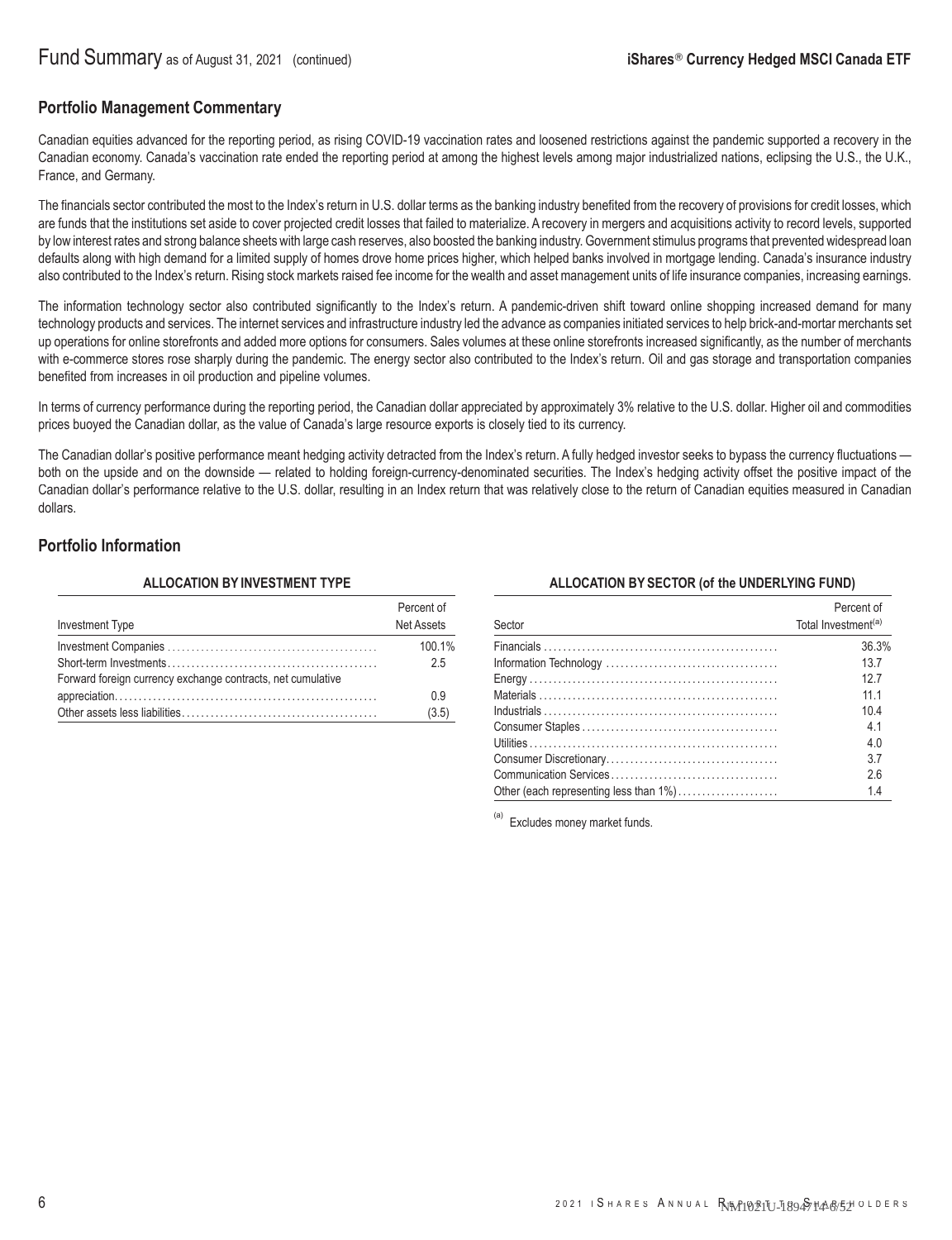### **Investment Objective**

The **iShares Currency Hedged MSCI Eurozone ETF** (the "Fund") seeks to track the investment results of an index composed of large- and mid-capitalization equities from developed market countries which use the euro as their official currency while mitigating exposure to fluctuations between the value of the euro and the U.S. dollar, as represented by the MSCI EMU 100% Hedged to USD Index (the "Index"). The Fund invests in a representative sample of securities included in the Index that collectively has an investment profile similar to the Index. Due to the use of representative sampling, the Fund may or may not hold all of the securities that are included in the Index. The Fund currently seeks to achieve its investment objective by investing a substantial portion of its assets in one underlying fund, the iShares MSCI Eurozone ETF.

### **Performance**

|             | Average Annual Total Returns |         |                    | <b>Cumulative Total Returns</b> |         |                    |
|-------------|------------------------------|---------|--------------------|---------------------------------|---------|--------------------|
|             | Year                         | 5 Years | Since<br>Inception | Year                            | 5 Years | Since<br>Inception |
| Fund NAV    | 35.04%                       | 11 82%  | 8.86%              | 35.04%                          | 74.79%  | 83.51%             |
| Fund Market | 34.77                        | 11.81   | 8.86               | 34.77                           | 74.74   | 83.45              |
| Index       | 34.09                        | 11.91   | 9.12               | 34.09                           | 75.50   | 86.50              |

**GROWTH OF \$10,000 INVESTMENT**



The inception date of the Fund was 7/9/14. The first day of secondary market trading was 7/10/14.

Certain sectors and markets performed exceptionally well based on market conditions during the one-year period. Achieving such exceptional returns involves the risk of volatility and investors should not expect that such exceptional returns will be repeated.

Past performance is no guarantee of future results. Performance results do not reflect the deduction of taxes that a shareholder would pay on fund distributions or on the redemption or sale of fund shares. See "About Fund Performance" on page 13 for more information.

### **Expense Example**

|                                                 | Actual                                |                                              |                                          | Hypothetical 5% Return                |                                              |                                               |
|-------------------------------------------------|---------------------------------------|----------------------------------------------|------------------------------------------|---------------------------------------|----------------------------------------------|-----------------------------------------------|
| Beginning<br><b>Account Value</b><br>(03/01/21) | Ending<br>Account Value<br>(08/31/21) | Expenses<br>Paid During<br>the Period (a)(b) | Beginning<br>Account Value<br>(03/01/21) | Ending<br>Account Value<br>(08/31/21) | Expenses<br>Paid During<br>the Period (a)(b) | Annualized<br>Expense<br>Ratio <sup>(a)</sup> |
| 1.000.00                                        | 173.50                                | 0.16                                         | .000.00                                  | .025.10                               | 0.15                                         | 0.03%                                         |

(a) Annualized expense ratio and expenses paid during the period do not include fees and expenses of the underlying fund in which the Fund invests.

(b) Expenses are calculated using the Fund's annualized expense ratio (as disclosed in the table), multiplied by the average account value for the period, multiplied by the number of days in the period (184 days) and divided by the number of days in the year (365 days). Other fees, such as brokerage commissions and other fees to financial intermediaries, may be paid which are not reflected in the tables and examples above. See "Shareholder Expenses" on page 13 for more information.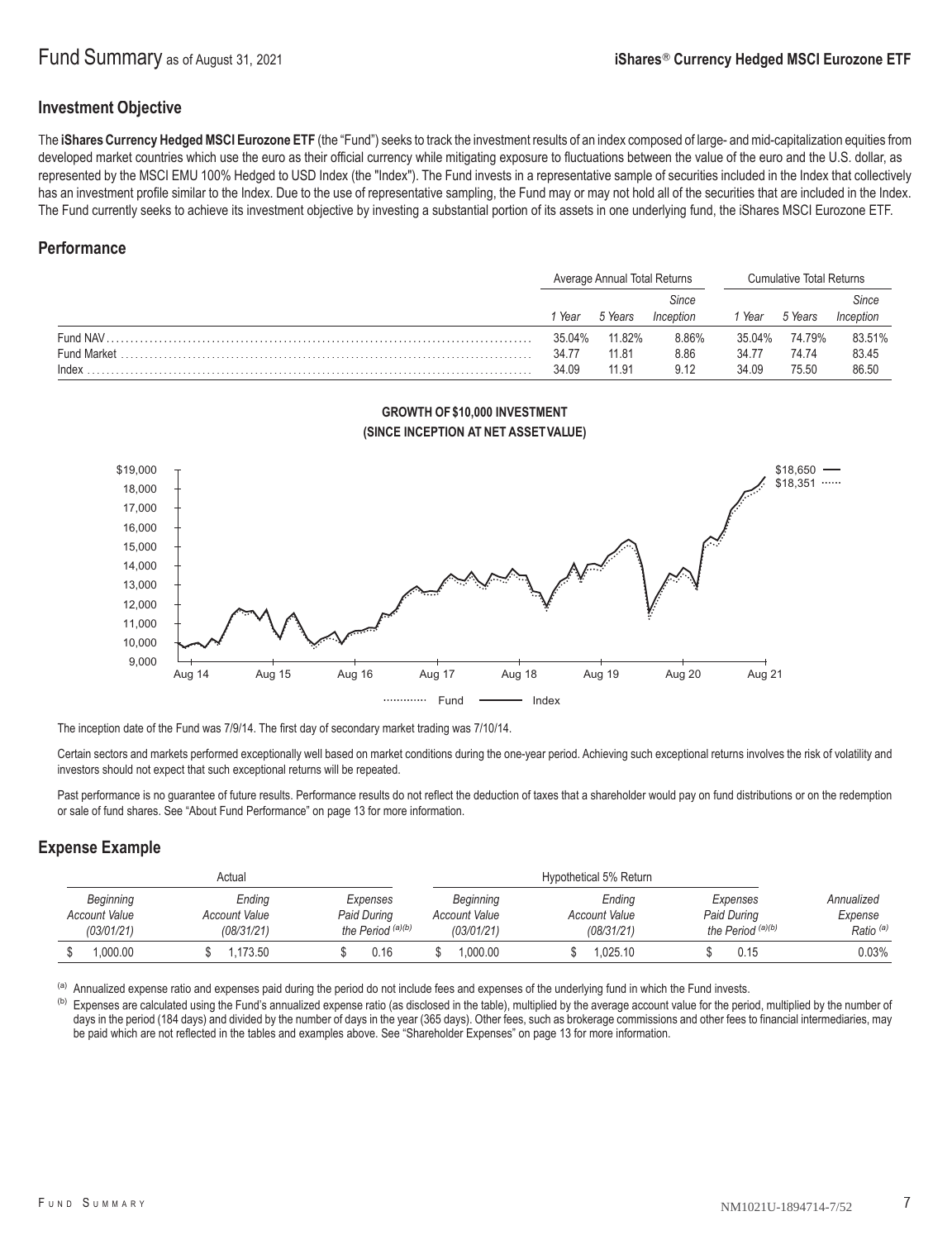### **Portfolio Management Commentary**

Stocks in the Eurozone advanced for the reporting period despite a mild recession, delays in COVID-19 vaccine rollouts in some countries, and the reinstitution of social distancing mandates. Coronavirus pandemic-related restrictions slowed economic activity in European countries. However, the ECB invested €750 billion to provide employment support, loans, and grants on an unprecedented scale, in addition to existing social safety nets, which helped lessen the impact of the pandemic on economic growth. The ECB also provided monetary support by buying government and corporate bonds and keeping interest rates low to encourage corporate investment. However, Eurozone economic growth did not recover to pre-pandemic levels and trailed the U.S. and China amid the uncertain impacts of the Delta variant.

French stocks were the largest contributors to the Index's return in U.S. dollar terms, as economic recovery drove gains in the consumer discretionary and industrials sectors. Textiles and apparel companies advanced, particularly during the second half of the reporting period, reflecting pent-up demand for luxury purchases among high end consumers. French electrical equipment makers benefited from improved demand and infrastructure opportunities such as vehicle electrification. Household savings were high, as a recovery in retail banking, following the lifting of pandemic-related restrictions, outweighed weakened corporate and investment banking activity. Increased fixed income trading also bolstered the banking industry.

Stocks in the Netherlands contributed meaningfully to the Index's return. The information technology sector led contributions as global demand for high-powered semiconductor chips, required to run everything from car engines to smart toasters, continued to outstrip supply. Semiconductors and semiconductor equipment companies led the advance, as increased sales of advanced chipmaking equipment amid a global semiconductor shortage supported profits in the industry.

German stocks also contributed to the Index's return, advancing due to an economic rebound. In the consumer discretionary sector, automobile manufacturers benefited from strong cost management, solid products, and corporate restructuring. The industrials sector also contributed as strong sales of industrial software drove the industrial conglomerates industry.

In terms of currency performance during the reporting period, the euro depreciated by approximately 1% against the U.S. dollar. Investors' expectations that interest rates in the E.U. would stay low longer than U.S. interest rates pressured the euro.

The euro's negative performance meant hedging activity contributed to the Index's return. A fully hedged investor seeks to bypass the currency fluctuations — both on the upside and on the downside — related to holding foreign-currency-denominated securities. The Index's hedging activity offset the negative impact of the euro's performance relative to the U.S. dollar, resulting in an Index return that was relatively close to the return of Eurozone equities measured in euros.

### **Portfolio Information**

#### **ALLOCATION BY INVESTMENT TYPE**

| Investment Type                                             | Percent of<br><b>Net Assets</b> |
|-------------------------------------------------------------|---------------------------------|
| Forward foreign currency exchange contracts, net cumulative | 100.0%<br>0 <sub>1</sub>        |
|                                                             | 0.5<br>(0.6)                    |

#### **ALLOCATION BY SECTOR (of the UNDERLYING FUND)**

| Sector | Percent of<br>Total Investment <sup>(a)</sup> |
|--------|-----------------------------------------------|
|        | 17.5%                                         |
|        | 14 9                                          |
|        | 14 9                                          |
|        | 141                                           |
|        | 77                                            |
|        | 77                                            |
|        | 73                                            |
|        | 6.2                                           |
|        | 44                                            |
|        | 3.5                                           |
|        | 18                                            |

<sup>(a)</sup> Excludes money market funds.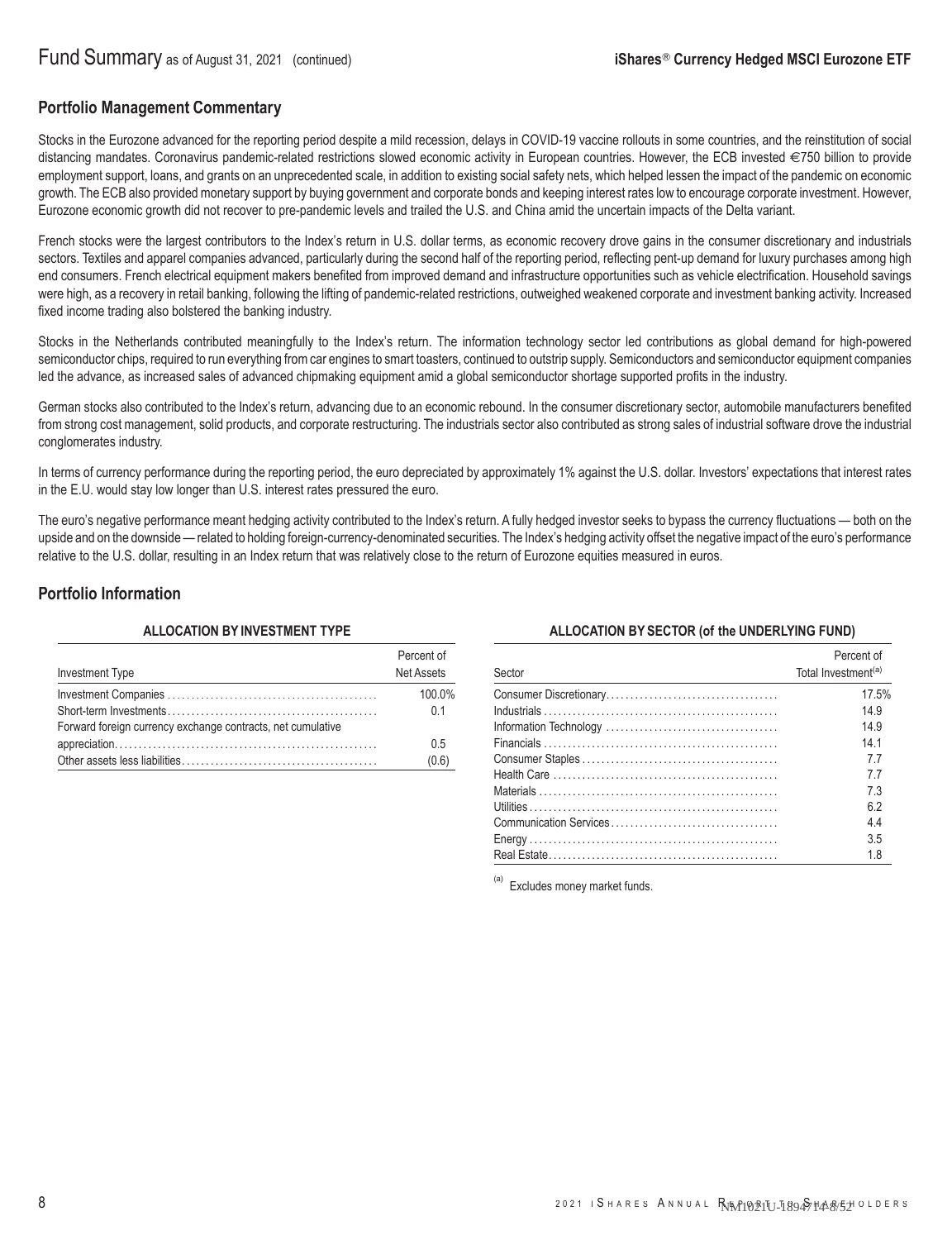### **Investment Objective**

The **iShares Currency Hedged MSCI Germany ETF** (the "Fund") seeks to track the investment results of an index composed of large- and mid-capitalization German equities while mitigating exposure to fluctuations between the value of the euro and the U.S. dollar, as represented by the MSCI Germany 100% Hedged to USD Index (the "Index"). The Fund invests in a representative sample of securities included in the Index that collectively has an investment profile similar to the Index. Due to the use of representative sampling, the Fund may or may not hold all of the securities that are included in the Index. The Fund currently seeks to achieve its investment objective by investing a substantial portion of its assets in one underlying fund, the iShares MSCI Germany ETF.

### **Performance**

| Average Annual Total Returns |         | Cumulative Total Returns |                       |                |                    |
|------------------------------|---------|--------------------------|-----------------------|----------------|--------------------|
| Year                         | 5 Years | Since<br>Inception       | Year                  | 5 Years        | Since<br>Inception |
|                              | 9.27%   | 7.71%                    | 22 12%                | 55.76%         | 75.58%             |
| 21.79                        | 9.26    | 7.70                     | 21.79<br>22.60        | 55.73<br>58.70 | 75.46<br>79.69     |
|                              |         | 22.12%                   | 22.60<br>9.68<br>8.03 |                |                    |

**GROWTH OF \$10,000 INVESTMENT**



The inception date of the Fund was 1/31/14. The first day of secondary market trading was 2/4/14.

Past performance is no guarantee of future results. Performance results do not reflect the deduction of taxes that a shareholder would pay on fund distributions or on the redemption or sale of fund shares. See "About Fund Performance" on page 13 for more information.

### **Expense Example**

|                                                 | Actual                                |                                              |                                                 | Hypothetical 5% Return                       |                                                |                                               |
|-------------------------------------------------|---------------------------------------|----------------------------------------------|-------------------------------------------------|----------------------------------------------|------------------------------------------------|-----------------------------------------------|
| Beginning<br><b>Account Value</b><br>(03/01/21) | Ending<br>Account Value<br>(08/31/21) | Expenses<br>Paid During<br>the Period (a)(b) | Beginning<br><b>Account Value</b><br>(03/01/21) | Ending<br><b>Account Value</b><br>(08/31/21) | Expenses<br>Paid During<br>the Period $(a)(b)$ | Annualized<br>Expense<br>Ratio <sup>(a)</sup> |
| .000.00                                         | .136.60                               | 0.22                                         | .000.00                                         | .025.00                                      | 0.20                                           | 0.04%                                         |

(a) Annualized expense ratio and expenses paid during the period do not include fees and expenses of the underlying fund in which the Fund invests.

(b) Expenses are calculated using the Fund's annualized expense ratio (as disclosed in the table), multiplied by the average account value for the period, multiplied by the number of days in the period (184 days) and divided by the number of days in the year (365 days). Other fees, such as brokerage commissions and other fees to financial intermediaries, may be paid which are not reflected in the tables and examples above. See "Shareholder Expenses" on page 13 for more information.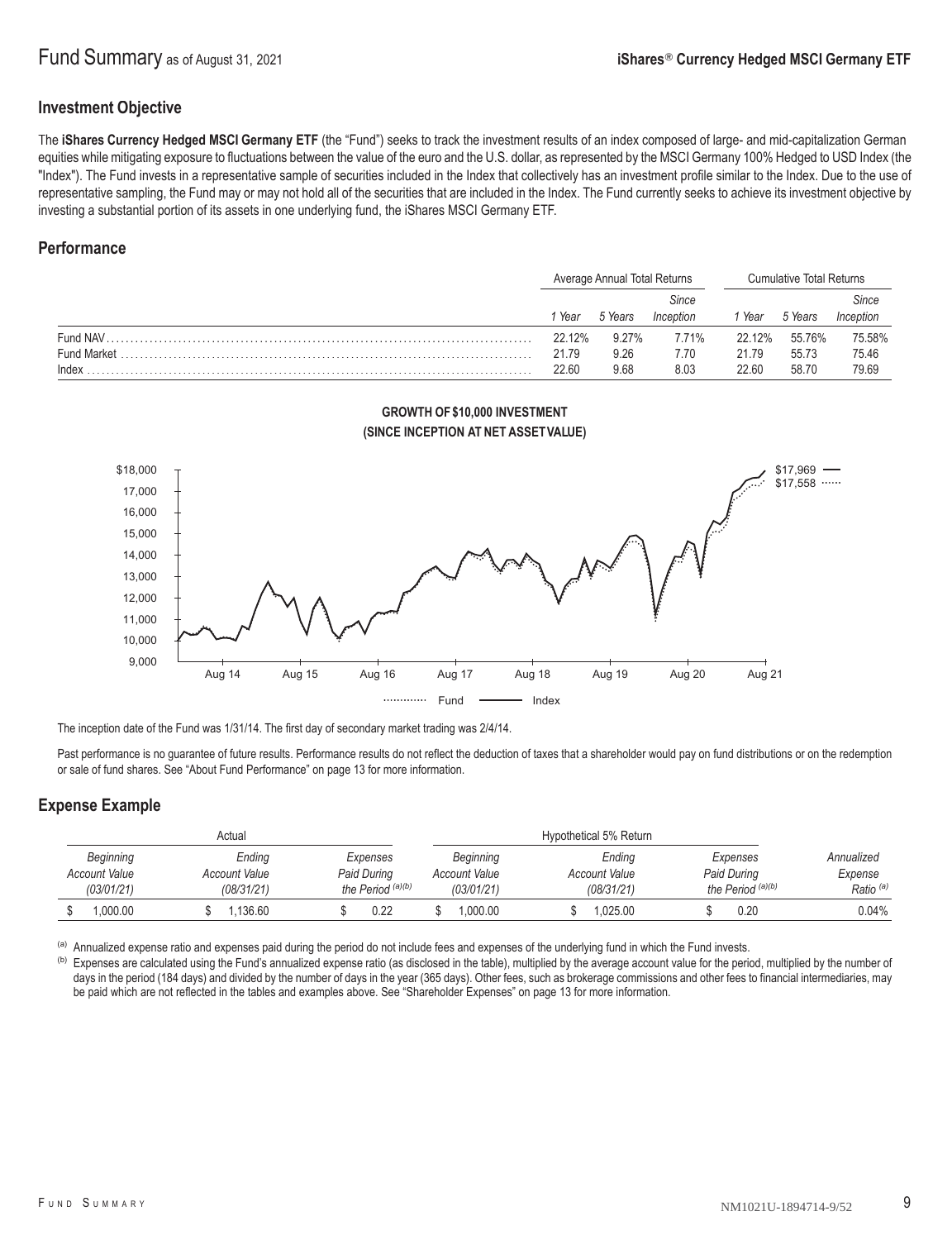### **Portfolio Management Commentary**

Stocks in Germany advanced strongly for the reporting period despite new waves of COVID-19 infections and business disruptions that continued to hamper economic growth. Although Germany's economy contracted in 2020, it outperformed several other European economies due to increased global trade that benefited its export-focused manufacturing sector. The deployment of coronavirus vaccines in early 2021, additional fiscal stimulus and relief packages, and optimism about the economic recovery contributed to equity market gains. Improved economic data and positive earnings also supported market strength.

The consumer discretionary sector contributed the most to the Index's performance in U.S. dollar terms, as accelerating vaccination rates and easing pandemic restrictions buoyed consumer confidence and spending. The largest source of contribution within the sector came from the automobile manufacturers industry. Favorable conditions in global car markets, improved pricing, and robust demand, particularly for premium cars and electric vehicles, led to robust earnings growth for select carmakers. The internet and direct marketing retail industry also advanced, as food delivery companies benefited from increased demand for their services amid restaurant closures and social distancing mandates.

The industrials sector also bolstered the Index's return. Strength in the industrial conglomerates industry, largely driven by strong sales of industrial software, led contribution. The transportation industry also contributed, as increased global business activity and growth in e-commerce and digitalization drove the need for logistics services.

The materials sector also contributed. Global economic expansion and robust demand for raw materials led to gains in commodities prices. The largest source of strength within the sector was the diversified chemicals industry, particularly companies that were able to pass on higher raw materials costs to industrials customers.

In terms of currency performance during the reporting period, the euro depreciated by approximately 1% against the U.S. dollar. Investors' expectations that interest rates in the E.U. would stay low longer than U.S. interest rates pressured the euro.

The euro's negative performance meant hedging activity contributed to the Index's return. A fully hedged investor seeks to bypass the currency fluctuations - both on the upside and on the downside — related to holding foreign-currency-denominated securities. The Index's hedging activity offset the negative impact of the euro's performance relative to the U.S. dollar, resulting in an Index return that was relatively close to the return of German equities measured in euros.

### **Portfolio Information**

#### **ALLOCATION BY INVESTMENT TYPE**

| Investment Type                                             | Percent of<br><b>Net Assets</b> |
|-------------------------------------------------------------|---------------------------------|
| Forward foreign currency exchange contracts, net cumulative | 100.0%<br>$\bigcap (a)$         |
|                                                             | 04<br>(0.4)                     |

(a) Rounds to less than 0.1%.

#### **ALLOCATION BY SECTOR (of the UNDERLYING FUND)**

|        | Percent of                      |
|--------|---------------------------------|
| Sector | Total Investment <sup>(a)</sup> |
|        | 20.9%                           |
|        | 16.5                            |
|        | 141                             |
|        | 131                             |
|        | 112                             |
|        | 81                              |
|        | 53                              |
|        | 48                              |
|        | 36                              |
|        | 24                              |

(a) Excludes money market funds.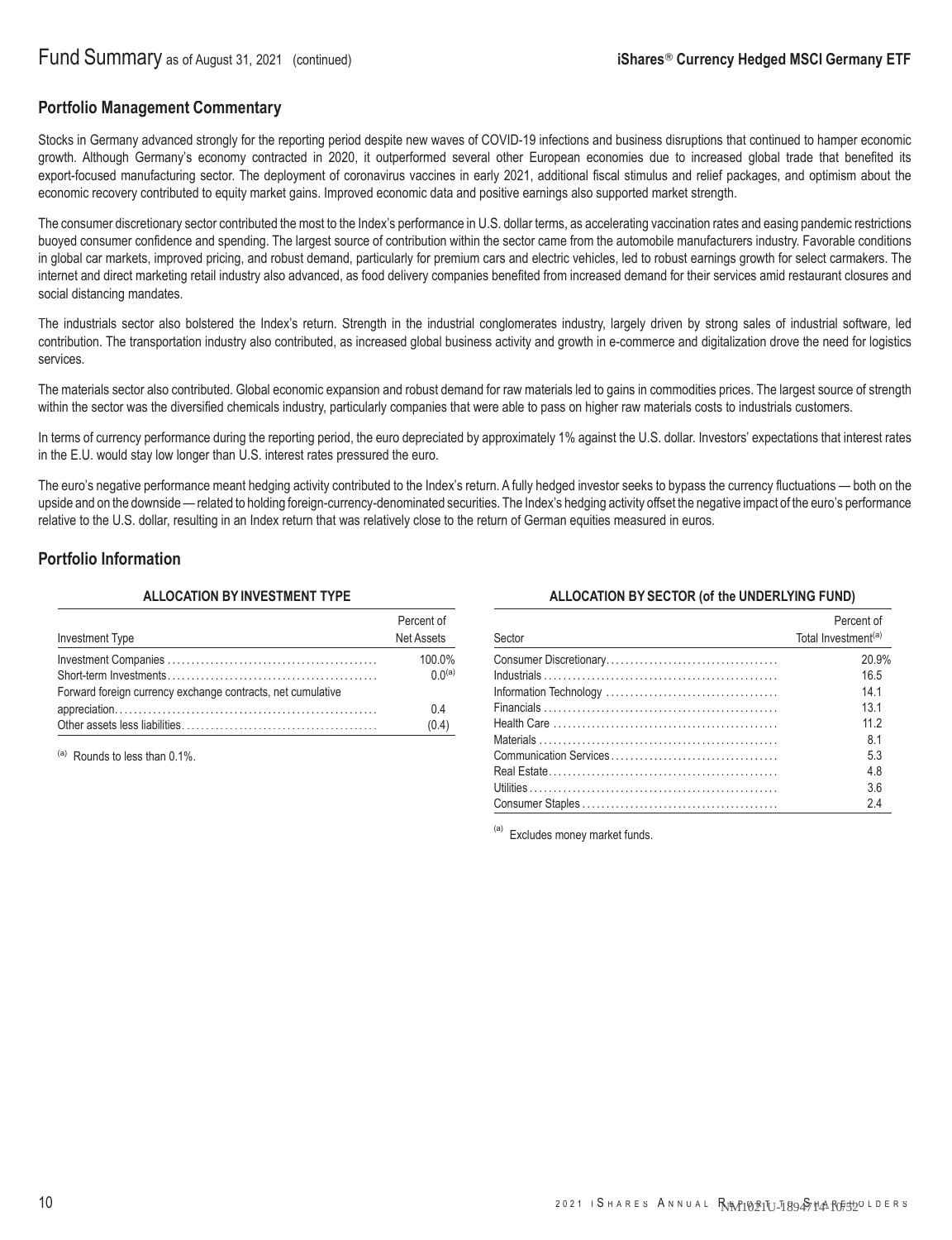### **Investment Objective**

The **iShares Currency Hedged MSCI Japan ETF** (the "Fund") seeks to track the investment results of an index composed of large- and mid-capitalization Japanese equities while mitigating exposure to fluctuations between the value of the Japanese yen and the U.S. dollar, as represented by the MSCI Japan 100% Hedged to USD Index (the "Index"). The Fund invests in a representative sample of securities included in the Index that collectively has an investment profile similar to the Index. Due to the use of representative sampling, the Fund may or may not hold all of the securities that are included in the Index. The Fund currently seeks to achieve its investment objective by investing a substantial portion of its assets in one underlying fund, the iShares MSCI Japan ETF.

### **Performance**

|                    | Average Annual Total Returns |         |                    | <b>Cumulative Total Returns</b> |         |                    |
|--------------------|------------------------------|---------|--------------------|---------------------------------|---------|--------------------|
|                    | Year                         | 5 Years | Since<br>Inception | Year                            | 5 Years | Since<br>Inception |
| Fund NAV           | 24.08%                       | 11.22%  | 8.87%              | 24.08%                          | 70.15%  | 90.49%             |
| <b>Fund Market</b> | 24.10                        | 11.22   | 8.86               | 24.10                           | 70.16   | 90.34              |
| Index              | 24.60                        | 11.90   | 9.11               | 24.60                           | 75.42   | 93.70              |

**GROWTH OF \$10,000 INVESTMENT**



The inception date of the Fund was 1/31/14. The first day of secondary market trading was 2/4/14.

Past performance is no guarantee of future results. Performance results do not reflect the deduction of taxes that a shareholder would pay on fund distributions or on the redemption or sale of fund shares. See "About Fund Performance" on page 13 for more information.

### **Expense Example**

|                                                 | Actual                                |                                              |                                                 | Hypothetical 5% Return                       |                                                |                                               |
|-------------------------------------------------|---------------------------------------|----------------------------------------------|-------------------------------------------------|----------------------------------------------|------------------------------------------------|-----------------------------------------------|
| Beginning<br><b>Account Value</b><br>(03/01/21) | Ending<br>Account Value<br>(08/31/21) | Expenses<br>Paid During<br>the Period (a)(b) | Beginning<br><b>Account Value</b><br>(03/01/21) | Ending<br><b>Account Value</b><br>(08/31/21) | Expenses<br>Paid During<br>the Period $(a)(b)$ | Annualized<br>Expense<br>Ratio <sup>(a)</sup> |
| .000.00                                         | 1.042.50                              | 0.00                                         | .000.00                                         | .025.20                                      | 0.00                                           | $0.00\%$                                      |

(a) Annualized expense ratio and expenses paid during the period do not include fees and expenses of the underlying fund in which the Fund invests.

(b) Expenses are calculated using the Fund's annualized expense ratio (as disclosed in the table), multiplied by the average account value for the period, multiplied by the number of days in the period (184 days) and divided by the number of days in the year (365 days). Other fees, such as brokerage commissions and other fees to financial intermediaries, may be paid which are not reflected in the tables and examples above. See "Shareholder Expenses" on page 13 for more information.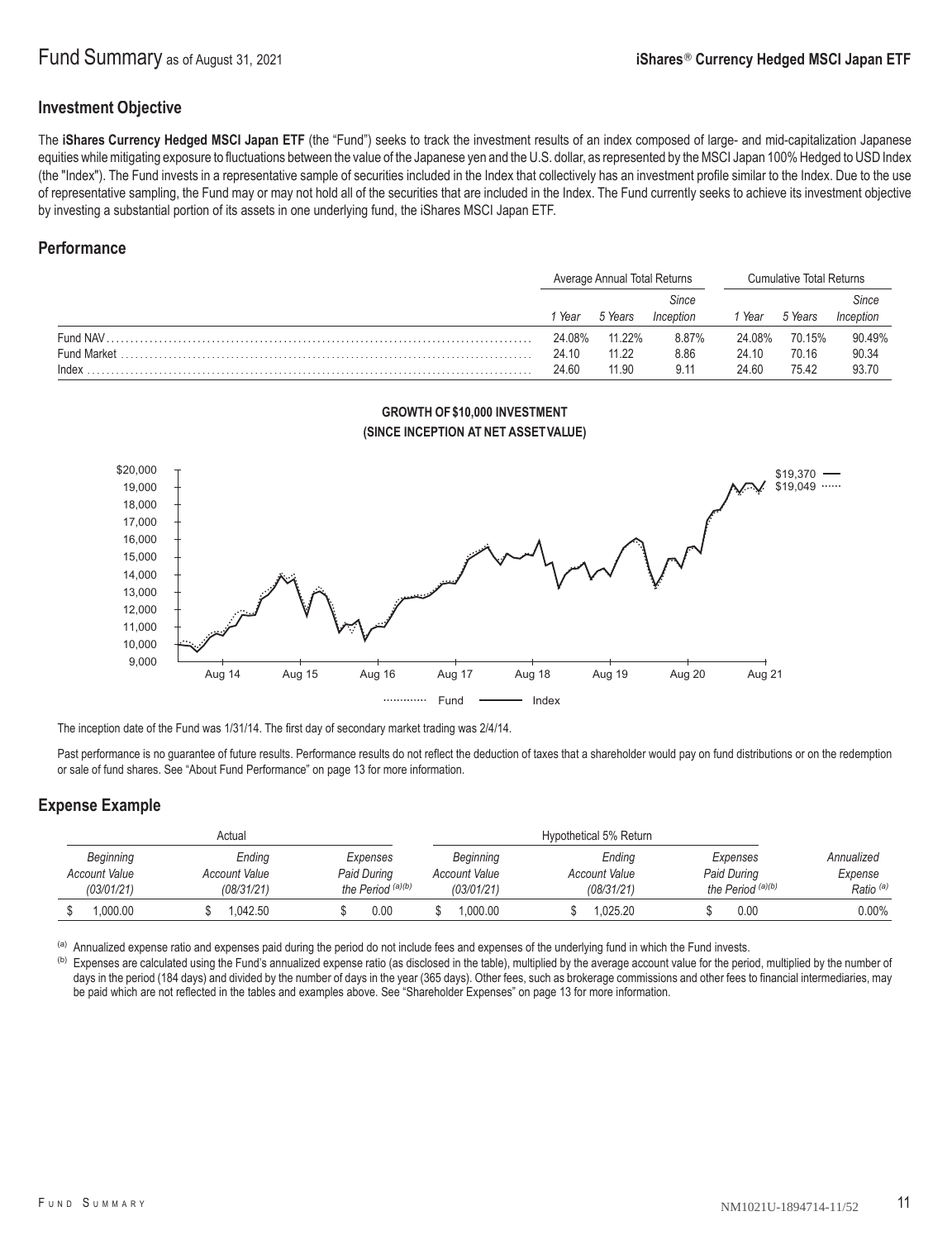### **Portfolio Management Commentary**

Stocks in Japan advanced during the reporting period as the country emerged from its worst recession since World War II, though the pace of economic growth trailed many developed peers. Rising exports and government stimulus programs supported Japan's recovery, but a surge in COVID-19 cases, a slow vaccine rollout, and renewed restrictions weighed on domestic household spending. Nevertheless, demand for Japanese exports continued to bolster the economy, and manufacturers' confidence rose amid the global recovery.

The information technology sector was the largest contributor to the Index's return in U.S. dollar terms. The electronic equipment and instruments industry benefited from the ongoing adoption of robotics and automated systems in both the manufacturing and service industries. A recovery in demand for sensors and machine vision systems also boosted the industry. Demand for healthcare-related products, semiconductor materials, and office equipment drove strong profits for technology hardware, storage, and peripherals manufacturers. Semiconductor equipment stocks advanced as rising demand for chips amid a global shortage of semiconductors, especially those used in electric vehicles and smartphones, drove earnings growth.

Industrials stocks contributed notably to the Index's return as overseas demand for capital goods improved. In the machinery industry, rising exports of robots and factory automation equipment boosted profits. Trading companies and distributors benefited from increased demand for commodities and higher prices as economies reopened. The commercial and professional services industry also advanced due to strength in online job advertising.

Consumer discretionary stocks also contributed solidly to the Index's performance, particularly the automobiles industry. Global demand for cars recovered sharply in 2021, and companies that maintained high production levels despite the global semiconductor shortage logged an increase in sales. In addition, the consumer electronics industry benefited as consumers increased spending on home entertainment during the pandemic.

In terms of currency performance during the reporting period, the Japanese yen depreciated by approximately 4% relative to the U.S. dollar. Weak domestic demand and deflationary pressure weighed on the Japanese yen.

The Japanese yen's negative performance meant hedging activity contributed to the Index's return. A fully hedged investor seeks to bypass the currency fluctuations — both on the upside and on the downside — related to holding foreign-currency-denominated securities. The Index's hedging activity offset the negative impact of the Japanese yen's performance relative to the U.S. dollar, resulting in an Index return that was relatively close to the return of Japanese equities measured in Japanese yen.

### **Portfolio Information**

#### **ALLOCATION BY INVESTMENT TYPE**

|                                                             | Percent of        |
|-------------------------------------------------------------|-------------------|
| Investment Type                                             | <b>Net Assets</b> |
|                                                             | 998%              |
|                                                             | 0 <sub>1</sub>    |
| Forward foreign currency exchange contracts, net cumulative |                   |
|                                                             | 0.3               |
|                                                             | (0.2)             |

#### **ALLOCATION BY SECTOR (of the UNDERLYING FUND)**

|        | Percent of                      |
|--------|---------------------------------|
| Sector | Total Investment <sup>(a)</sup> |
|        | 22.2%                           |
|        | 18.9                            |
|        | 14.5                            |
|        | 10.3                            |
|        | 89                              |
|        | 80                              |
|        | 71                              |
|        | 50                              |
|        | 3.5                             |
|        | 1 <sub>0</sub>                  |
|        | 06                              |

(a) Excludes money market funds.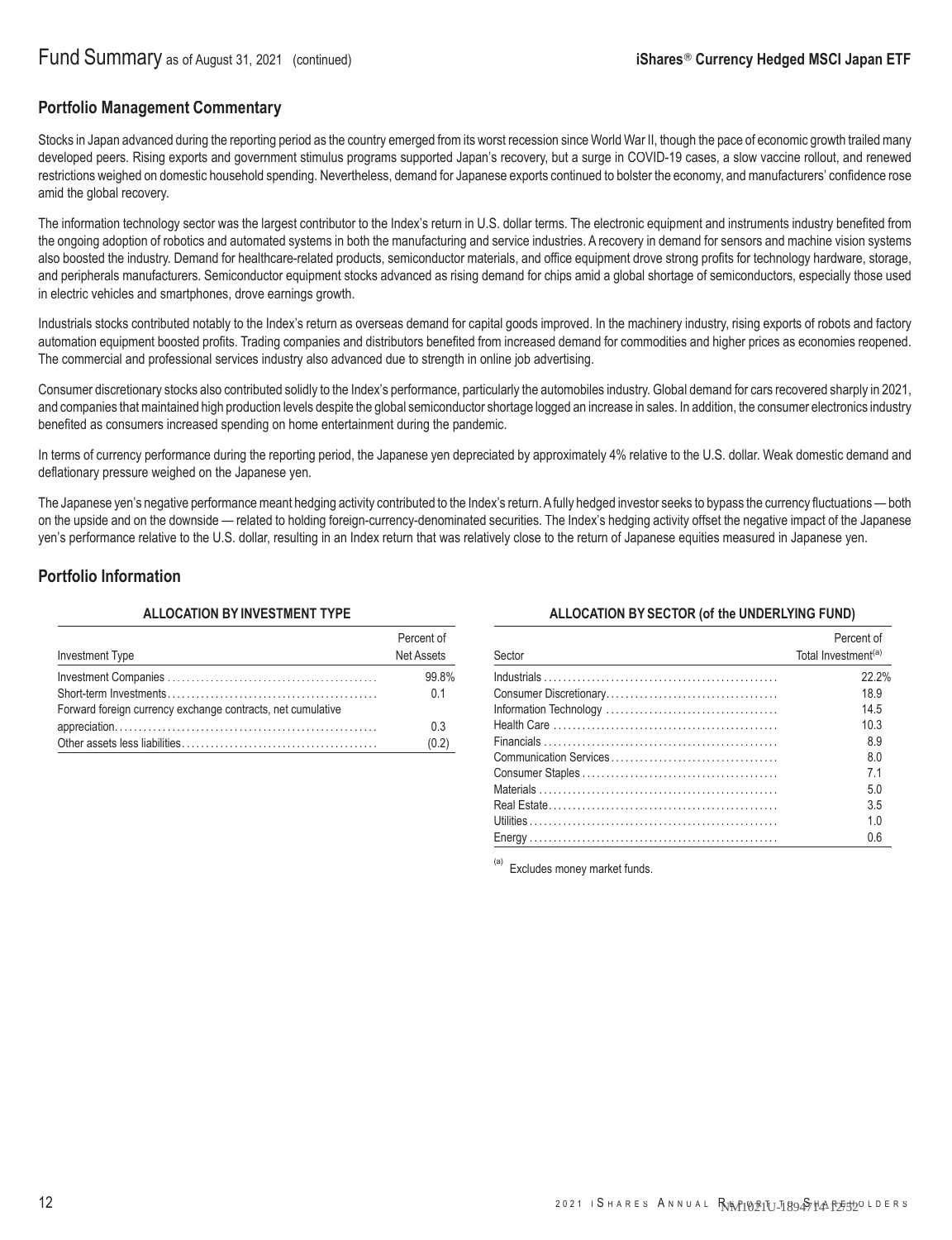# About Fund Performance

Past performance is not an indication of future results. Financial markets have experienced extreme volatility and trading in many instruments has been disrupted. These circumstances may continue for an extended period of time and may continue to affect adversely the value and liquidity of each Fund's investments. As a result, current performance may be lower or higher than the performance data quoted. Performance data current to the most recent month-end is available at iShares.com. Performance results assume reinvestment of all dividends and capital gain distributions and do not reflect the deduction of taxes that a shareholder would pay on fund distributions or on the redemption or sale of fund shares. The investment return and principal value of shares will vary with changes in market conditions. Shares may be worth more or less than their original cost when they are redeemed or sold in the market. Performance for certain funds may reflect a waiver of a portion of investment advisory fees. Without such a waiver, performance would have been lower.

Net asset value or "NAV" is the value of one share of a fund as calculated in accordance with the standard formula for valuing mutual fund shares. Beginning August 10, 2020, the price used to calculate market return ("Market Price") is the closing price. Prior to August 10, 2020, Market Price was determined by using the midpoint between the highest bid and the lowest ask on the primary stock exchange on which shares of a fund are listed for trading, as of the time that such fund's NAV is calculated. Since shares of a fund may not trade in the secondary market until after the fund's inception, for the period from inception to the first day of secondary market trading in shares of the fund, the NAV of the fund is used as a proxy for the Market Price to calculate market returns. Market and NAV returns assume that dividends and capital gain distributions have been reinvested at Market Price and NAV, respectively.

An index is a statistical composite that tracks a specified financial market or sector. Unlike a fund, an index does not actually hold a portfolio of securities and therefore does not incur the expenses incurred by a fund. These expenses negatively impact fund performance. Also, market returns do not include brokerage commissions that may be payable on secondary market transactions. If brokerage commissions were included, market returns would be lower.

# Shareholder Expenses

As a shareholder of your Fund, you incur two types of costs: (1) transaction costs, including brokerage commissions on purchases and sales of fund shares and (2) ongoing costs, including management fees and other fund expenses. The expense example, which is based on an investment of \$1,000 invested at the beginning of the period (or from the commencement of operations if less than 6 months) and held through the end of the period, is intended to help you understand your ongoing costs (in dollars and cents) of investing in your Fund and to compare these costs with the ongoing costs of investing in other funds.

Actual Expenses - The table provides information about actual account values and actual expenses. Annualized expense ratios reflect contractual and voluntary fee waivers, if any. To estimate the expenses that you paid on your account over the period, simply divide your account value by \$1,000 (for example, an \$8,600 account value divided by \$1,000 = 8.6), then multiply the result by the number under the heading entitled "Expenses Paid During the Period."

*Hypothetical Example for Comparison Purposes* – The table also provides information about hypothetical account values and hypothetical expenses based on your Fund's actual expense ratio and an assumed rate of return of 5% per year before expenses. You may use this information to compare the ongoing costs of investing in your Fund and other funds. To do so, compare this 5% hypothetical example with the 5% hypothetical examples that appear in the shareholder reports of the other funds.

Please note that the expenses shown in the table are meant to highlight your ongoing costs only and do not reflect any transactional costs, such as brokerage commissions and other fees paid on purchases and sales of fund shares. Therefore, the hypothetical examples are useful in comparing ongoing costs only and will not help you determine the relative total costs of owning different funds. In addition, if these transactional costs were included, your costs would have been higher.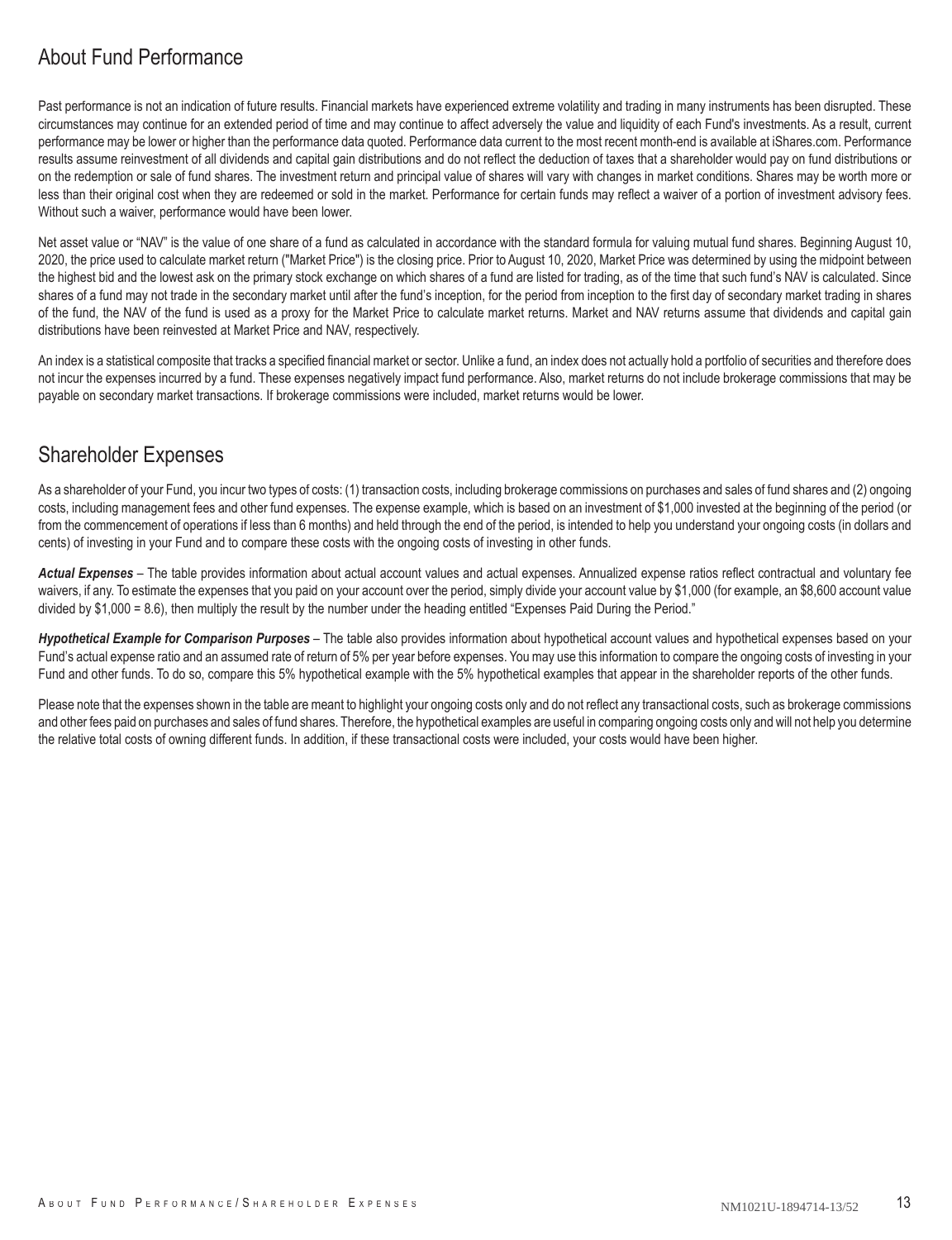# Schedule of Investments

August 31, 2021

| Security                                                                       | <b>Shares</b> | Value        |
|--------------------------------------------------------------------------------|---------------|--------------|
| <b>Investment Companies</b>                                                    |               |              |
| Exchange-Traded Funds - 100.1%                                                 |               |              |
| Total Investment Companies - 100.1%                                            |               | 16,587,362   |
| <b>Short-Term Investments</b>                                                  |               |              |
| Money Market Funds - 2.5%<br>BlackRock Cash Funds: Treasury, SL Agency Shares, | 420.000       | 420,000      |
| Total Short-Term Investments - 2.5%                                            |               | 420,000      |
| Total Investments in Securities - 102.6%                                       |               | 17,007,362   |
|                                                                                |               | (437, 679)   |
|                                                                                |               | \$16,569,683 |

(a) Affiliate of the Fund.

(b) Annualized 7-day yield as of period end.

#### **Affiliates**

Investments in issuers considered to be affiliate(s) of the Fund during the year ended August 31, 2021 for purposes of Section 2(a)(3) of the Investment Company Act of 1940, as amended, were as follows:

|                                           |            |                   |             |                          |                |              |               |           |                | Capital<br>Gain      |
|-------------------------------------------|------------|-------------------|-------------|--------------------------|----------------|--------------|---------------|-----------|----------------|----------------------|
|                                           |            |                   |             |                          | Change in      |              |               |           |                | <b>Distributions</b> |
|                                           |            |                   |             |                          | Unrealized     |              | <b>Shares</b> |           |                | from                 |
|                                           | Value at   | Purchases         | Proceeds    | <b>Net Realized</b>      | Appreciation   | Value at     | Held at       |           |                | Underlying           |
| Affiliated Issuer                         | 08/31/20   | at Cost           | from Sales  | Gain (Loss)              | (Depreciation) | 08/31/21     | 08/31/21      | Income    |                | Funds                |
| BlackRock Cash Funds: Treasury, SL Agency |            | $$420.000^{(a)}$$ |             | $\overline{\phantom{m}}$ |                | 420,000      | 420,000 \$    |           | 2 <sup>5</sup> |                      |
| iShares MSCI Canada ETF                   | 11.540.157 | 7,296,395         | (5,306,502) | 666.712                  | 2,390,600      | 16,587,362   | 444.225       | 220,567   |                |                      |
|                                           |            |                   |             | 666,712                  | 2,390,600      | \$17,007,362 |               | \$220,569 |                |                      |

(a) Represents net amount purchased (sold).

#### **Derivative Financial Instruments Outstanding as of Period End**

**Forward Foreign Currency Exchange Contracts**

|            | <b>Currency Purchased</b> | <b>Currency Sold</b> | Counterparty | <b>Settlement Date</b> | Unrealized<br>Appreciation<br>(Depreciation) |
|------------|---------------------------|----------------------|--------------|------------------------|----------------------------------------------|
| CAD        | 20,581,000 USD            | 16,286,908           | <b>MS</b>    |                        | 25.821                                       |
| <b>USD</b> | 14,916,576 CAD            | 18.631.000           | <b>MS</b>    |                        | 149,439                                      |
|            |                           |                      |              |                        | 175,260                                      |
| CAD        | 126,000 USD               | 101.002              | <b>MS</b>    |                        | (1, 133)                                     |
| <b>USD</b> | 1.641.028 CAD             | 2.076.000            | <b>MS</b>    |                        | (4, 433)                                     |
| <b>USD</b> | 379.038 CAD               | 479.000              | <b>MS</b>    |                        | (604)                                        |
| CAD        | 88,000 USD                | 69.790               | <b>MS</b>    |                        | (44)                                         |
| <b>USD</b> | 16.285.819 CAD            | 20.581.000           | <b>MS</b>    |                        | (26,070)                                     |
|            |                           |                      |              |                        | (32, 284)                                    |
|            |                           |                      |              |                        | 142,976                                      |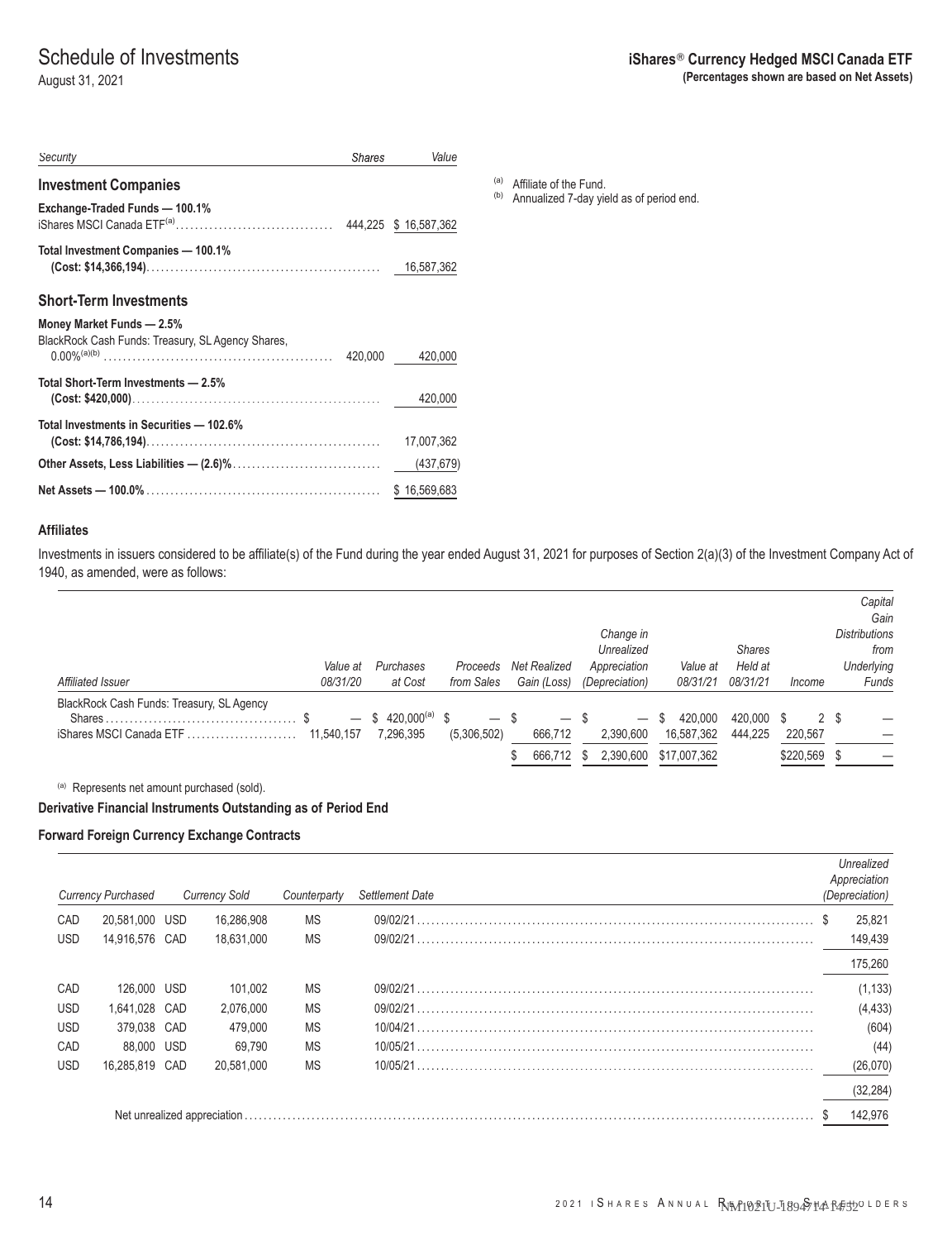#### **Derivative Financial Instruments Categorized by Risk Exposure**

As of period end, the fair values of derivative financial instruments located in the Statements of Assets and Liabilities were as follows:

|                                                                                               | Foreign<br>Currency<br>Exchange<br>Contracts |
|-----------------------------------------------------------------------------------------------|----------------------------------------------|
| Assets - Derivative Financial Instruments<br>Forward foreign currency exchange contracts      | \$175,260                                    |
| Liabilities - Derivative Financial Instruments<br>Forward foreign currency exchange contracts | 32 284                                       |

For the period ended August 31, 2021, the effect of derivative financial instruments in the Statements of Operations was as follows:

|                                                          | Foreign<br>Currency   |
|----------------------------------------------------------|-----------------------|
|                                                          | Exchange<br>Contracts |
| Net Realized Gain (Loss) from:                           | \$(763,750)           |
| Net Change in Unrealized Appreciation (Depreciation) on: | \$448,798             |

#### **Average Quarterly Balances of Outstanding Derivative Financial Instruments**

| Forward foreign currency exchange contracts: |                                       |
|----------------------------------------------|---------------------------------------|
| Average amounts purchased — in USD           | $^\prime\prime$ ./12.94 $_\mathrm{o}$ |
| Average amounts sold — in USD.               |                                       |

For more information about the Fund's investment risks regarding derivative financial instruments, refer to the Notes to Financial Statements.

#### **Derivative Financial Instruments - Offsetting as of Period End**

The Fund's derivative assets and liabilities (by type) were as follows:

|                                   | Assets    | Liabilities |
|-----------------------------------|-----------|-------------|
| Derivative Financial Instruments: |           |             |
|                                   | \$175,260 | \$32,284    |
|                                   | 175,260   | 32.284      |
|                                   |           |             |
|                                   | 175.260   | 32,284      |

The following tables present the Fund's derivative assets and liabilities by counterparty net of amounts available for offset under an MNA and net of the related collateral received and pledged by the Fund:

| Counterparty                            | Derivative<br>Assets<br>Subject to<br>an MNA by<br>Counterparty      | Derivatives<br>Available<br>for Offset <sup>(a)</sup> | Non-Cash<br>Collateral<br>Received | Cash<br>Collateral<br>Received <sup>(b)</sup> | Net Amount<br>of Derivative<br>Assets      |
|-----------------------------------------|----------------------------------------------------------------------|-------------------------------------------------------|------------------------------------|-----------------------------------------------|--------------------------------------------|
| Morgan Stanley & Co. International PLC  | \$175,260                                                            | \$ (32, 284)                                          |                                    | \$(142,976)                                   | \$.                                        |
| Counterparty                            | Derivative<br>Liabilities<br>Subject to<br>an MNA by<br>Counterparty | Derivatives<br>Available<br>for Offset <sup>(a)</sup> | Non-Cash<br>Collateral<br>Pledged  | Cash<br>Collateral<br>Pledged                 | Net Amount<br>of Derivative<br>Liabilities |
| Morgan Stanley & Co. International PLC. | \$32,284                                                             | \$(32,284)                                            |                                    |                                               |                                            |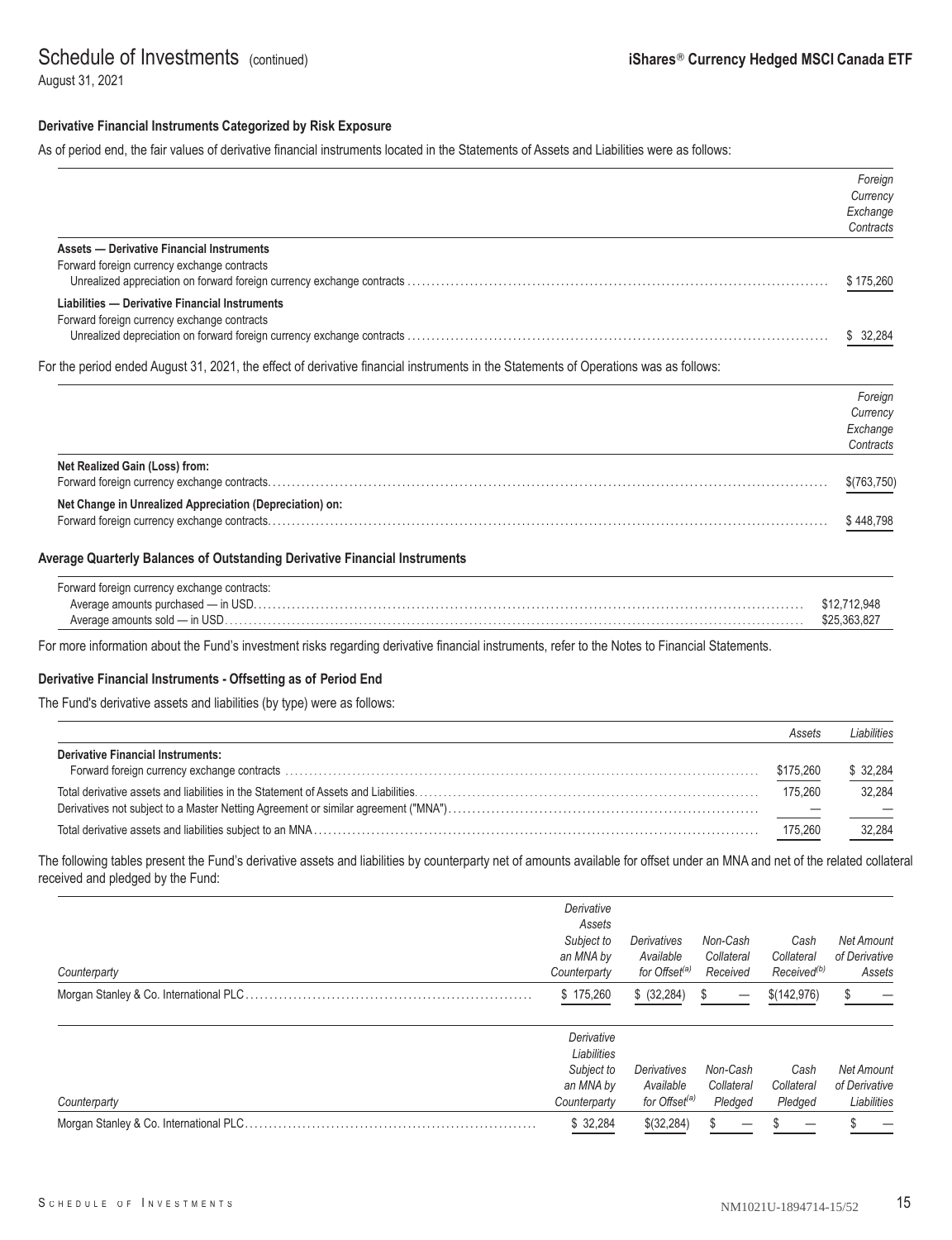August 31, 2021

- (a) The amount of derivatives available for offset is limited to the amount of derivative assets and/or liabilities that are subject to an MNA.
- (b) Excess of collateral received from the individual counterparty is not shown for financial reporting purposes.

#### **Fair Value Hierarchy as of Period End**

Various inputs are used in determining the fair value of financial instruments. For a description of the input levels and information about the Fund's policy regarding valuation of financial instruments, refer to the Notes to Financial Statements.

The following table summarizes the Fund's financial instruments categorized in the fair value hierarchy. The breakdown of the Fund's financial instruments into major categories is disclosed in the Schedule of Investments above.

|                                                 | Level 1      |   | Level 2   | Level 3 | Total        |
|-------------------------------------------------|--------------|---|-----------|---------|--------------|
| Investments                                     |              |   |           |         |              |
| Assets                                          |              |   |           |         |              |
|                                                 | \$16,587,362 | S |           |         | \$16,587,362 |
|                                                 | 420,000      |   |           |         | 420,000      |
|                                                 | \$17,007,362 |   |           |         | \$17,007,362 |
| Derivative financial instruments <sup>(a)</sup> |              |   |           |         |              |
| Assets                                          |              |   |           |         |              |
|                                                 |              |   | 175.260   |         | 175.260      |
| Liabilities                                     |              |   |           |         |              |
|                                                 |              |   | (32, 284) |         | (32, 284)    |
|                                                 |              |   |           |         | 142.976      |

(a) Derivative financial instruments are forward foreign currency exchange contracts. Forward foreign currency exchange contracts are valued at the unrealized appreciation (depreciation) on the instrument.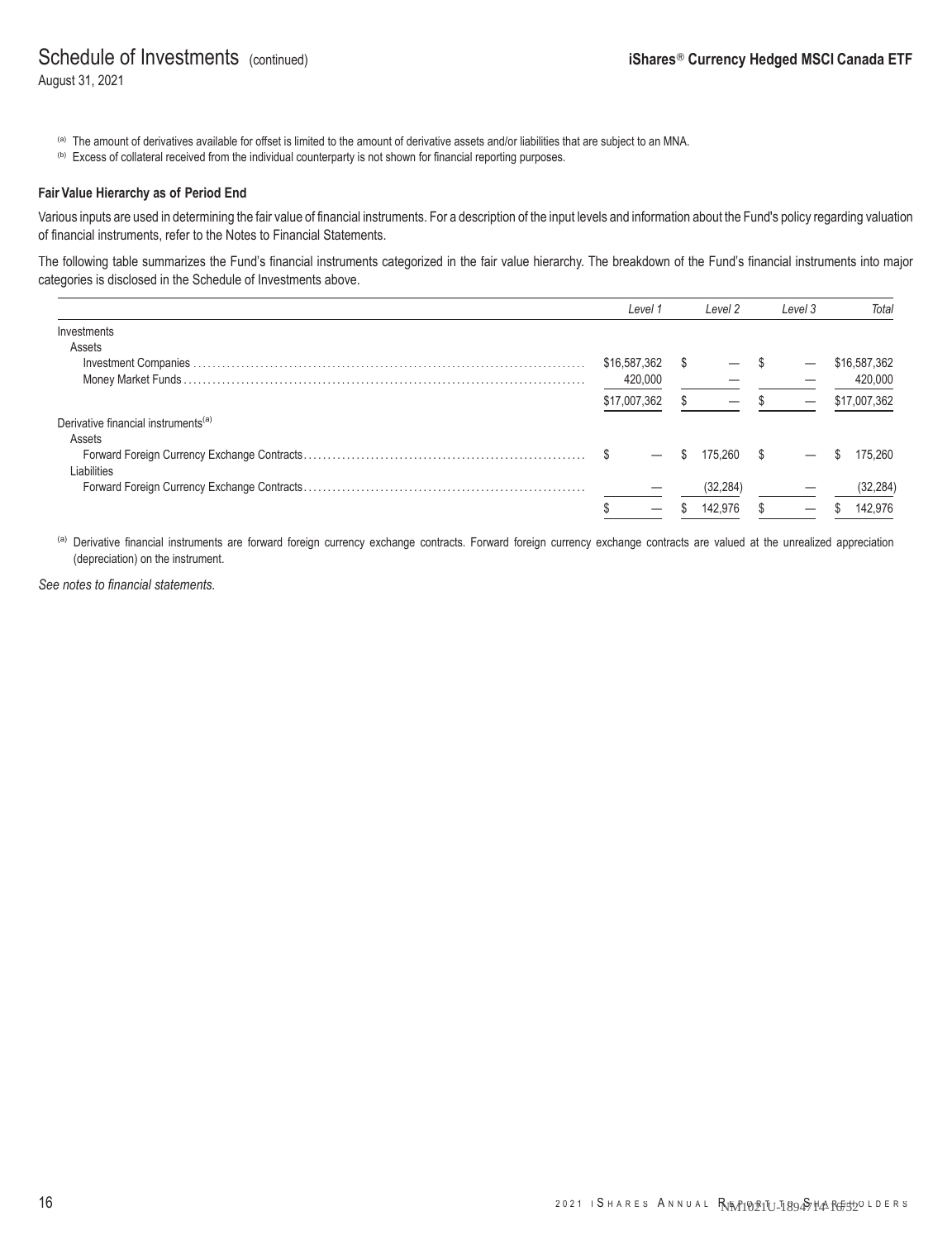# Schedule of Investments

August 31, 2021

| Security                                                                       | <b>Shares</b> | Value               |
|--------------------------------------------------------------------------------|---------------|---------------------|
| <b>Investment Companies</b>                                                    |               |                     |
| Exchange-Traded Funds - 100.0%                                                 |               |                     |
| Total Investment Companies - 100.0%                                            |               |                     |
| <b>Short-Term Investments</b>                                                  |               |                     |
| Money Market Funds - 0.1%<br>BlackRock Cash Funds: Treasury, SL Agency Shares, |               | 1,160,000 1,160,000 |
| Total Short-Term Investments - 0.1%                                            |               | 1,160,000           |
| Total Investments in Securities - 100.1%                                       |               | 745,680,226         |
|                                                                                |               | (1,010,307)         |
|                                                                                |               | \$744,669,919       |

(a) Affiliate of the Fund.

(b) Annualized 7-day yield as of period end.

#### **Affiliates**

Investments in issuers considered to be affiliate(s) of the Fund during the year ended August 31, 2021 for purposes of Section 2(a)(3) of the Investment Company Act of 1940, as amended, were as follows:

|                                                     |                          |                     |                 |                          |                          |               |               |              | Capital<br>Gain      |
|-----------------------------------------------------|--------------------------|---------------------|-----------------|--------------------------|--------------------------|---------------|---------------|--------------|----------------------|
|                                                     |                          |                     |                 |                          | Change in                |               |               |              | <b>Distributions</b> |
|                                                     |                          |                     |                 |                          | Unrealized               |               | <b>Shares</b> |              | from                 |
|                                                     | Value at                 | Purchases           | Proceeds        | Net Realized             | Appreciation             | Value at      | Held at       |              | Underlying           |
| Affiliated Issuer                                   | 08/31/20                 | at Cost             | from Sales      | Gain (Loss)              | <i>(Depreciation)</i>    | 08/31/21      | 08/31/21      | Income       | Funds                |
| BlackRock Cash Funds: Treasury, SL<br>Agency Shares | $\overline{\phantom{0}}$ | $$1.160.000^{(a)}$$ | $\qquad \qquad$ | $\overline{\phantom{0}}$ | $\overline{\phantom{m}}$ | 1.160.000     | 1.160.000 \$  | 234          | - \$                 |
| iShares MSCI Eurozone ETF                           | 568.545.846              | 644.205.860         | (615, 398, 673) | 29,374,105               | 117.793.088              | 744,520,226   | 14.647.260    | 15.265.025   |                      |
|                                                     |                          |                     |                 | \$29.374.105             | \$117,793,088            | \$745.680.226 |               | \$15,265,259 |                      |

(a) Represents net amount purchased (sold).

**Derivative Financial Instruments Outstanding as of Period End**

#### **Forward Foreign Currency Exchange Contracts**

|            |                           |                      |              |                        | Unrealized<br>Appreciation |
|------------|---------------------------|----------------------|--------------|------------------------|----------------------------|
|            | <b>Currency Purchased</b> | <b>Currency Sold</b> | Counterparty | <b>Settlement Date</b> | (Depreciation)             |
| <b>EUR</b> | 15.998.000 USD            | 18,877,741           | DB.          |                        | 12.248                     |
| <b>EUR</b> | 55.513.834 USD            | 65,532,282           | <b>MS</b>    | 09/03/21.              | 16.893                     |
| <b>EUR</b> | 557.543.511 USD           | 658, 152, 237        | <b>SSB</b>   |                        | 179,466                    |
| <b>USD</b> | 5.480.851 EUR             | 4.624.000            | JPM          |                        | 20.962                     |
| <b>USD</b> | 75.295.902 EUR            | 63.461.834           | <b>MS</b>    |                        | 361.952                    |
| <b>USD</b> | 660.973.118 EUR           | 557.086.511          | <b>UBS</b>   |                        | 3,181,027                  |
|            |                           |                      |              |                        | 3,772,548                  |
| <b>EUR</b> | 2,522,000 USD             | 2.992.154            | JPM          |                        | (14, 248)                  |
| <b>USD</b> | 5.585.253 EUR             | 4.767.000            | <b>BOA</b>   |                        | (43, 486)                  |
| <b>USD</b> | 1.917.398 EUR             | 1.638.000            | <b>JPM</b>   |                        | (16, 706)                  |
| <b>EUR</b> | 1,259,000 USD             | 1.487.860            | JPM          | 10/05/21.              | (323)                      |
| <b>USD</b> | 65.465.840 EUR            | 55.423.834           | <b>MS</b>    |                        | (18,687)                   |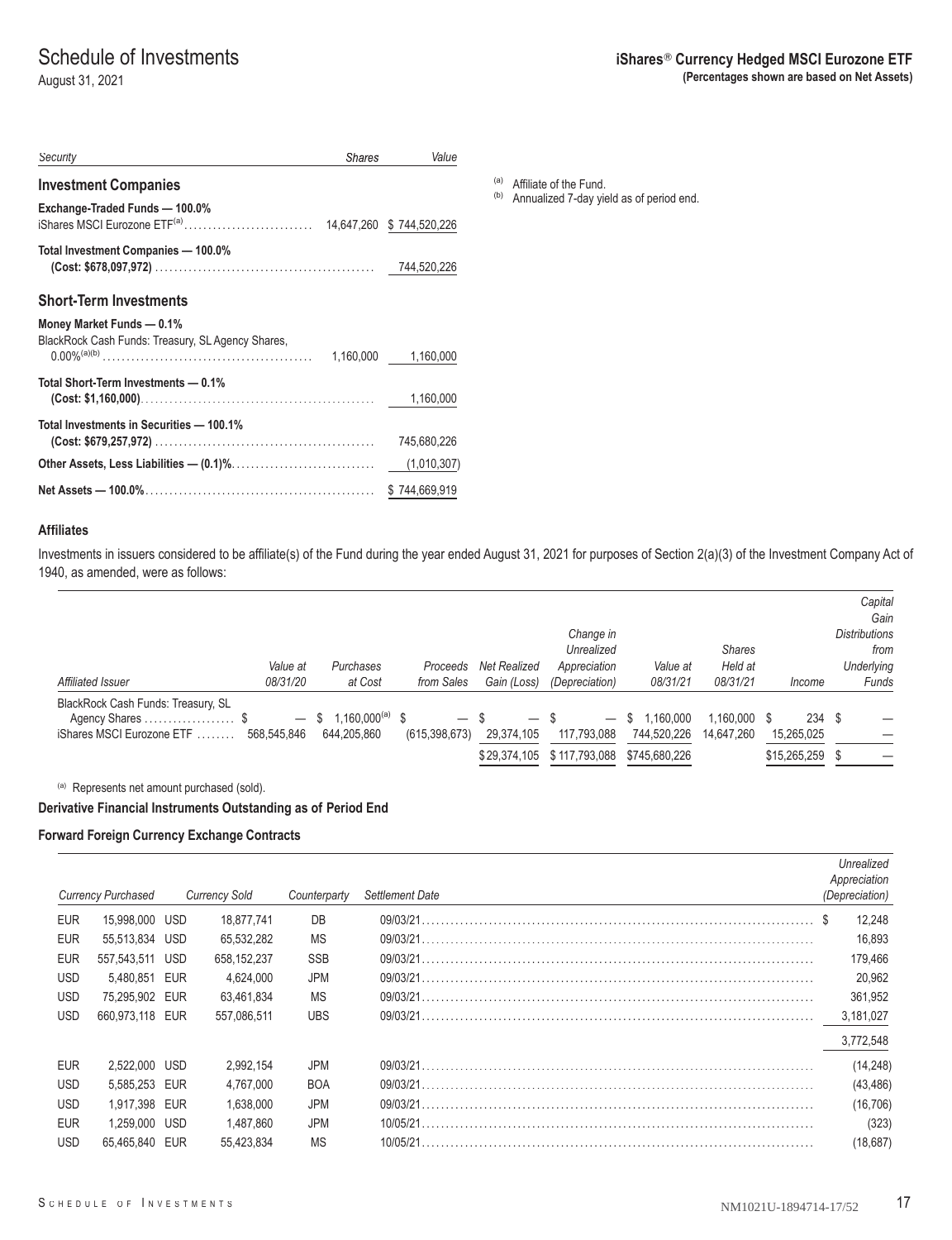#### **Forward Foreign Currency Exchange Contracts (continued)**

|     |                    |               |              |                 |  | Unrealized<br>Appreciation |
|-----|--------------------|---------------|--------------|-----------------|--|----------------------------|
|     | Currency Purchased | Currency Sold | Counterparty | Settlement Date |  | (Depreciation)             |
| USD | 680,073,165 EUR    | 575,749,511   | <b>SSB</b>   |                 |  | (188,046)                  |
|     |                    |               |              |                 |  | (281, 496)                 |
|     |                    |               |              |                 |  | 3,491,052                  |

#### **Derivative Financial Instruments Categorized by Risk Exposure**

As of period end, the fair values of derivative financial instruments located in the Statements of Assets and Liabilities were as follows:

|                                                                                                                                      | Foreign<br>Currency<br>Exchange<br>Contracts |
|--------------------------------------------------------------------------------------------------------------------------------------|----------------------------------------------|
| <b>Assets - Derivative Financial Instruments</b>                                                                                     |                                              |
| Forward foreign currency exchange contracts                                                                                          | \$3,772,548                                  |
| Liabilities — Derivative Financial Instruments                                                                                       |                                              |
| Forward foreign currency exchange contracts                                                                                          | \$281,496                                    |
| For the period ended August 31, 2021, the effect of derivative financial instruments in the Statements of Operations was as follows: |                                              |
|                                                                                                                                      | Foreign                                      |
|                                                                                                                                      | Currency                                     |
|                                                                                                                                      | Exchange                                     |

|                                                          | Contracts   |
|----------------------------------------------------------|-------------|
| Net Realized Gain (Loss) from:                           |             |
|                                                          | \$3,987,483 |
| Net Change in Unrealized Appreciation (Depreciation) on: |             |
|                                                          | \$8,111,878 |

#### **Average Quarterly Balances of Outstanding Derivative Financial Instruments**

| Forward foreign currency exchange contracts: |                |
|----------------------------------------------|----------------|
| Average amounts purchased — in USD.          | 655.7<br>12.43 |
| Average amounts sold — in USD                | 282.605.09.    |

For more information about the Fund's investment risks regarding derivative financial instruments, refer to the Notes to Financial Statements.

#### **Derivative Financial Instruments - Offsetting as of Period End**

The Fund's derivative assets and liabilities (by type) were as follows:

|                                   | Assets      | Liabilities |
|-----------------------------------|-------------|-------------|
| Derivative Financial Instruments: |             |             |
|                                   | \$3,772,548 | \$ 281,496  |
|                                   | 3.772.548   | 281.496     |
|                                   |             |             |
|                                   | 3.772.548   | 281.496     |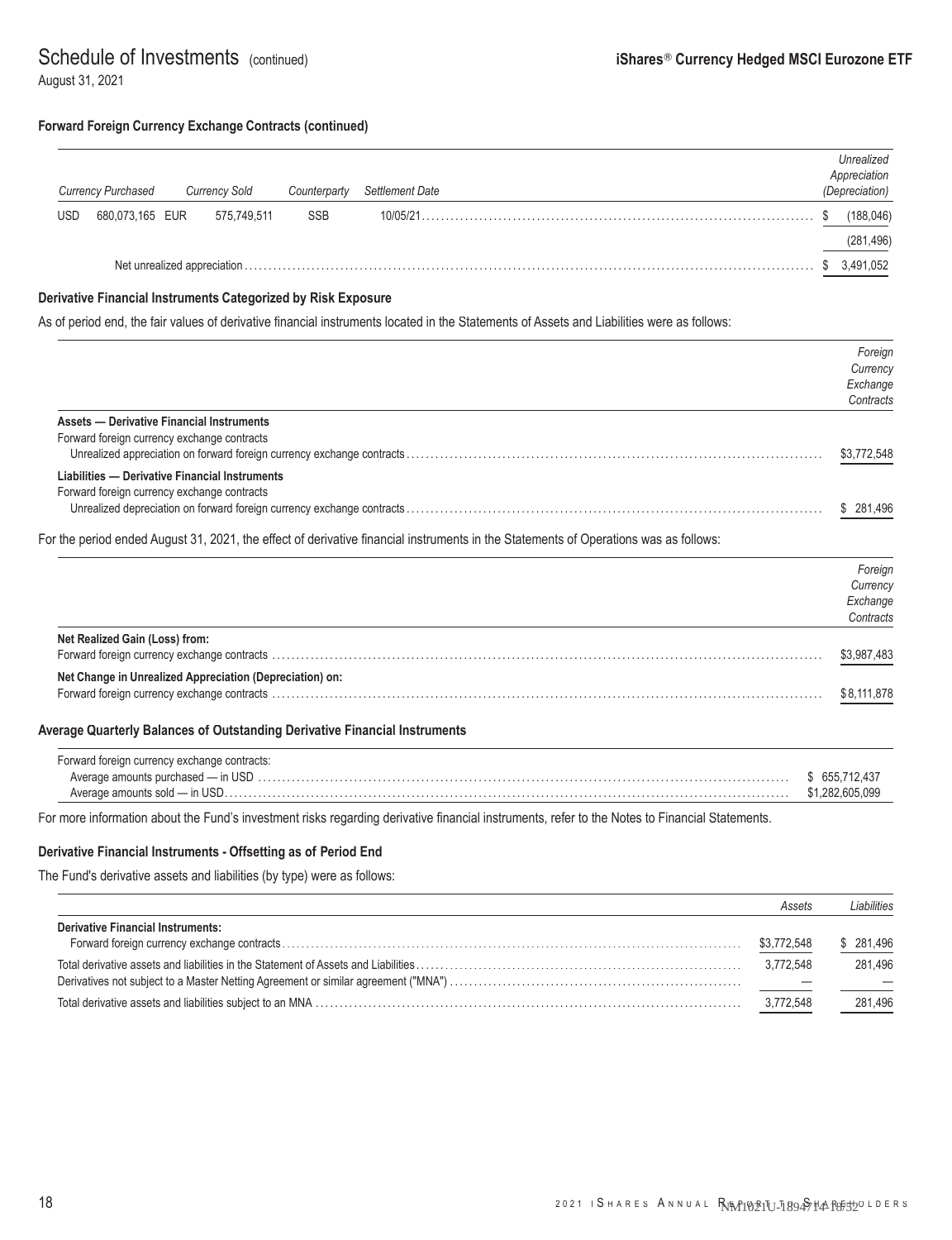August 31, 2021

The following tables present the Fund's derivative assets and liabilities by counterparty net of amounts available for offset under an MNA and net of the related collateral received and pledged by the Fund:

|              | Derivative<br>Assets<br>Subject to<br>an MNA by | Derivatives<br>Available  | Non-Cash<br>Collateral | Cash<br>Collateral      | Net Amount<br>of Derivative |
|--------------|-------------------------------------------------|---------------------------|------------------------|-------------------------|-----------------------------|
| Counterpartv | Counterparty                                    | for Offset <sup>(a)</sup> | Received               | Received <sup>(b)</sup> | $Assets^{(c)(d)}$           |
|              | 12.248                                          |                           |                        |                         | 12.248                      |
|              | 20.962                                          | (20, 962)                 |                        |                         |                             |
|              | 378.845                                         | (18,687)                  |                        | (360, 158)              |                             |
|              | 179.466                                         | (179, 466)                |                        |                         |                             |
|              | 3,181,027                                       |                           |                        |                         | 3,181,027                   |
|              | \$3,772.548                                     | \$(219.115)               |                        | \$ (360.158)            | \$3.193.275                 |

| Counterparty | Derivative<br>Liabilities<br>Subject to<br>an MNA by<br>Counterparty | Derivatives<br>Available<br>for Offset <sup>(a)</sup> | Non-Cash<br>Collateral<br>Pledged | Cash<br>Collateral<br>Pledged | Net Amount<br>of Derivative<br>Liabilities $^{(d)(e)}$ |  |
|--------------|----------------------------------------------------------------------|-------------------------------------------------------|-----------------------------------|-------------------------------|--------------------------------------------------------|--|
|              | 43.486<br>31.277<br>18.687<br>188,046                                | (20.962)<br>(18,687)<br>(179, 466)                    |                                   |                               | 43.486<br>10.315<br>8,580                              |  |
|              | \$281.496                                                            | \$ (219, 115)                                         |                                   |                               | 62.381                                                 |  |

(a) The amount of derivatives available for offset is limited to the amount of derivative assets and/or liabilities that are subject to an MNA.

(b) Excess of collateral received from the individual counterparty is not shown for financial reporting purposes.

(c) Net amount represents the net amount receivable from the counterparty in the event of default.

(d) Net amount may also include forward foreign currency exchange contracts that are not required to be collateralized.

(e) Net amount represents the net amount payable due to the counterparty in the event of default.

#### **Fair Value Hierarchy as of Period End**

Various inputs are used in determining the fair value of financial instruments. For a description of the input levels and information about the Fund's policy regarding valuation of financial instruments, refer to the Notes to Financial Statements.

The following table summarizes the Fund's financial instruments categorized in the fair value hierarchy. The breakdown of the Fund's financial instruments into major categories is disclosed in the Schedule of Investments above.

|                                                 | Level 1       | Level 2           | Level 3 | Total         |
|-------------------------------------------------|---------------|-------------------|---------|---------------|
| Investments                                     |               |                   |         |               |
| Assets                                          |               |                   |         |               |
|                                                 | \$744,520,226 | Ъ                 |         | \$744.520.226 |
|                                                 | 1,160,000     |                   |         | 1,160,000     |
|                                                 | \$745,680,226 |                   |         | \$745,680,226 |
| Derivative financial instruments <sup>(a)</sup> |               |                   |         |               |
| Assets                                          |               |                   |         |               |
|                                                 |               | 3.772.548 \$<br>S |         | \$3.772.548   |
| Liabilities                                     |               |                   |         |               |
|                                                 |               | (281, 496)        |         | (281, 496)    |
|                                                 |               | 3,491,052         |         | 3,491,052     |
|                                                 |               |                   |         |               |

(a) Derivative financial instruments are forward foreign currency exchange contracts. Forward foreign currency exchange contracts are valued at the unrealized appreciation (depreciation) on the instrument.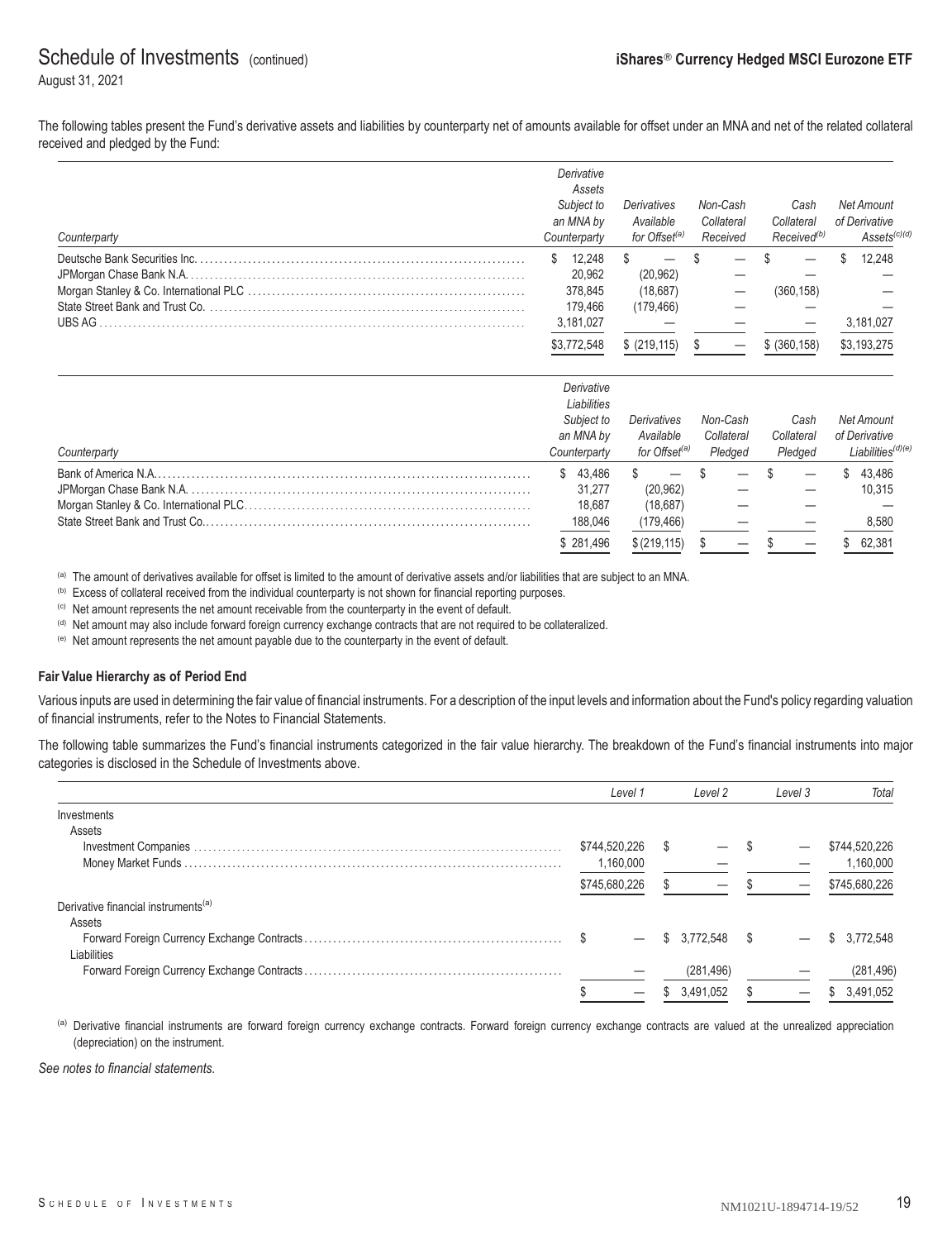# Schedule of Investments

August 31, 2021

| Security                                                                       | <b>Shares</b> | Value        |
|--------------------------------------------------------------------------------|---------------|--------------|
| <b>Investment Companies</b>                                                    |               |              |
| Exchange-Traded Funds - 100.0%                                                 |               |              |
| Total Investment Companies - 100.0%                                            |               | 63,381,021   |
| <b>Short-Term Investments</b>                                                  |               |              |
| Money Market Funds - 0.0%<br>BlackRock Cash Funds: Treasury, SL Agency Shares, | 30,000        | 30,000       |
| Total Short-Term Investments - 0.0%                                            |               | 30,000       |
| Total Investments in Securities - 100.0%                                       |               | 63,411,021   |
|                                                                                |               | (16, 649)    |
|                                                                                |               | \$63,394,372 |

(a) Affiliate of the Fund.

(b) Annualized 7-day yield as of period end.

#### **Affiliates**

Investments in issuers considered to be affiliate(s) of the Fund during the year ended August 31, 2021 for purposes of Section 2(a)(3) of the Investment Company Act of 1940, as amended, were as follows:

|                                                     |            |                   |                          |                     |                          |              |               |                 | Capital<br>Gain      |
|-----------------------------------------------------|------------|-------------------|--------------------------|---------------------|--------------------------|--------------|---------------|-----------------|----------------------|
|                                                     |            |                   |                          |                     | Change in                |              |               |                 | <b>Distributions</b> |
|                                                     |            |                   |                          |                     | Unrealized               |              | <b>Shares</b> |                 | from                 |
|                                                     | Value at   | Purchases         | Proceeds                 | <b>Net Realized</b> | Appreciation             | Value at     | Held at       |                 | Underlying           |
| Affiliated Issuer                                   | 08/31/20   | at Cost           | from Sales               | Gain (Loss)         | <i>(Depreciation)</i>    | 08/31/21     | 08/31/21      | Income          | Funds                |
| BlackRock Cash Funds: Treasury, SL<br>Agency Shares |            | $30.000^{(a)}$ \$ | $\overline{\phantom{0}}$ |                     | $\overline{\phantom{0}}$ | 30.000       | 30.000        | 24              | - \$                 |
| iShares MSCI Germany ETF                            | 75,787,255 | 337,652,888       | (360, 684, 706)          | 6,145,419           | 4,480,165                | 63,381,021   | 1,813,477     | 1,871,322       |                      |
|                                                     |            |                   |                          | \$6.145.419         | 4,480,165                | \$63.411.021 |               | $$1,871,346$ \$ |                      |

(a) Represents net amount purchased (sold).

**Derivative Financial Instruments Outstanding as of Period End**

#### **Forward Foreign Currency Exchange Contracts**

|            |                    |            |                      |              |                        | Unrealized<br>Appreciation |
|------------|--------------------|------------|----------------------|--------------|------------------------|----------------------------|
|            | Currency Purchased |            | <b>Currency Sold</b> | Counterparty | <b>Settlement Date</b> | (Depreciation)             |
| <b>EUR</b> | 26,000 USD         |            | 30.625               | <b>CBA</b>   |                        | 75                         |
| <b>EUR</b> | 40,000 USD         |            | 46.957               | CITI         |                        | 274                        |
| <b>EUR</b> | 5.283.400 USD      |            | 6.236.911            | <b>MS</b>    |                        | 1.579                      |
| <b>EUR</b> | 47.550.600 USD     |            | 56.131.106           | <b>SSB</b>   |                        | 15.306                     |
| <b>EUR</b> | 4.270.000 USD      |            | 5.015.946            | <b>TDB</b>   |                        | 25,951                     |
| <b>EUR</b> | 4.304.000 USD      |            | 5.078.746            | <b>UBS</b>   |                        | 3,296                      |
| <b>USD</b> | 1.652.768 EUR      |            | 1.396.000            | <b>BSCH</b>  |                        | 4.410                      |
| <b>USD</b> | 5,441,063 EUR      |            | 4.585.800            | <b>MS</b>    |                        | 26,280                     |
| <b>USD</b> | 59,165,372 EUR     |            | 49.863.200           | <b>UBS</b>   |                        | 288.307                    |
| <b>USD</b> | 15.363 EUR         |            | 13.000               | <b>JPM</b>   |                        | 3                          |
|            |                    |            |                      |              |                        | 365,481                    |
| <b>EUR</b> | 4.161.000          | <b>USD</b> | 4.928.402            | JPM          |                        | (15, 210)                  |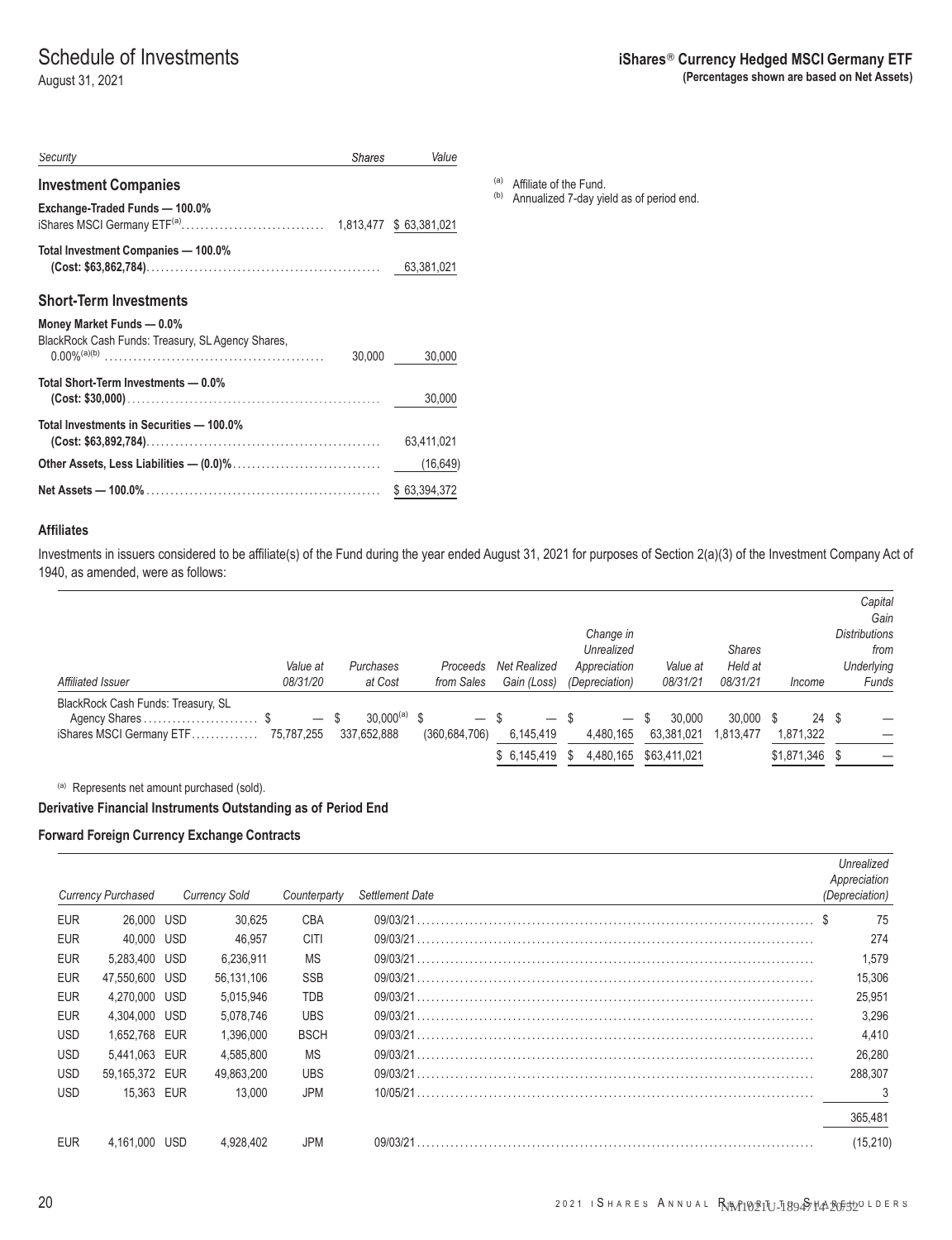#### **Forward Foreign Currency Exchange Contracts (continued)**

|            |                           |                      |              |                        | Unrealized     |
|------------|---------------------------|----------------------|--------------|------------------------|----------------|
|            |                           |                      |              |                        | Appreciation   |
|            | <b>Currency Purchased</b> | <b>Currency Sold</b> | Counterparty | <b>Settlement Date</b> | (Depreciation) |
| <b>EUR</b> | 24,000 USD                | 28.476               | <b>MS</b>    |                        | (138)          |
| <b>EUR</b> | 232,000 USD               | 275.239              | <b>RBS</b>   |                        | (1,299)        |
| <b>EUR</b> | 11,000 USD                | 13.030               | <b>SSB</b>   |                        | (42)           |
| <b>USD</b> | 8.336.089 EUR             | 7.101.000            | <b>CBA</b>   |                        | (48, 572)      |
| <b>USD</b> | 74.225 EUR                | 63.000               | <b>CITI</b>  |                        | (164)          |
| <b>USD</b> | 3.369.093 EUR             | 2.860.000            | <b>SSB</b>   |                        | (7, 915)       |
| <b>USD</b> | 38.680 EUR                | 33.000               | <b>UBS</b>   |                        | (285)          |
| <b>USD</b> | 6.240.692 EUR             | 5.283.400            | <b>MS</b>    |                        | (1,766)        |
| <b>USD</b> | 57.459.997 EUR            | 48.645.600           | <b>SSB</b>   |                        | (15,892)       |
|            |                           |                      |              |                        | (91, 283)      |
|            |                           |                      |              |                        | 274.198        |

#### **Derivative Financial Instruments Categorized by Risk Exposure**

As of period end, the fair values of derivative financial instruments located in the Statements of Assets and Liabilities were as follows:

|                                                                                                                                      | Foreign   |
|--------------------------------------------------------------------------------------------------------------------------------------|-----------|
|                                                                                                                                      | Currency  |
|                                                                                                                                      | Exchange  |
|                                                                                                                                      | Contracts |
| Assets - Derivative Financial Instruments                                                                                            |           |
| Forward foreign currency exchange contracts                                                                                          |           |
|                                                                                                                                      | \$365,481 |
| Liabilities - Derivative Financial Instruments                                                                                       |           |
| Forward foreign currency exchange contracts                                                                                          |           |
|                                                                                                                                      | \$91,283  |
| For the period ended August 31, 2021, the effect of derivative financial instruments in the Statements of Operations was as follows: |           |
|                                                                                                                                      | Foreign   |
|                                                                                                                                      | Currency  |
|                                                                                                                                      | Exchange  |
|                                                                                                                                      | Contracts |
| Net Realized Gain (Loss) from:                                                                                                       |           |
|                                                                                                                                      | \$202,748 |
| Net Change in Unrealized Appreciation (Depreciation) on:                                                                             |           |
|                                                                                                                                      | \$903,840 |
| Average Quarterly Balances of Outstanding Derivative Financial Instruments                                                           |           |
| Forward foreign currency exchange contracts:                                                                                         |           |

For more information about the Fund's investment risks regarding derivative financial instruments, refer to the Notes to Financial Statements.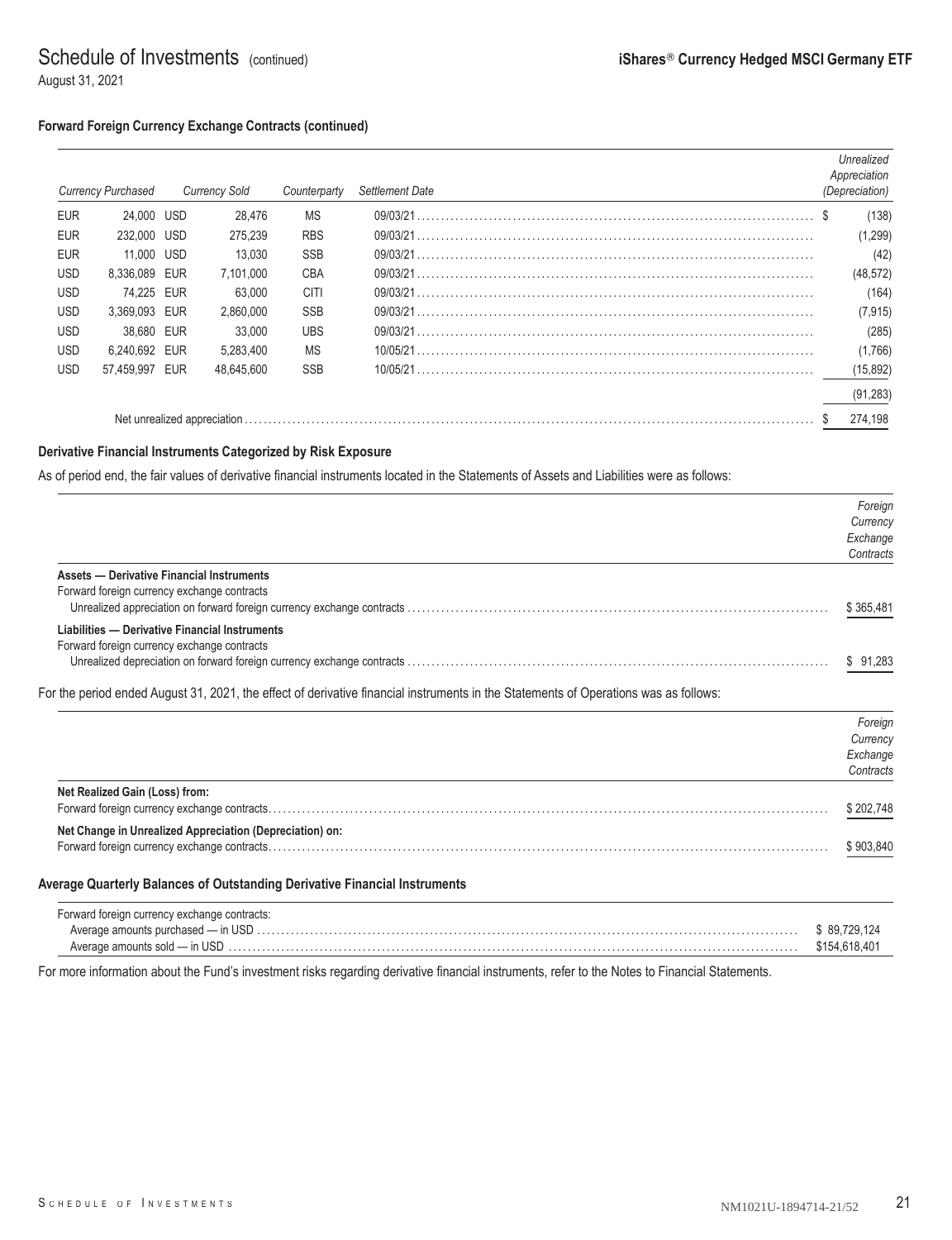#### **Derivative Financial Instruments - Offsetting as of Period End**

The Fund's derivative assets and liabilities (by type) were as follows:

|                                          | Assets    | Liabilities |
|------------------------------------------|-----------|-------------|
| <b>Derivative Financial Instruments:</b> |           |             |
|                                          | \$365,481 | \$91,283    |
|                                          | 365.481   | 91.283      |
|                                          |           |             |
|                                          | 365,481   | 91,283      |

The following tables present the Fund's derivative assets and liabilities by counterparty net of amounts available for offset under an MNA and net of the related collateral received and pledged by the Fund:

| Counterparty | Derivative<br>Assets<br>Subject to<br>an MNA by<br>Counterparty | Derivatives<br>Available<br>for Offset <sup>(a)</sup> | Non-Cash<br>Collateral<br>Received | Cash<br>Collateral<br>Received | Net Amount<br>of Derivative<br>$Assets^{(b)(c)}$ |  |
|--------------|-----------------------------------------------------------------|-------------------------------------------------------|------------------------------------|--------------------------------|--------------------------------------------------|--|
|              | 4.410                                                           |                                                       |                                    |                                | 4.410                                            |  |
|              | 274                                                             | (164)                                                 |                                    |                                | 110                                              |  |
|              | 75                                                              | (75)                                                  |                                    |                                |                                                  |  |
|              |                                                                 | (3                                                    |                                    |                                |                                                  |  |
|              | 27.859                                                          | (1,904)                                               |                                    |                                | 25.955                                           |  |
|              | 15.306                                                          | (15,306)                                              |                                    |                                |                                                  |  |
|              | 25.951                                                          |                                                       |                                    |                                | 25.951                                           |  |
| UBS AG       | 291,603                                                         | (285)                                                 |                                    |                                | 291,318                                          |  |
|              |                                                                 |                                                       |                                    |                                |                                                  |  |

| Counterparty | Derivative<br>Liabilities<br>Subject to<br>an MNA by<br>Counterparty | Derivatives<br>Available<br>for Offset <sup>(a)</sup> | Non-Cash<br>Collateral<br>Pledged | Cash<br>Collateral<br>Pledged | Net Amount<br>of Derivative<br>Liabilities <sup>(c)(d)</sup> |  |
|--------------|----------------------------------------------------------------------|-------------------------------------------------------|-----------------------------------|-------------------------------|--------------------------------------------------------------|--|
|              | 164                                                                  | (164                                                  |                                   |                               |                                                              |  |
|              | 48.572                                                               | (75)                                                  |                                   |                               | 48.497                                                       |  |
|              | 15.210                                                               | (3                                                    |                                   |                               | 15.207                                                       |  |
|              | 1,904                                                                | (1,904)                                               |                                   |                               |                                                              |  |
|              | 1.299                                                                |                                                       |                                   |                               | 1.299                                                        |  |
|              | 23.849                                                               | (15.306)                                              |                                   |                               | 8.543                                                        |  |
|              | 285                                                                  | (285)                                                 |                                   |                               |                                                              |  |
|              | \$91.283                                                             | .737)                                                 |                                   |                               | 73.546                                                       |  |

(a) The amount of derivatives available for offset is limited to the amount of derivative assets and/or liabilities that are subject to an MNA.

(b) Net amount represents the net amount receivable from the counterparty in the event of default.

(c) Net amount may also include forward foreign currency exchange contracts that are not required to be collateralized.

(d) Net amount represents the net amount payable due to the counterparty in the event of default.

#### **Fair Value Hierarchy as of Period End**

Various inputs are used in determining the fair value of financial instruments. For a description of the input levels and information about the Fund's policy regarding valuation of financial instruments, refer to the Notes to Financial Statements.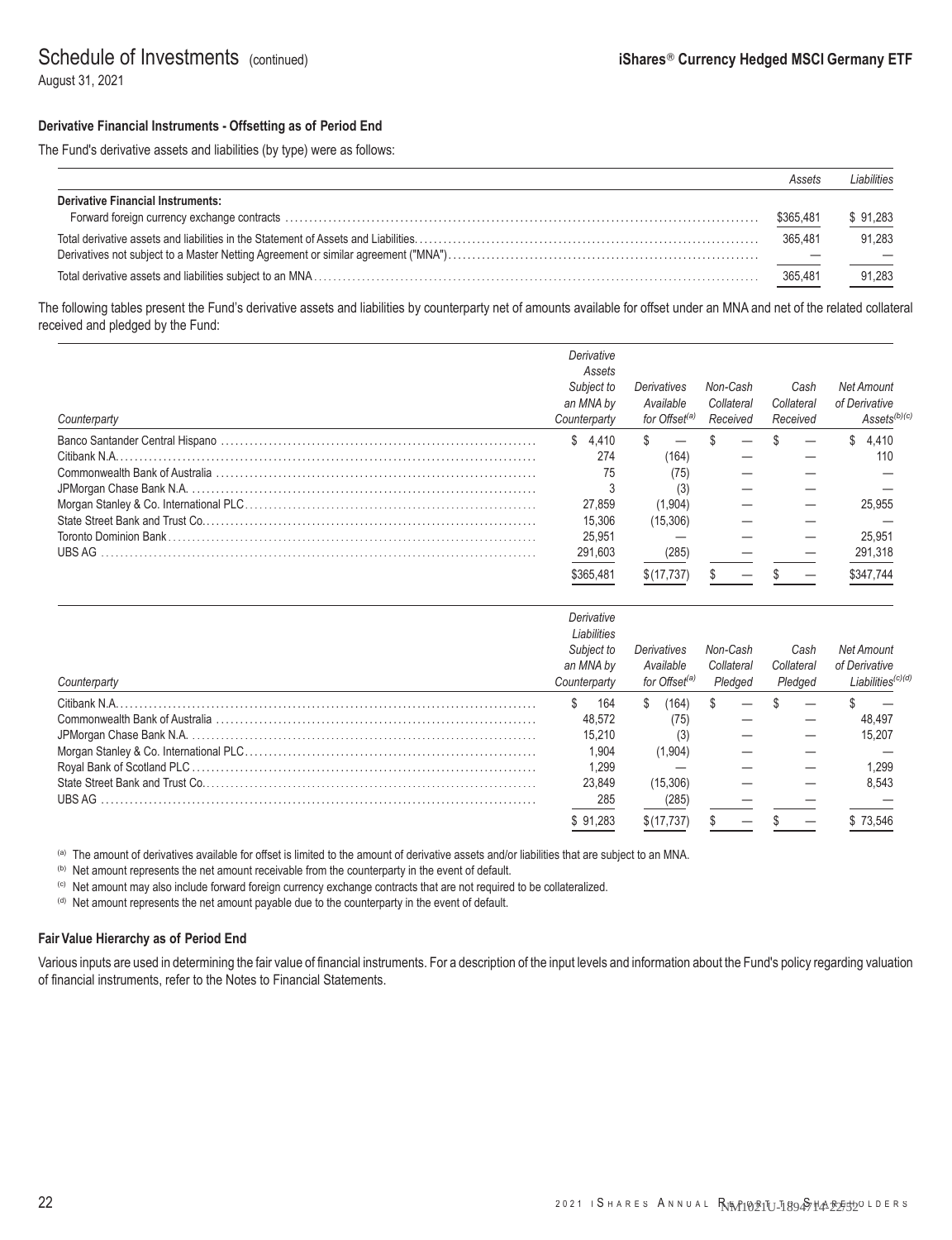August 31, 2021

#### **Fair Value Hierarchy as of Period End (continued)**

The following table summarizes the Fund's financial instruments categorized in the fair value hierarchy. The breakdown of the Fund's financial instruments into major categories is disclosed in the Schedule of Investments above.

|                                                 | Level 1      |    | Level 2   | Level 3 | Total        |
|-------------------------------------------------|--------------|----|-----------|---------|--------------|
| Investments                                     |              |    |           |         |              |
| Assets                                          |              |    |           |         |              |
|                                                 | \$63,381,021 | S. |           |         | \$63.381.021 |
|                                                 | 30,000       |    |           |         | 30,000       |
|                                                 | \$63,411,021 |    |           |         | \$63,411,021 |
| Derivative financial instruments <sup>(a)</sup> |              |    |           |         |              |
| Assets                                          |              |    |           |         |              |
|                                                 |              |    | 365.481   |         | 365.481      |
| Liabilities                                     |              |    |           |         |              |
|                                                 |              |    | (91, 283) |         | (91, 283)    |
|                                                 |              |    | 274.198   |         | 274.198      |

(a) Derivative financial instruments are forward foreign currency exchange contracts. Forward foreign currency exchange contracts are valued at the unrealized appreciation (depreciation) on the instrument.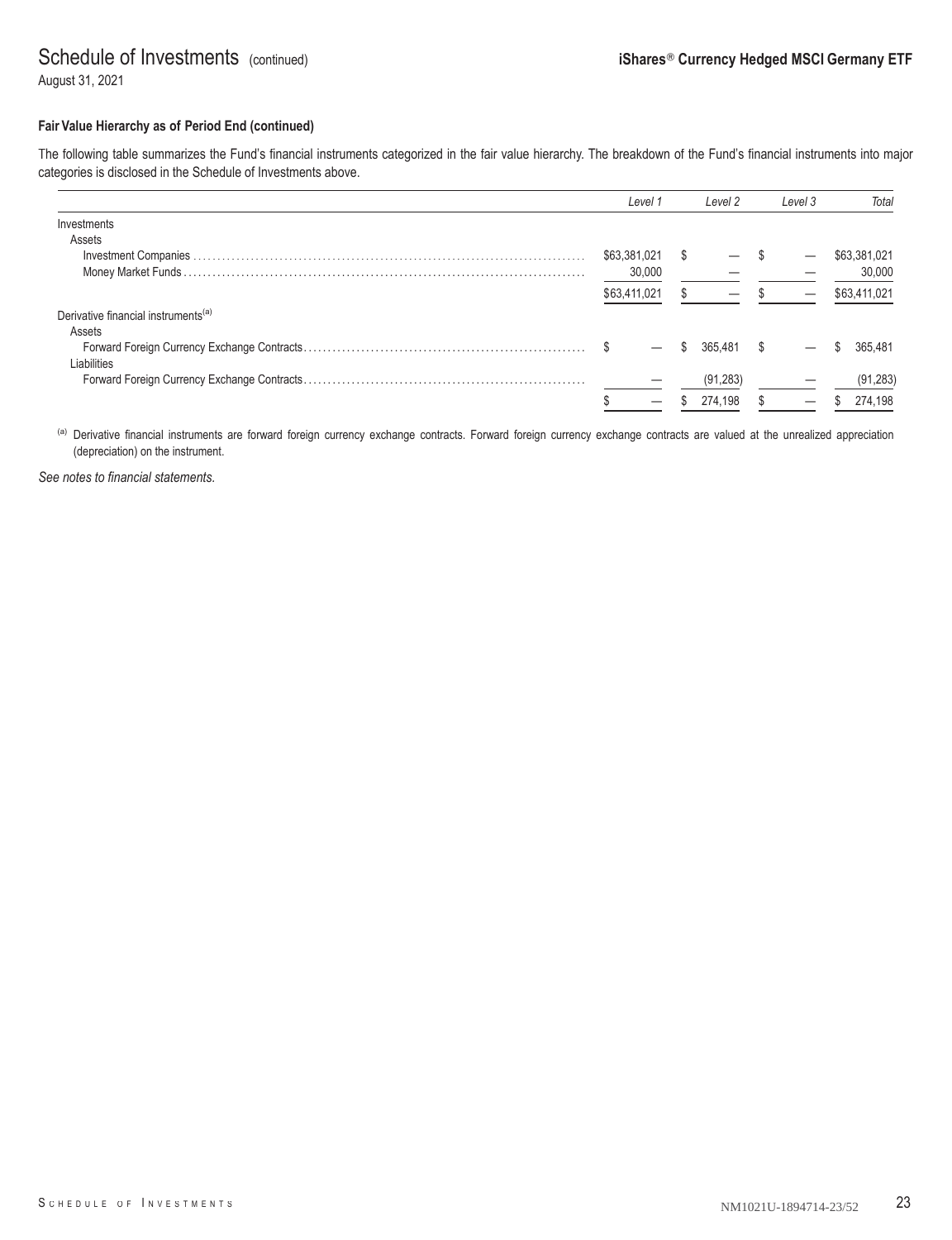# Schedule of Investments

August 31, 2021

| Security                                                                       | <b>Shares</b> | Value         |
|--------------------------------------------------------------------------------|---------------|---------------|
| <b>Investment Companies</b>                                                    |               |               |
| Exchange-Traded Funds - 99.8%                                                  |               |               |
| Total Investment Companies - 99.8%                                             |               | 534, 387, 175 |
| <b>Short-Term Investments</b>                                                  |               |               |
| Money Market Funds - 0.1%<br>BlackRock Cash Funds: Treasury, SL Agency Shares, | 210,000       | 210,000       |
| Total Short-Term Investments - 0.1%                                            |               | 210,000       |
| Total Investments in Securities - 99.9%                                        |               | 534,597,175   |
|                                                                                |               | 801,233       |
|                                                                                |               | \$535,398,408 |

(a) Affiliate of the Fund.

(b) Annualized 7-day yield as of period end.

#### **Affiliates**

Investments in issuers considered to be affiliate(s) of the Fund during the year ended August 31, 2021 for purposes of Section 2(a)(3) of the Investment Company Act of 1940, as amended, were as follows:

|                                                     |                          |                          |               |                          |                          |               |               |             | Capital<br>Gain      |
|-----------------------------------------------------|--------------------------|--------------------------|---------------|--------------------------|--------------------------|---------------|---------------|-------------|----------------------|
|                                                     |                          |                          |               |                          | Change in                |               |               |             | <b>Distributions</b> |
|                                                     |                          |                          |               |                          | Unrealized               |               | <b>Shares</b> |             | from                 |
|                                                     | Value at                 | Purchases                | Proceeds      | Net Realized             | Appreciation             | Value at      | Held at       |             | Underlying           |
| Affiliated Issuer                                   | 08/31/20                 | at Cost                  | from Sales    | Gain (Loss)              | (Depreciation)           | 08/31/21      | 08/31/21      | Income      | Funds                |
| BlackRock Cash Funds: Treasury, SL<br>Agency Shares | $\overline{\phantom{0}}$ | $210.000^{(a)}$ \$<br>S. |               | $\overline{\phantom{m}}$ | $\overline{\phantom{m}}$ | 210.000       | 210.000       | 95S         |                      |
| iShares MSCI Japan ETF                              | 247,444,914              | 640,437,539              | (405,086,210) | 31,871,559               | 19,719,373               | 534,387,175   | 7,812,678     | 5,011,836   |                      |
|                                                     |                          |                          |               | \$31,871,559             | 19,719,373               | \$534.597.175 |               | \$5,011,931 |                      |

(a) Represents net amount purchased (sold).

**Derivative Financial Instruments Outstanding as of Period End**

#### **Forward Foreign Currency Exchange Contracts**

|            | <b>Currency Purchased</b> |            | <b>Currency Sold</b> | Counterparty | <b>Settlement Date</b> | Unrealized<br>Appreciation<br>(Depreciation) |
|------------|---------------------------|------------|----------------------|--------------|------------------------|----------------------------------------------|
| JPY        | 4.963.000 USD             |            | 44.885               | <b>CITI</b>  |                        | 228                                          |
| <b>JPY</b> | 634.998.000 USD           |            | 5,756,465            | <b>UBS</b>   |                        | 15,498                                       |
| <b>USD</b> | 5.679.821                 | JPY        | 622.655.000          | <b>JPM</b>   |                        | 20.052                                       |
| <b>USD</b> | 53.466.238                | JPY        | 5.866.225,600        | <b>MS</b>    | 09/03/21               | 143,804                                      |
| <b>USD</b> | 485.504.073 JPY           |            | 53.272.371.400       | <b>UBS</b>   |                        | 1.272.361                                    |
| <b>USD</b> | 478.652.147               | JPY        | 52.569.982.400       | <b>CITI</b>  |                        | 673.108                                      |
| <b>USD</b> | 49.607.848                | JPY        | 5,448,479,600        | <b>MS</b>    |                        | 68,950                                       |
| <b>USD</b> | 5.122.817 JPY             |            | 562.639.000          | <b>SSB</b>   |                        | 7,167                                        |
|            |                           |            |                      |              |                        | 2,201,168                                    |
| <b>JPY</b> | 52.569.982.400            | USD        | 478.521.003          | <b>CITI</b>  |                        | (673, 820)                                   |
| <b>JPY</b> | 248.106.000 USD           |            | 2.260.972            | <b>JPM</b>   |                        | (5,754)                                      |
| <b>JPY</b> | 6.518.132.600             | <b>USD</b> | 59.343.772           | <b>MS</b>    |                        | (95, 678)                                    |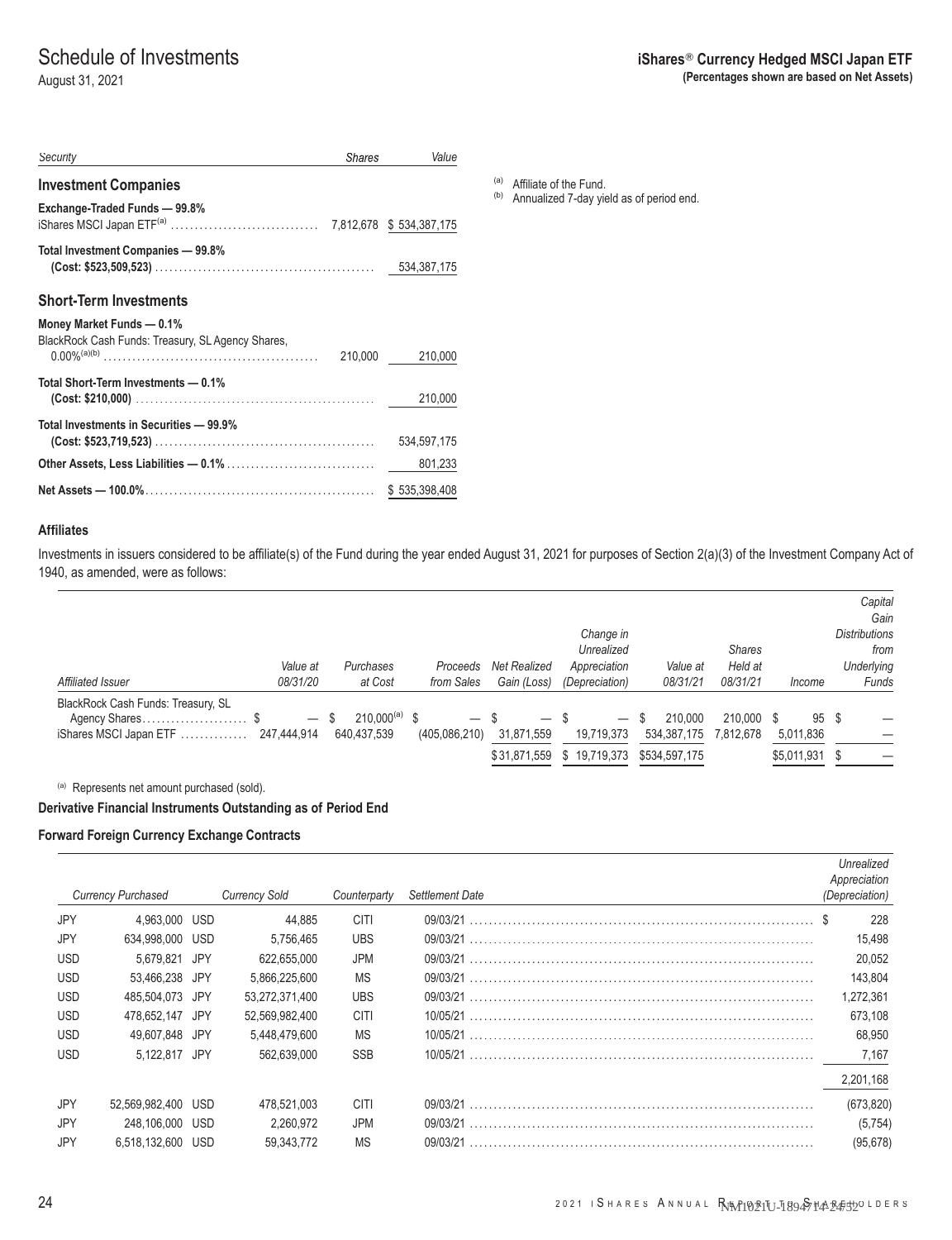# Schedule of Investments (continued)

August 31, 2021

#### **Forward Foreign Currency Exchange Contracts (continued)**

|            |                    |                      |              |                 |  | Unrealized<br>Appreciation<br>(Depreciation) |
|------------|--------------------|----------------------|--------------|-----------------|--|----------------------------------------------|
|            | Currency Purchased | <b>Currency Sold</b> | Counterparty | Settlement Date |  |                                              |
| <b>USD</b> | 1.946.717 JPY      | 214,930,000          | <b>RBS</b>   |                 |  | (6,940)                                      |
| <b>JPY</b> | 175,599,000 USD    | 1.597.171            | <b>CBA</b>   |                 |  | (583)                                        |
|            |                    |                      |              |                 |  | (782, 775)                                   |
|            |                    |                      |              |                 |  | 1,418,393                                    |

#### **Derivative Financial Instruments Categorized by Risk Exposure**

As of period end, the fair values of derivative financial instruments located in the Statements of Assets and Liabilities were as follows:

|                                                                                                                                      | Foreign<br>Currency<br>Exchange<br>Contracts |
|--------------------------------------------------------------------------------------------------------------------------------------|----------------------------------------------|
| <b>Assets - Derivative Financial Instruments</b><br>Forward foreign currency exchange contracts                                      |                                              |
|                                                                                                                                      | \$2,201,168                                  |
| Liabilities - Derivative Financial Instruments                                                                                       |                                              |
| Forward foreign currency exchange contracts                                                                                          | \$782,775                                    |
| For the period ended August 31, 2021, the effect of derivative financial instruments in the Statements of Operations was as follows: |                                              |
|                                                                                                                                      | Foreign                                      |
|                                                                                                                                      | Currency<br>Evchange                         |

|                                                          | Currency<br>Exchange |
|----------------------------------------------------------|----------------------|
|                                                          | Contracts            |
| Net Realized Gain (Loss) from:                           | \$15,043,782         |
| Net Change in Unrealized Appreciation (Depreciation) on: | 882,392              |

#### **Average Quarterly Balances of Outstanding Derivative Financial Instruments**

| Forward foreign currency exchange contracts: |               |
|----------------------------------------------|---------------|
| Average amounts purchased - in USD.          | \$404,157,475 |
| - in USL<br>Average amounts sold — i         |               |

For more information about the Fund's investment risks regarding derivative financial instruments, refer to the Notes to Financial Statements.

#### **Derivative Financial Instruments - Offsetting as of Period End**

The Fund's derivative assets and liabilities (by type) were as follows:

|                                   | Assets                            | Liabilities |
|-----------------------------------|-----------------------------------|-------------|
| Derivative Financial Instruments: |                                   |             |
|                                   | \$2,201,168                       | \$782,775   |
|                                   | 2.201.168                         | 782.775     |
|                                   | and the state of the state of the |             |
|                                   | 2,201,168                         | 782,775     |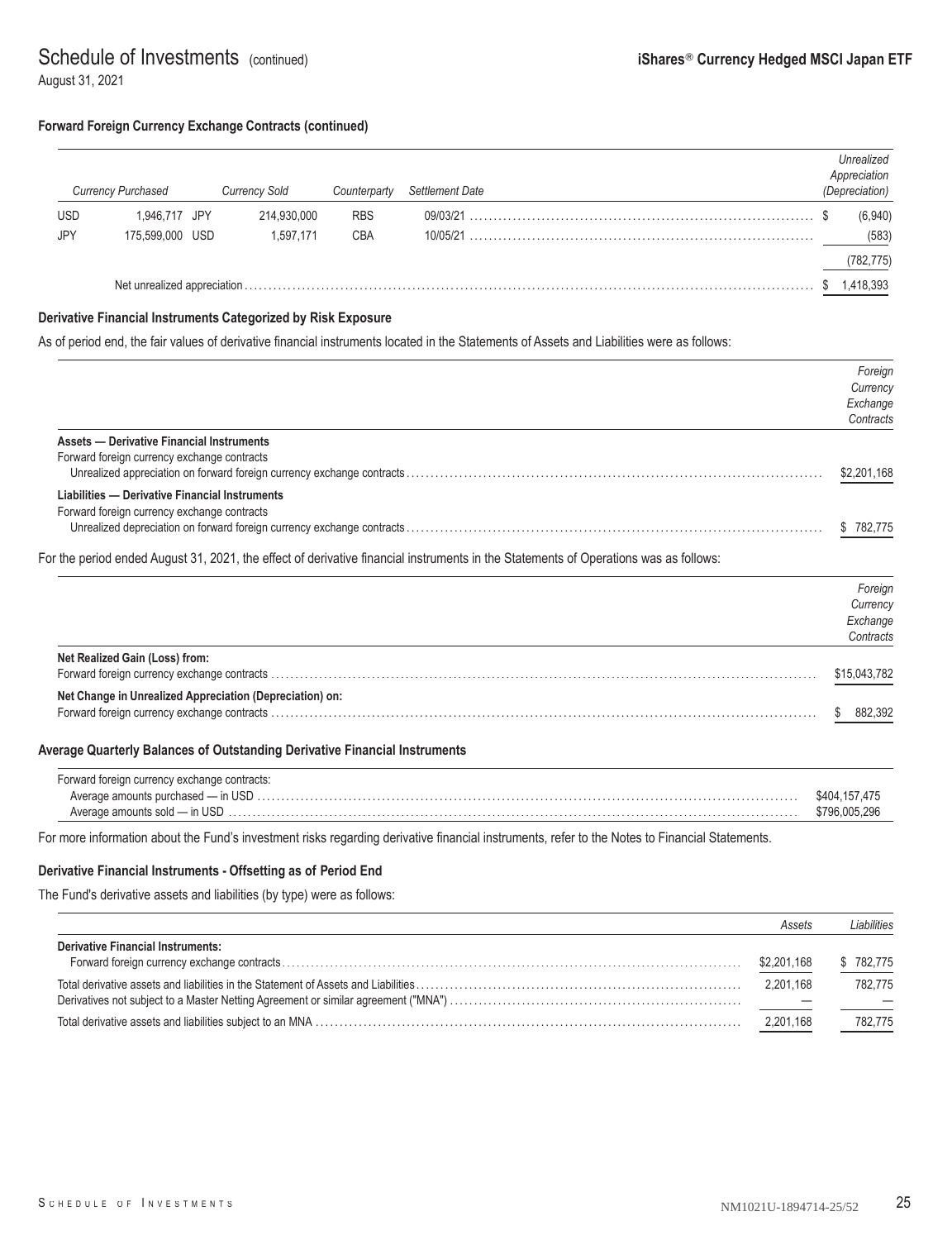The following tables present the Fund's derivative assets and liabilities by counterparty net of amounts available for offset under an MNA and net of the related collateral received and pledged by the Fund:

| Counterpartv | Derivative<br>Assets<br>Subject to<br>an MNA by<br>Counterparty | Derivatives<br>Available<br>for Offset <sup>(a)</sup> | Non-Cash<br>Collateral<br>Received | Cash<br>Collateral<br>Received | Net Amount<br>of Derivative<br>$Assets^{(b)(c)}$ |
|--------------|-----------------------------------------------------------------|-------------------------------------------------------|------------------------------------|--------------------------------|--------------------------------------------------|
|              | \$ 673.336                                                      | \$(673,336)                                           |                                    |                                |                                                  |
|              | 20.052                                                          | (5, 754)                                              |                                    |                                | 14.298                                           |
|              | 212.754                                                         | (95, 678)                                             |                                    |                                | 117.076                                          |
|              | 7.167                                                           |                                                       |                                    |                                | 7.167                                            |
|              | 1,287,859                                                       |                                                       |                                    |                                | 1,287,859                                        |
|              | \$2.201.168                                                     | \$(774.768)                                           |                                    |                                | \$1.426,400                                      |

| Counterparty | Derivative<br>Liabilities<br>Subject to<br>an MNA by<br>Counterparty | Derivatives<br>Available<br>for Offset <sup>(a)</sup> | Non-Cash<br>Collateral<br>Pledged | Cash<br>Collateral<br>Pledged | Net Amount<br>of Derivative<br>Liabilities $^{(c)(d)}$ |
|--------------|----------------------------------------------------------------------|-------------------------------------------------------|-----------------------------------|-------------------------------|--------------------------------------------------------|
|              | \$ 673.820                                                           | \$ (673.336)                                          |                                   |                               | 484                                                    |
|              | 583                                                                  |                                                       |                                   |                               | 583                                                    |
|              | 5.754                                                                | (5,754)                                               |                                   |                               |                                                        |
|              | 95.678                                                               | (95, 678)                                             |                                   |                               |                                                        |
|              | 6,940                                                                |                                                       |                                   |                               | 6,940                                                  |
|              | 782.775                                                              | \$(774.768)                                           |                                   |                               | 8.007                                                  |

(a) The amount of derivatives available for offset is limited to the amount of derivative assets and/or liabilities that are subject to an MNA.

(b) Net amount represents the net amount receivable from the counterparty in the event of default.

(c) Net amount may also include forward foreign currency exchange contracts that are not required to be collateralized.

(d) Net amount represents the net amount payable due to the counterparty in the event of default.

#### **Fair Value Hierarchy as of Period End**

Various inputs are used in determining the fair value of financial instruments. For a description of the input levels and information about the Fund's policy regarding valuation of financial instruments, refer to the Notes to Financial Statements.

The following table summarizes the Fund's financial instruments categorized in the fair value hierarchy. The breakdown of the Fund's financial instruments into major categories is disclosed in the Schedule of Investments above.

|                                                 | Level 1       | Level 2            | Level 3 | Total         |
|-------------------------------------------------|---------------|--------------------|---------|---------------|
| Investments                                     |               |                    |         |               |
| Assets                                          |               |                    |         |               |
|                                                 | \$534,387,175 | æ.                 |         | \$534.387.175 |
|                                                 | 210,000       |                    |         | 210,000       |
|                                                 | \$534,597,175 |                    |         | \$534,597,175 |
| Derivative financial instruments <sup>(a)</sup> |               |                    |         |               |
| Assets                                          |               |                    |         |               |
|                                                 |               | 2.201.168 \$<br>S. |         | \$2.201.168   |
| Liabilities                                     |               |                    |         |               |
|                                                 |               | (782, 775)         |         | (782, 775)    |
|                                                 |               | 1.418.393          |         | 418,393       |

(a) Derivative financial instruments are forward foreign currency exchange contracts. Forward foreign currency exchange contracts are valued at the unrealized appreciation (depreciation) on the instrument.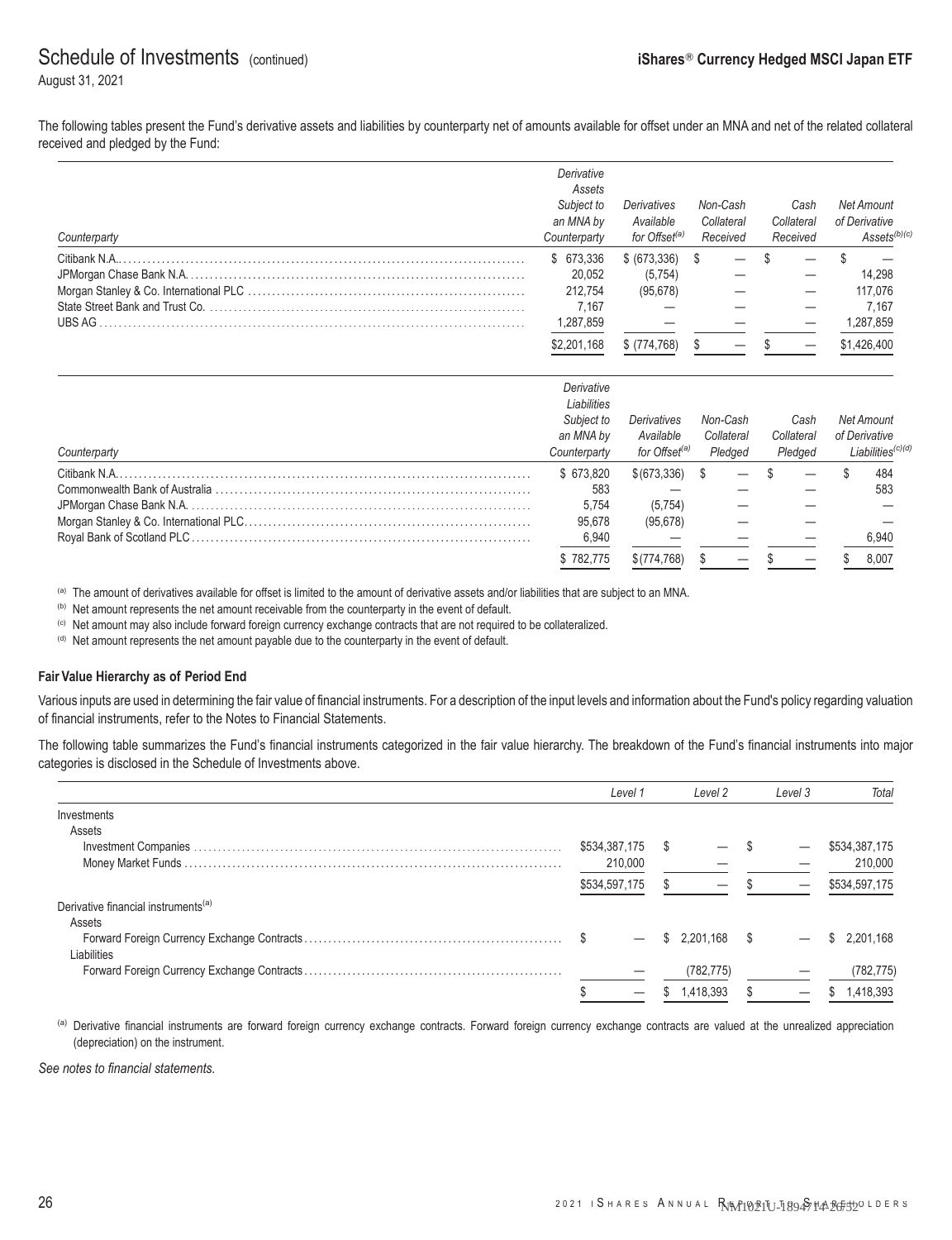# Statements of Assets and Liabilities

August 31, 2021

|                                      |                            | <b>iShares</b>              | <b>iShares</b>     |                               |
|--------------------------------------|----------------------------|-----------------------------|--------------------|-------------------------------|
|                                      | <b>iShares</b><br>Currency | Currency<br>Hedged          | Currency<br>Hedged | <b>iShares</b><br>Currency    |
|                                      | Hedged                     | <b>MSCI</b>                 | <b>MSCI</b>        | Hedged                        |
|                                      | <b>MSCI</b>                | Eurozone                    | Germany            | <b>MSCI</b> Japan             |
|                                      | Canada ETF                 | ETF                         | ETF                | ETF                           |
| <b>ASSETS</b>                        |                            |                             |                    |                               |
| Investments in securities, at value: |                            |                             |                    |                               |
|                                      | \$17,007,362               | \$745,680,226               | \$63,411,021       | \$534,597,175                 |
|                                      | 7,986                      | 2,395                       | 1,915              | 8,840                         |
| Receivables:                         |                            |                             |                    |                               |
|                                      |                            | 1,094,497                   |                    |                               |
|                                      | 5,735                      |                             |                    |                               |
|                                      |                            | 5                           |                    | $\mathbf{1}$                  |
| Unrealized appreciation on:          |                            |                             |                    |                               |
|                                      | 175,260                    | 3,772,548                   | 365,481            | 2,201,168                     |
|                                      | 17,196,343                 | 750,549,671                 | 63,778,417         | 536,807,184                   |
| <b>LIABILITIES</b>                   |                            |                             |                    |                               |
| Cash received:                       |                            |                             |                    |                               |
|                                      | 420,000                    | 770,000                     |                    |                               |
| Payables:                            |                            |                             |                    |                               |
|                                      | 174,004                    | 4,809,243                   | 290,536            | 626,001                       |
|                                      | 372                        | 19,013                      | 2,226              |                               |
| Unrealized depreciation on:          | 32,284                     | 281,496                     | 91,283             | 782.775                       |
|                                      |                            |                             |                    |                               |
|                                      | 626,660                    | 5,879,752                   | 384,045            | 1,408,776                     |
|                                      | \$16,569,683               | \$744,669,919               | \$63,394,372       | \$535,398,408                 |
|                                      |                            |                             |                    |                               |
| <b>NET ASSETS CONSIST OF:</b>        |                            |                             |                    |                               |
|                                      | \$14,607.092<br>1,962,591  | \$714.351.006<br>30,318,913 | \$107,503,101      | \$577.403.323<br>(42,004,915) |
|                                      |                            |                             | (44,108,729)       |                               |
|                                      | \$16,569,683               | \$744,669,919               | \$63,394,372       | \$535,398,408                 |
|                                      | 510,000                    | 19,950,000                  | 1,900,000          | 13,850,000                    |
|                                      | 32.49                      | \$<br>37.33                 | \$<br>33.37        | \$<br>38.66                   |
|                                      | Unlimited                  | Unlimited                   | Unlimited          | Unlimited                     |
|                                      | None                       | None                        | None               | None                          |
|                                      | \$14,786,194               | \$679,257,972               | \$63,892,784       | \$523,719,523                 |
|                                      |                            |                             |                    |                               |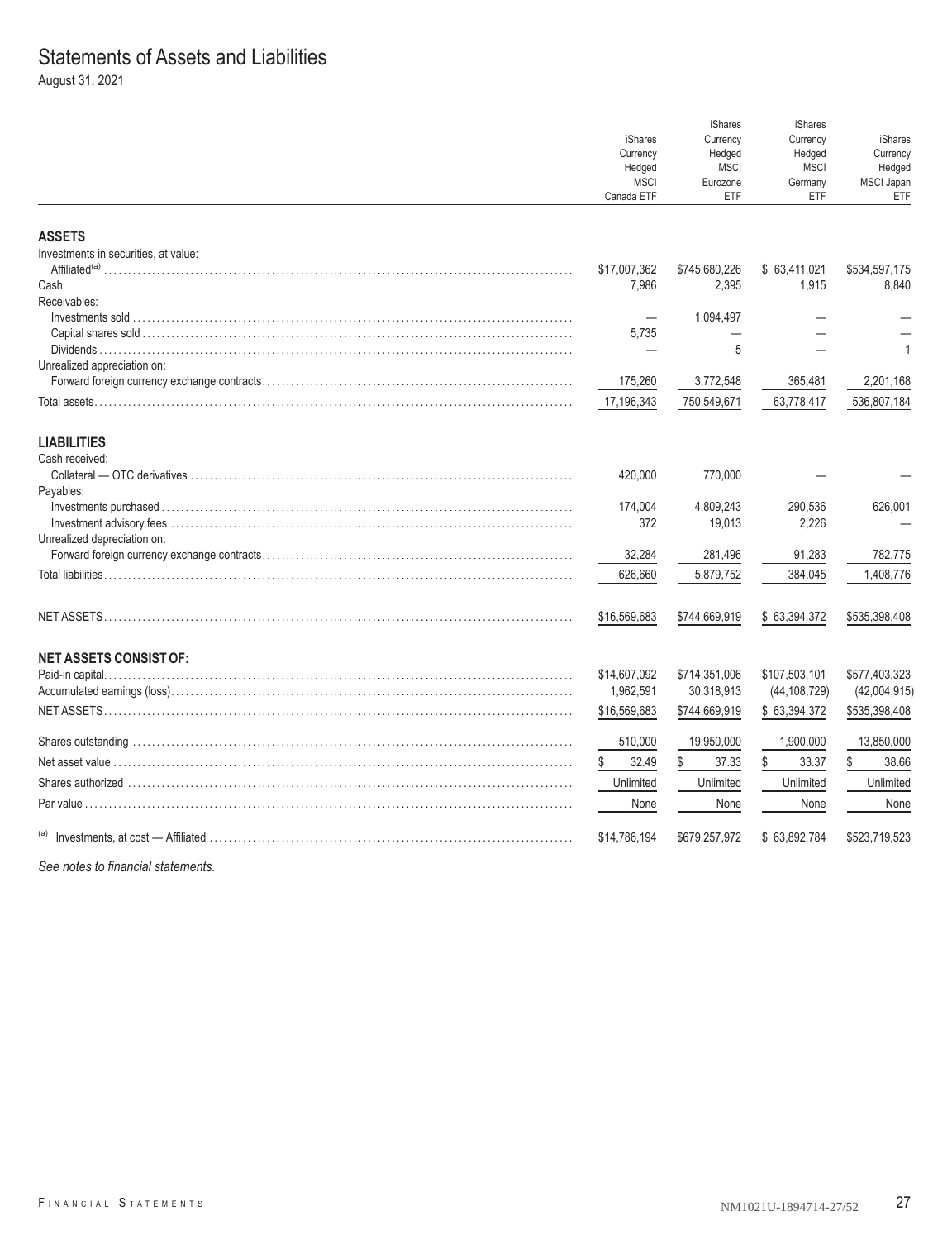# Statements of Operations

Year Ended August 31, 2021

|                                                                              | iShares<br>Currency<br>Hedged<br><b>MSCI</b><br>Canada ETF | <b>iShares</b><br>Currency<br>Hedged<br><b>MSCI</b><br>Eurozone<br>ETF | <b>iShares</b><br>Currency<br>Hedged<br><b>MSCI</b><br>Germany<br>ETF | <b>iShares</b><br>Currency<br>Hedged<br>MSCI Japan<br>ETF |
|------------------------------------------------------------------------------|------------------------------------------------------------|------------------------------------------------------------------------|-----------------------------------------------------------------------|-----------------------------------------------------------|
| <b>INVESTMENT INCOME</b>                                                     |                                                            |                                                                        |                                                                       |                                                           |
|                                                                              | \$ 220,569                                                 | \$15,265,259                                                           | \$1,871,346                                                           | \$5,011,931                                               |
|                                                                              | 220,569                                                    | 15,265,259                                                             | 1,871,346                                                             | 5,011,931                                                 |
| <b>EXPENSES</b>                                                              |                                                            |                                                                        |                                                                       |                                                           |
|                                                                              | 73,175                                                     | 3,711,138                                                              | 352,909                                                               | 1,923,040                                                 |
|                                                                              | 173                                                        | 173                                                                    | 173                                                                   | 173                                                       |
|                                                                              | 73,348                                                     | 3,711,311                                                              | 353,082                                                               | 1,923,213                                                 |
| Less:                                                                        |                                                            |                                                                        |                                                                       |                                                           |
|                                                                              | (69, 635)                                                  | (3,531,566)                                                            | (331, 772)                                                            | (1,913,542)                                               |
|                                                                              | 3,713                                                      | 179,745                                                                | 21,310                                                                | 9,671                                                     |
|                                                                              | 216,856                                                    | 15,085,514                                                             | 1,850,036                                                             | 5,002,260                                                 |
| <b>REALIZED AND UNREALIZED GAIN (LOSS)</b><br>Net realized gain (loss) from: |                                                            |                                                                        |                                                                       |                                                           |
| Investments - Affiliated                                                     | 67,049                                                     | (1,758,231)                                                            | (449, 499)                                                            | (768, 889)                                                |
|                                                                              | 599,663                                                    | 31,132,336                                                             | 6,594,918<br>202,748                                                  | 32,640,448<br>15,043,782                                  |
|                                                                              | (763, 750)                                                 | 3,987,483                                                              |                                                                       |                                                           |
|                                                                              | (97,038)                                                   | 33,361,588                                                             | 6,348,167                                                             | 46,915,341                                                |
| Net change in unrealized appreciation (depreciation) on:                     | 2,390,600                                                  | 117,793,088                                                            | 4,480,165                                                             | 19,719,373                                                |
|                                                                              | 448,798                                                    | 8,111,878                                                              | 903,840                                                               | 882,392                                                   |
|                                                                              | 2,839,398                                                  | 125,904,966                                                            | 5,384,005                                                             | 20,601,765                                                |
|                                                                              |                                                            |                                                                        |                                                                       |                                                           |
|                                                                              | 2,742,360                                                  | 159,266,554                                                            | 11,732,172                                                            | 67,517,106                                                |
|                                                                              | \$2,959,216                                                | \$174,352,068                                                          | \$13,582,208                                                          | \$72,519,366                                              |
|                                                                              |                                                            |                                                                        |                                                                       |                                                           |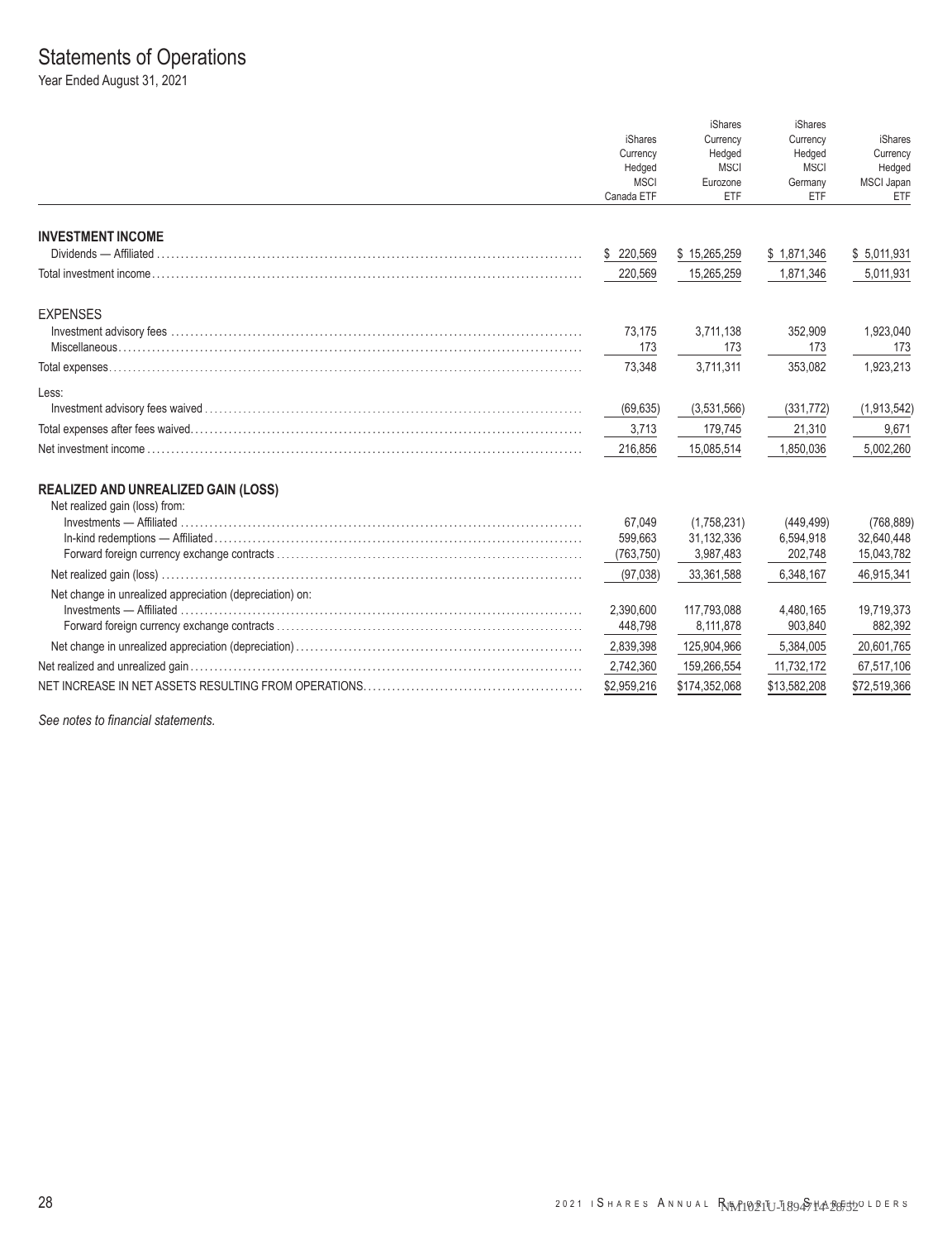# Statements of Changes in Net Assets

|                                                                                                                    | iShares<br>Currency Hedged MSCI Canada ETF    |                                                         |                                                          | iShares<br>Currency Hedged MSCI Eurozone ETF                 |
|--------------------------------------------------------------------------------------------------------------------|-----------------------------------------------|---------------------------------------------------------|----------------------------------------------------------|--------------------------------------------------------------|
|                                                                                                                    | Year Ended<br>08/31/21                        | Year Ended<br>08/31/20                                  | Year Ended<br>08/31/21                                   | Year Ended<br>08/31/20                                       |
| <b>INCREASE (DECREASE) IN NET ASSETS</b>                                                                           |                                               |                                                         |                                                          |                                                              |
| <b>OPERATIONS</b>                                                                                                  | 216,856<br>(97,038)<br>2,839,398<br>2,959,216 | 989.114<br>S<br>(328, 024)<br>(1,262,236)<br>(601, 146) | \$15,085,514<br>33,361,588<br>125,904,966<br>174,352,068 | 8.794.540<br>(108, 399, 386)<br>44,690,383<br>(54, 914, 463) |
| <b>DISTRIBUTIONS TO SHAREHOLDERS(a)</b>                                                                            | (217, 525)<br>(217, 525)                      | (1,511,241)<br>(1,511,241)                              | (15, 122, 753)<br>(15, 122, 753)                         | (33,868,861)<br>(28, 592)<br>(33,897,453)                    |
| <b>CAPITAL SHARE TRANSACTIONS</b><br>Net increase (decrease) in net assets derived from capital share transactions | 2,272,139                                     | (24, 621, 385)                                          | 15,471,012                                               | (210, 205, 834)                                              |
| <b>NET ASSETS</b>                                                                                                  | 5.013.830<br>11,555,853<br>\$16,569,683       | (26, 733, 772)<br>38,289,625<br>\$11,555,853            | 174.700.327<br>569,969,592<br>\$744,669,919              | (299, 017, 750)<br>868,987,342<br>\$569,969,592              |

(a) Distributions for annual periods determined in accordance with U.S. federal income tax regulations.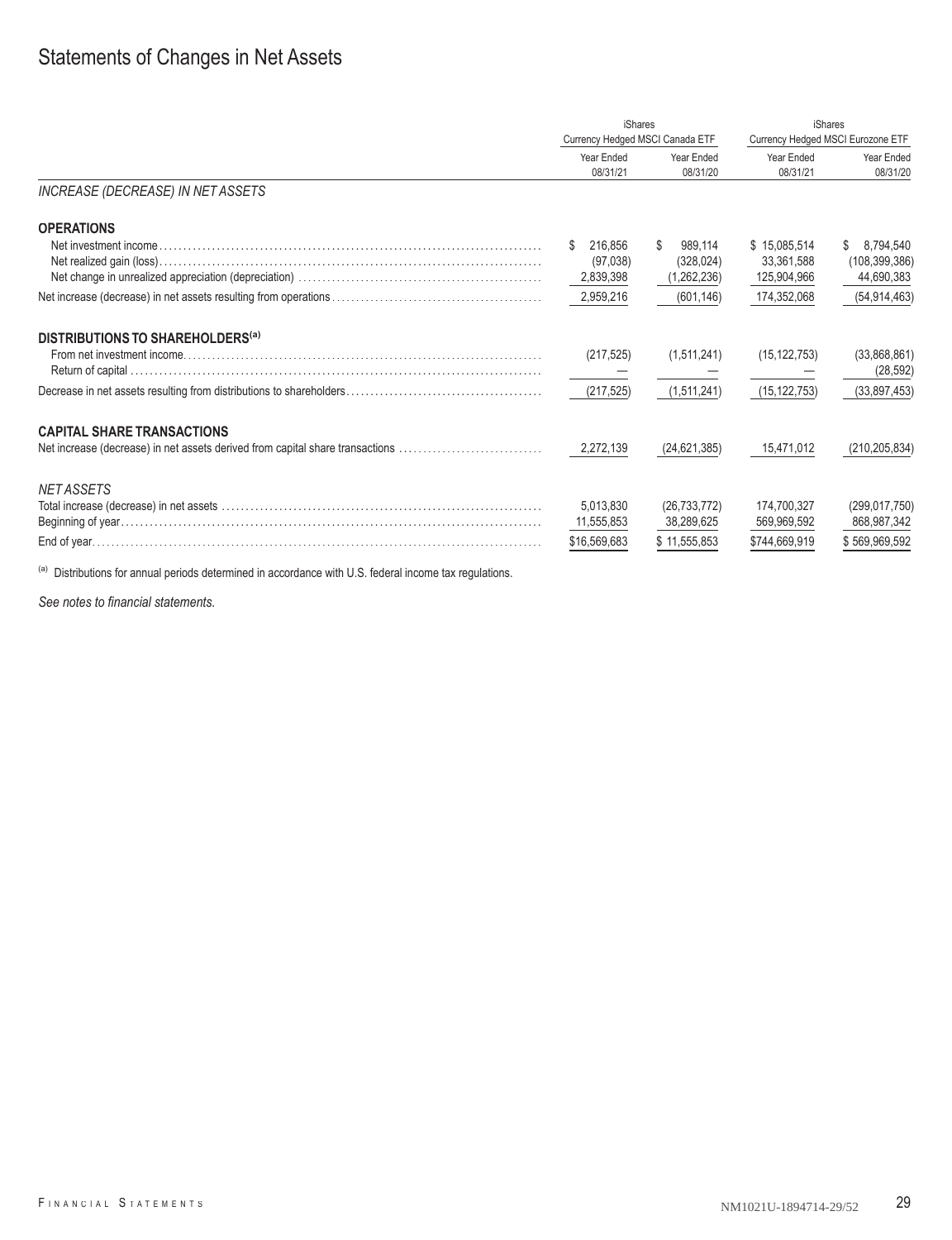# Statements of Changes in Net Assets (continued)

|                                                                               | <b>iShares</b><br>Currency Hedged MSCI Germany ETF |                              | iShares<br>Currency Hedged MSCI Japan ETF |                                |
|-------------------------------------------------------------------------------|----------------------------------------------------|------------------------------|-------------------------------------------|--------------------------------|
|                                                                               | Year Ended<br>08/31/21                             | Year Ended<br>08/31/20       | Year Ended<br>08/31/21                    | Year Ended<br>08/31/20         |
| <b>INCREASE (DECREASE) IN NET ASSETS</b>                                      |                                                    |                              |                                           |                                |
| <b>OPERATIONS</b>                                                             |                                                    |                              |                                           |                                |
|                                                                               | \$1,850,036                                        | 966.557<br>s.                | 5.002.260<br>$\mathbb{S}$                 | 6.964.612<br>S.                |
|                                                                               | 6.348.167<br>5,384,005                             | (18, 127, 119)<br>23,875,659 | 46.915.341<br>20,601,765                  | (23, 725, 922)<br>36,205,304   |
|                                                                               | 13,582,208                                         | 6,715,097                    | 72,519,366                                | 19,443,994                     |
| DISTRIBUTIONS TO SHAREHOLDERS <sup>(a)</sup>                                  |                                                    |                              |                                           |                                |
|                                                                               | (1, 854, 347)                                      | (966, 557)<br>(1,677)        | (5,002,254)                               | (6,967,089)                    |
|                                                                               | (1, 854, 347)                                      | (968, 234)                   | (5,002,254)                               | (6,967,089)                    |
| <b>CAPITAL SHARE TRANSACTIONS</b>                                             |                                                    |                              |                                           |                                |
| Net increase (decrease) in net assets derived from capital share transactions | (24, 290, 125)                                     | (84, 409, 886)               | 220,624,947                               | (94, 358, 704)                 |
| <b>NET ASSETS</b>                                                             |                                                    |                              |                                           |                                |
|                                                                               | (12, 562, 264)                                     | (78,663,023)                 | 288.142.059                               | (81, 881, 799)                 |
|                                                                               | 75,956,636<br>\$63,394,372                         | 154,619,659<br>\$75,956,636  | 247,256,349<br>\$535,398,408              | 329, 138, 148<br>\$247,256,349 |
|                                                                               |                                                    |                              |                                           |                                |

(a) Distributions for annual periods determined in accordance with U.S. federal income tax regulations.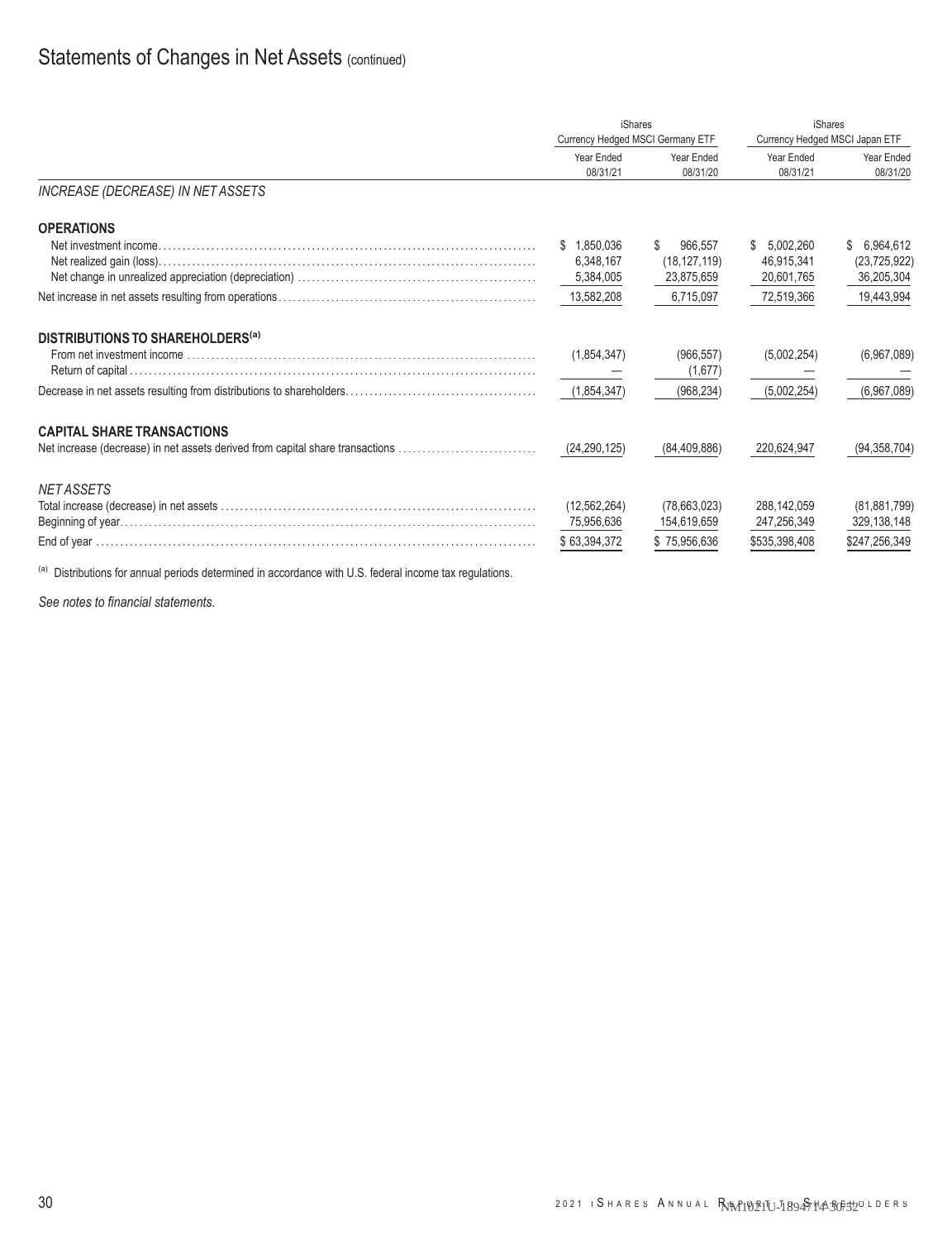# Financial Highlights

(For a share outstanding throughout each period)

|                                                                                                                                                                                    | iShares Currency Hedged MSCI Canada ETF |                        |                        |                        |                        |  |
|------------------------------------------------------------------------------------------------------------------------------------------------------------------------------------|-----------------------------------------|------------------------|------------------------|------------------------|------------------------|--|
|                                                                                                                                                                                    | Year Ended<br>08/31/21                  | Year Ended<br>08/31/20 | Year Ended<br>08/31/19 | Year Ended<br>08/31/18 | Year Ended<br>08/31/17 |  |
|                                                                                                                                                                                    | \$25.68                                 | \$26.41                | \$26.79                | \$24.70                | \$23.54                |  |
|                                                                                                                                                                                    | 0.53                                    | 0.71                   | 0.59                   | 0.56                   | 0.24                   |  |
|                                                                                                                                                                                    | 6.80                                    | 0.30                   | 0.30                   | 2.10                   | 1.38                   |  |
|                                                                                                                                                                                    | 7.33                                    | 1.01                   | 0.89                   | 2.66                   | 1.62                   |  |
| Distributions <sup>(c)</sup>                                                                                                                                                       |                                         |                        |                        |                        |                        |  |
| From net investment income $\ldots$ , $\ldots$ , $\ldots$ , $\ldots$ , $\ldots$ , $\ldots$ , $\ldots$ , $\ldots$ , $\ldots$ , $\ldots$ , $\ldots$ , $\ldots$ , $\ldots$ , $\ldots$ | (0.52)                                  | (1.37)                 | (0.64)                 | (0.57)                 | (0.46)                 |  |
|                                                                                                                                                                                    |                                         | (0.37)                 | (0.63)                 |                        |                        |  |
|                                                                                                                                                                                    | (0.52)                                  | (1.74)                 | (1.27)                 | (0.57)                 | (0.46)                 |  |
|                                                                                                                                                                                    | \$32.49                                 | \$25.68                | \$26.41                | \$26.79                | \$24.70                |  |
| Total Return <sup>(d)</sup>                                                                                                                                                        |                                         |                        |                        |                        |                        |  |
|                                                                                                                                                                                    | 28.81%                                  | 4.08%                  | 3.84%                  | 10.82%                 | 6.86%                  |  |
| <b>Ratios to Average Net Assets</b>                                                                                                                                                |                                         |                        |                        |                        |                        |  |
|                                                                                                                                                                                    | 0.62%                                   | 0.62%                  | 0.62%                  | 0.62%                  | 0.62%                  |  |
|                                                                                                                                                                                    | 0.03%                                   | 0.03%                  | 0.03%                  | 0.03%                  | 0.03%                  |  |
|                                                                                                                                                                                    | 1.84%                                   | 2.75%                  | 2.31%                  | 2.12%                  | 0.98%                  |  |
| <b>Supplemental Data</b>                                                                                                                                                           |                                         |                        |                        |                        |                        |  |
|                                                                                                                                                                                    | \$16,570                                | \$11,556               | \$38,290               | \$5,357                | \$2,470                |  |
|                                                                                                                                                                                    | 10%                                     | 15%                    | 12%                    | 10%                    | 8%                     |  |

(a) Based on average shares outstanding.

<sup>(b)</sup> The amounts reported for a share outstanding may not accord with the change in aggregate gains and losses in securities for the fiscal period due to the timing of capital share<br>transactions in relation to the fluctua

(c) Distributions for annual periods determined in accordance with U.S. federal income tax regulations.

(d) Where applicable, assumes the reinvestment of distributions.

<sup>(e)</sup> The Fund indirectly bears its proportionate share of fees and expenses incurred by the underlying fund in which the Fund is invested ("acquired fund fees and expenses"). This ratio does not include these acquired fun

(f) Portfolio turnover rate excludes in-kind transactions.

(g) Portfolio turnover rate excludes the portfolio activity of the underlying fund in which the Fund is invested. See the underlying fund's financial highlights for its respective portfolio turnover rates.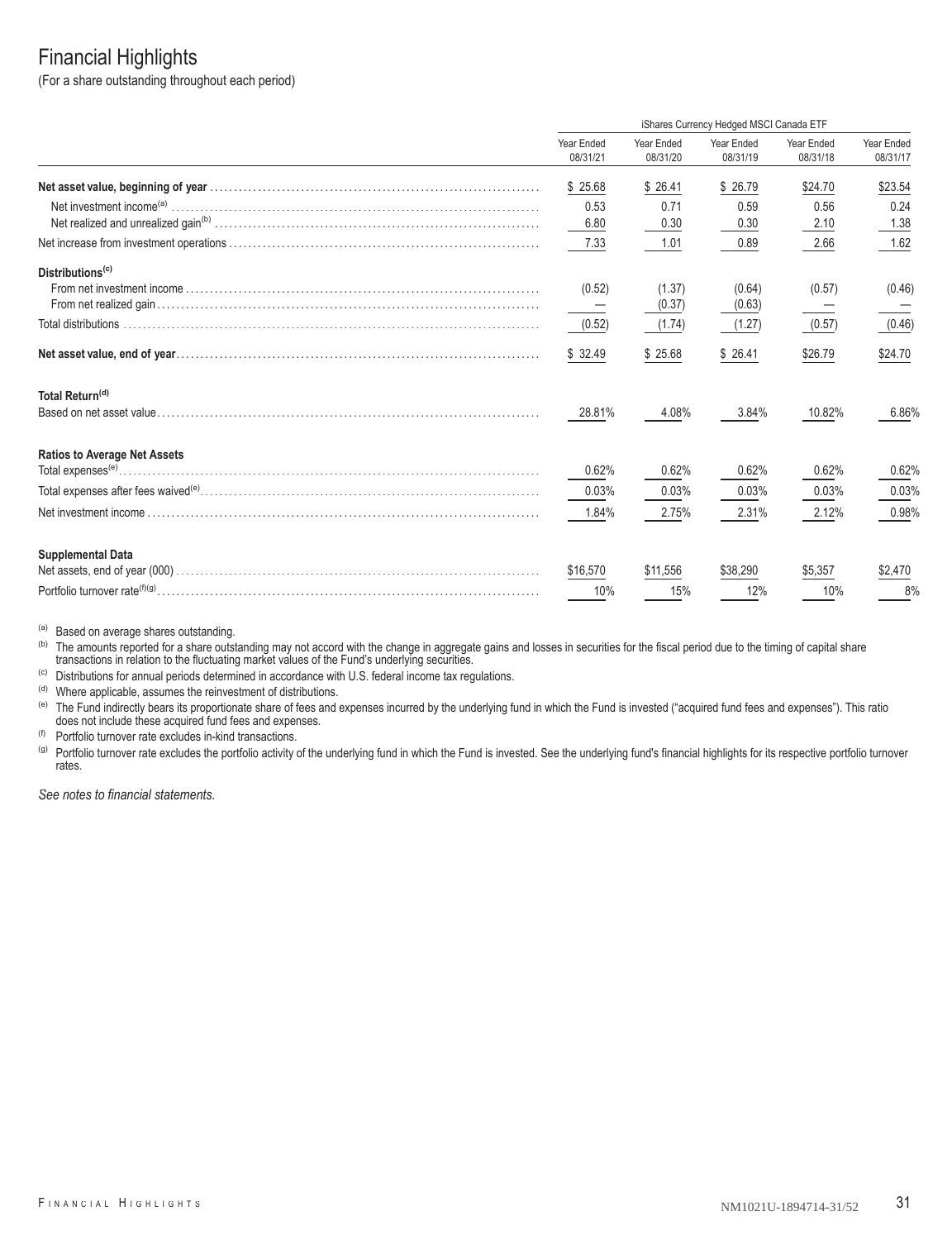# Financial Highlights (continued)

(For a share outstanding throughout each period)

|                                     | iShares Currency Hedged MSCI Eurozone ETF |                          |                                                    |                        |                        |  |
|-------------------------------------|-------------------------------------------|--------------------------|----------------------------------------------------|------------------------|------------------------|--|
|                                     | Year Ended<br>08/31/21                    | Year Ended<br>08/31/20   | Year Ended<br>08/31/19                             | Year Ended<br>08/31/18 | Year Ended<br>08/31/17 |  |
|                                     | 28.36<br>S                                | 29.86<br>S.              | 29.76<br>S                                         | S<br>28.83             | \$.<br>24.73           |  |
|                                     | 0.83<br>9.00                              | 0.35<br>(0.64)           | 0.76<br>0.24                                       | 0.79<br>1.03           | 0.64<br>4.07           |  |
|                                     | 9.83                                      | (0.29)                   | 1.00                                               | 1.82                   | 4.71                   |  |
| Distributions <sup>(c)</sup>        |                                           |                          |                                                    |                        |                        |  |
|                                     | (0.86)                                    | (0.38)                   | (0.90)                                             | (0.89)                 | (0.61)                 |  |
|                                     |                                           | (0.83)<br>$(0.00)^{(d)}$ | $(0.00)^{(d)}$<br>$\overbrace{\phantom{12322111}}$ |                        | $(0.00)^{(d)}$         |  |
|                                     |                                           |                          |                                                    |                        |                        |  |
|                                     | (0.86)                                    | (1.21)                   | (0.90)                                             | (0.89)                 | (0.61)                 |  |
|                                     | \$37.33                                   | 28.36                    | 29.86                                              | 29.76                  | 28.83                  |  |
| Total Return <sup>(e)</sup>         |                                           |                          |                                                    |                        |                        |  |
|                                     | 35.04%                                    | $(1.21)\%$               | 3.41%                                              | 6.36%                  | 19.13%                 |  |
| <b>Ratios to Average Net Assets</b> |                                           |                          |                                                    |                        |                        |  |
|                                     | 0.62%                                     | 0.62%                    | 0.62%                                              | 0.62%                  | 0.62%                  |  |
|                                     | 0.03%                                     | 0.03%                    | 0.03%                                              | 0.03%                  | 0.03%                  |  |
|                                     | 2.52%                                     | 1.18%                    | 2.63%                                              | 2.61%                  | 2.32%                  |  |
| <b>Supplemental Data</b>            |                                           |                          |                                                    |                        |                        |  |
|                                     | \$744,670                                 | \$569,970                | \$868,987                                          | \$1,660,448            | \$1,791,673            |  |
|                                     | 14%                                       | 10%                      | 5%                                                 | 11%                    | 9%                     |  |

(a) Based on average shares outstanding.<br>(b) The amounts reported for a share outst

<sup>(b)</sup> The amounts reported for a share outstanding may not accord with the change in aggregate gains and losses in securities for the fiscal period due to the timing of capital share transactions in relation to the fluctua

(c) Distributions for annual periods determined in accordance with U.S. federal income tax regulations.

(d) Rounds to less than \$0.01.

(e) Where applicable, assumes the reinvestment of distributions.<br>(f) The Fund indirectly bears its proportionate share of fees and

<sup>(f)</sup> The Fund indirectly bears its proportionate share of fees and expenses incurred by the underlying fund in which the Fund is invested ("acquired fund fees and expenses"). This ratio does not include these acquired fun

(g) Portfolio turnover rate excludes in-kind transactions.

(h) Portfolio turnover rate excludes the portfolio activity of the underlying fund in which the Fund is invested. See the underlying fund's financial highlights for its respective portfolio turnover rates.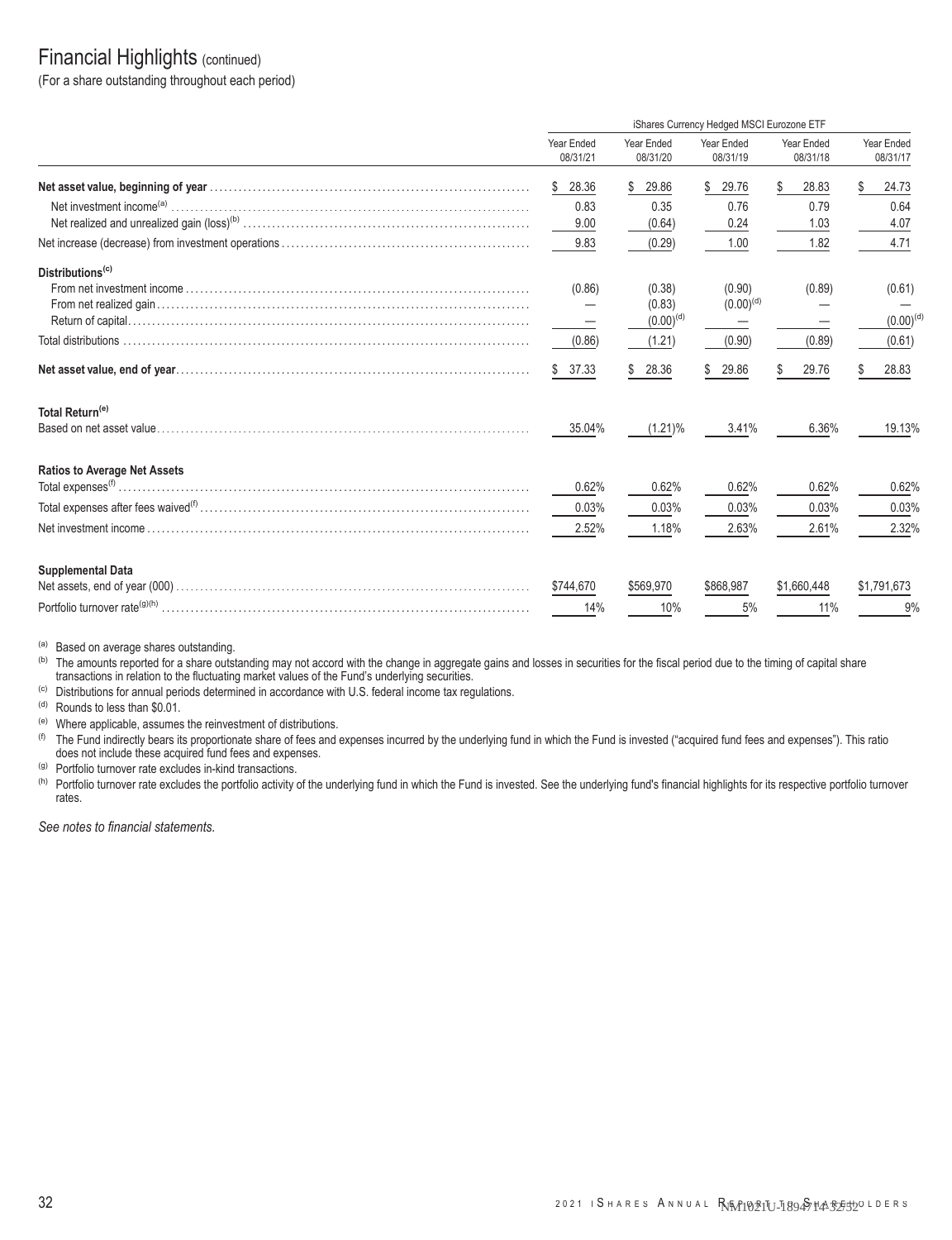# Financial Highlights (continued)

(For a share outstanding throughout each period)

|                                     | iShares Currency Hedged MSCI Germany ETF |                          |                          |                        |                        |  |
|-------------------------------------|------------------------------------------|--------------------------|--------------------------|------------------------|------------------------|--|
|                                     | Year Ended<br>08/31/21                   | Year Ended<br>08/31/20   | Year Ended<br>08/31/19   | Year Ended<br>08/31/18 | Year Ended<br>08/31/17 |  |
|                                     | \$28.13                                  | \$26.21                  | 27.64                    | 26.82                  | 24.03<br>\$            |  |
|                                     | 0.85<br>5.31                             | 0.21<br>2.06             | 0.55<br>(1.25)           | 0.53<br>1.02           | 0.74<br>2.62           |  |
|                                     | 6.16                                     | 2.27                     | (0.70)                   | 1.55                   | 3.36                   |  |
| Distributions <sup>(c)</sup>        |                                          |                          |                          |                        |                        |  |
|                                     | (0.92)                                   | (0.35)<br>$(0.00)^{(d)}$ | (0.73)<br>$(0.00)^{(d)}$ | (0.73)                 | (0.57)                 |  |
|                                     | (0.92)                                   | (0.35)                   | (0.73)                   | (0.73)                 | (0.57)                 |  |
|                                     | \$33.37                                  | \$28.13                  | \$26.21                  | 27.64<br>S.            | 26.82<br>\$            |  |
| Total Return <sup>(e)</sup>         |                                          |                          |                          |                        |                        |  |
|                                     | 22.12%                                   | 8.71%                    | $(2.65)\%$               | 5.83%                  | 13.88%                 |  |
| <b>Ratios to Average Net Assets</b> |                                          |                          |                          |                        |                        |  |
|                                     | 0.53%                                    | 0.53%                    | 0.53%                    | 0.53%                  | 0.53%                  |  |
|                                     | 0.03%                                    | 0.02%                    | 0.04%                    | 0.06%                  | 0.05%                  |  |
|                                     | 2.78%                                    | 0.77%                    | 2.09%                    | 1.87%                  | 2.75%                  |  |
| <b>Supplemental Data</b>            |                                          |                          |                          |                        |                        |  |
|                                     | \$63,394                                 | \$75,957                 | \$154,620                | \$330,346              | \$791,051              |  |
|                                     | 16%                                      | 12%                      | 5%                       | 11%                    | 9%                     |  |

(a) Based on average shares outstanding.<br>(b) The amounts reported for a share outst

<sup>(b)</sup> The amounts reported for a share outstanding may not accord with the change in aggregate gains and losses in securities for the fiscal period due to the timing of capital share<br>transactions in relation to the fluctua

(c) Distributions for annual periods determined in accordance with U.S. federal income tax regulations.

(d) Rounds to less than \$0.01.

(e) Where applicable, assumes the reinvestment of distributions.

<sup>(f)</sup> The Fund indirectly bears its proportionate share of fees and expenses incurred by the underlying fund in which the Fund is invested ("acquired fund fees and expenses"). This ratio does not include these acquired fund fees and expenses.

(g) Portfolio turnover rate excludes in-kind transactions.

(h) Portfolio turnover rate excludes the portfolio activity of the underlying fund in which the Fund is invested. See the underlying fund's financial highlights for its respective portfolio turnover rates.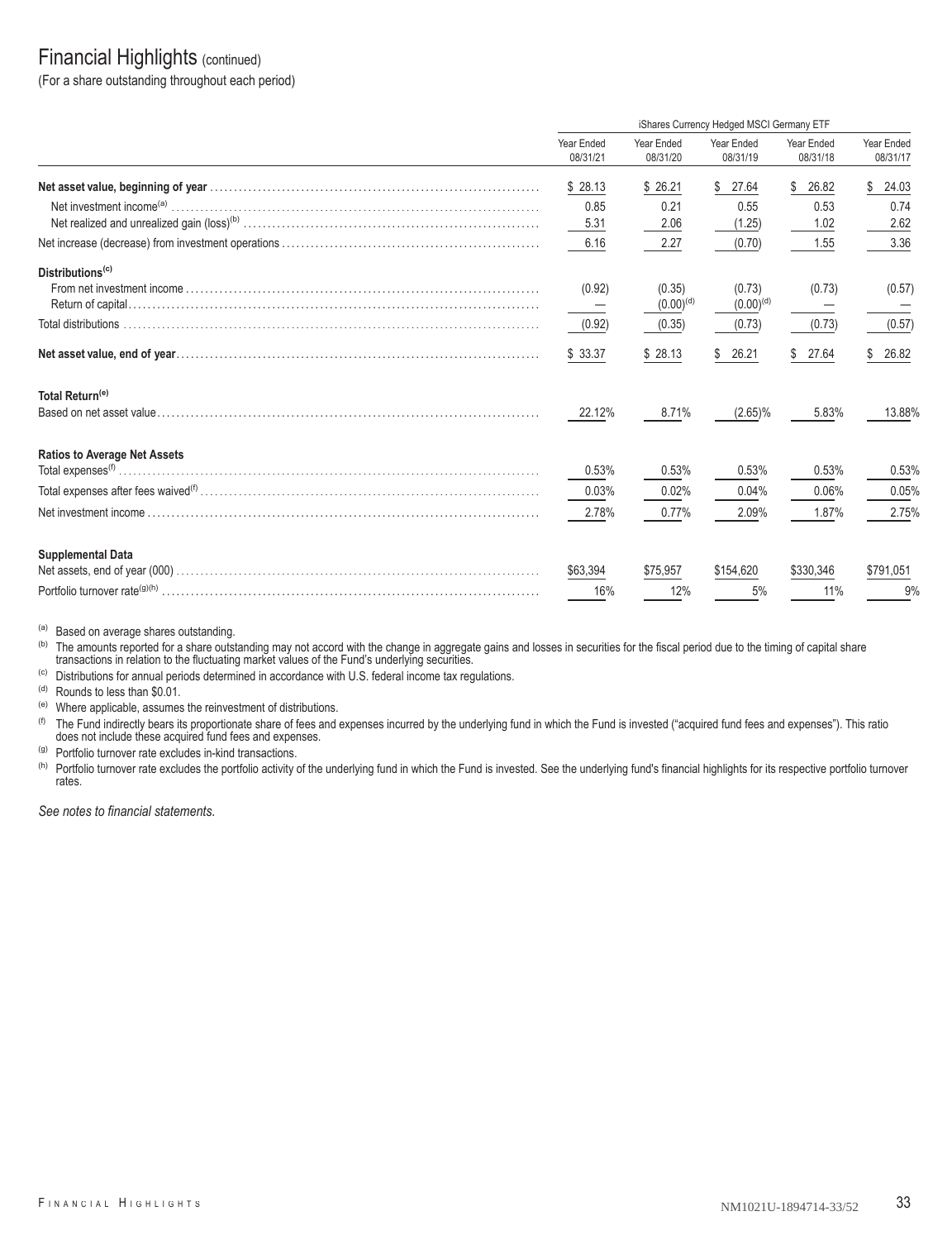# Financial Highlights (continued)

(For a share outstanding throughout each period)

|                                     | iShares Currency Hedged MSCI Japan ETF |                         |    |                         |    |                         |                        |  |                         |
|-------------------------------------|----------------------------------------|-------------------------|----|-------------------------|----|-------------------------|------------------------|--|-------------------------|
|                                     |                                        | Year Ended<br>08/31/21  |    | Year Ended<br>08/31/20  |    | Year Ended<br>08/31/19  | Year Ended<br>08/31/18 |  | Year Ended<br>08/31/17  |
|                                     |                                        | \$31.50                 | \$ | 29.13                   | \$ | 32.36                   | \$<br>29.56            |  | 24.73                   |
|                                     |                                        | 0.51<br>7.06            |    | 0.72<br>2.35            |    | 0.45<br>(3.04)          | 0.46<br>2.81           |  | 0.52<br>4.78            |
|                                     |                                        | 7.57                    |    | 3.07                    |    | (2.59)                  | 3.27                   |  | 5.30                    |
| Distributions <sup>(c)</sup>        |                                        |                         |    |                         |    |                         |                        |  |                         |
|                                     |                                        | (0.41)                  |    | (0.70)                  |    | (0.64)                  | (0.47)                 |  | (0.47)                  |
|                                     |                                        | (0.41)                  |    | (0.70)                  |    | (0.64)                  | (0.47)                 |  | (0.47)                  |
|                                     |                                        | \$38.66                 |    | \$31.50                 |    | \$29.13                 | 32.36                  |  | 29.56                   |
| Total Return <sup>(d)</sup>         |                                        |                         |    |                         |    |                         |                        |  |                         |
|                                     |                                        | 24.08%                  |    | 10.52%                  |    | $(8.06)\%$              | 11.07%                 |  | 21.50%                  |
| <b>Ratios to Average Net Assets</b> |                                        |                         |    |                         |    |                         |                        |  |                         |
|                                     |                                        | 0.53%                   |    | 0.53%                   |    | 0.53%                   | 0.53%                  |  | 0.53%                   |
|                                     |                                        | $0.00\%$ <sup>(f)</sup> |    | $0.00\%$ <sup>(f)</sup> |    | $0.00\%$ <sup>(f)</sup> | 0.01%                  |  | $0.00\%$ <sup>(f)</sup> |
|                                     |                                        | 1.38%                   |    | 2.31%                   |    | 1.47%                   | 1.41%                  |  | 1.84%                   |
| <b>Supplemental Data</b>            |                                        |                         |    |                         |    |                         |                        |  |                         |
|                                     |                                        | \$535,398               |    | \$247,256               |    | \$329,138               | \$1,004,834            |  | \$1,198,726             |
|                                     |                                        | 7%                      |    | 9%                      |    | 9%                      | 9%                     |  | 11%                     |

(a) Based on average shares outstanding.

(b) The amounts reported for a share outstanding may not accord with the change in aggregate gains and losses in securities for the fiscal period due to the timing of capital share transactions in relation to the fluctuating market values of the Fund's underlying securities.

(c) Distributions for annual periods determined in accordance with U.S. federal income tax regulations.

(d) Where applicable, assumes the reinvestment of distributions.

(e) The Fund indirectly bears its proportionate share of fees and expenses incurred by the underlying fund in which the Fund is invested ("acquired fund fees and expenses"). This ratio does not include these acquired fund

(f) Rounds to less than 0.01%.

(g) Portfolio turnover rate excludes in-kind transactions.

(h) Portfolio turnover rate excludes the portfolio activity of the underlying fund in which the Fund is invested. See the underlying fund's financial highlights for its respective portfolio turnover rates.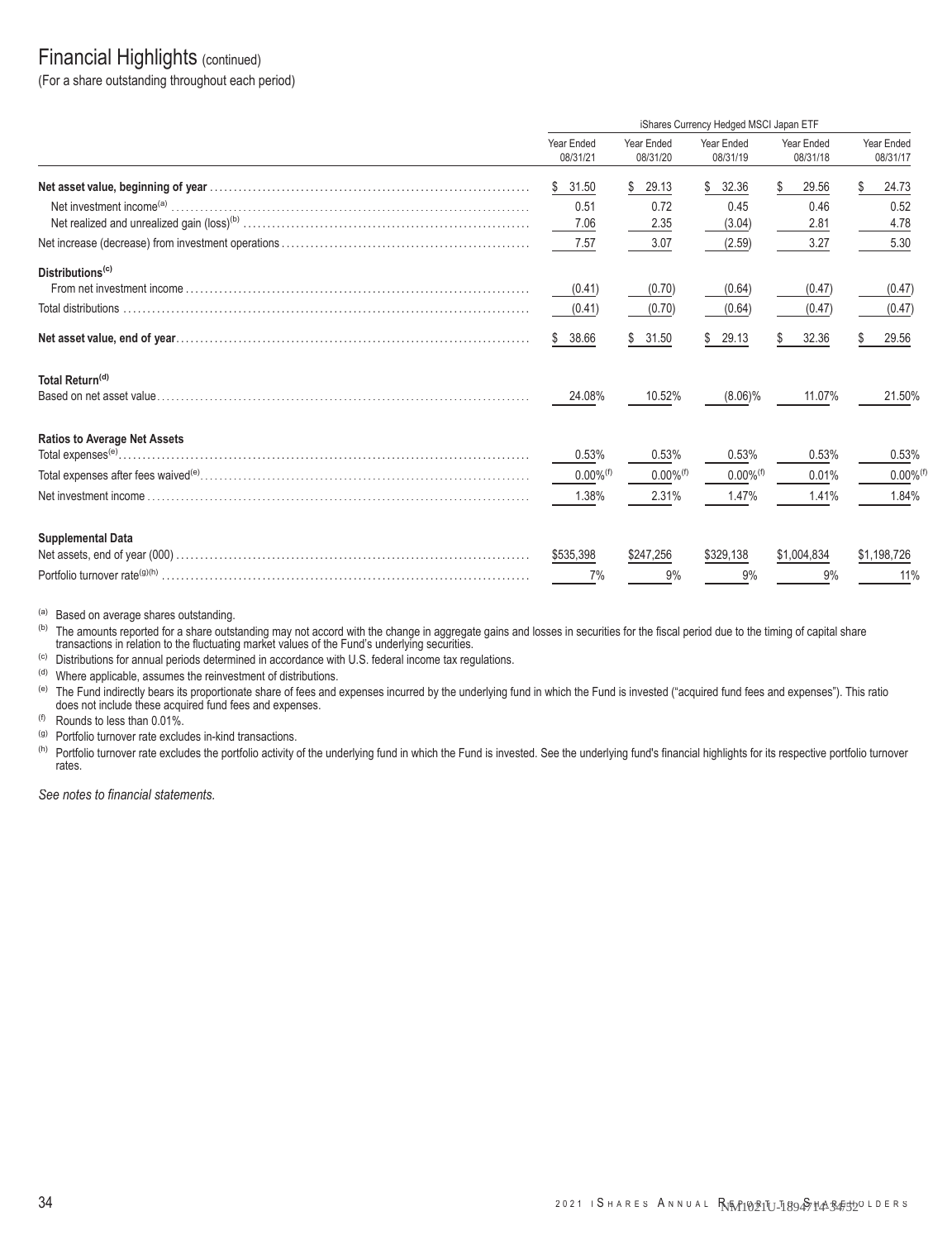# Notes to Financial Statements

### **1. ORGANIZATION**

iShares Trust (the "Trust") is registered under the Investment Company Act of 1940, as amended (the "1940 Act"), as an open-end management investment company. The Trust is organized as a Delaware statutory trust and is authorized to have multiple series or portfolios.

These financial statements relate only to the following funds (each, a "Fund," and collectively, the "Funds"):

| iversified         |
|--------------------|
| ∩iversifieu        |
| <b>Diversified</b> |
| <b>Diversified</b> |

Currently each Fund seeks to achieve its investment objective by investing a substantial portion of its assets in an iShares fund (an "underlying fund"). The financial statements, including the accounting policies, and schedules of investments for the underlying funds are available on iShares.com and should be read in conjunction with the Funds' financial statements.

# **2. SIGNIFICANT ACCOUNTING POLICIES**

The financial statements are prepared in conformity with accounting principles generally accepted in the United States of America ("U.S. GAAP"), which may require management to make estimates and assumptions that affect the reported amounts of assets and liabilities in the financial statements, disclosure of contingent assets and liabilities at the date of the financial statements and the reported amounts of increases and decreases in net assets from operations during the reporting period. Actual results could differ from those estimates. Each Fund is considered an investment company under U.S. GAAP and follows the accounting and reporting guidance applicable to investment companies. Below is a summary of significant accounting policies:

**Investment Transactions and Income Recognition:** For financial reporting purposes, investment transactions are recorded on the dates the transactions are executed. Realized gains and losses on investment transactions are determined using the specific identification method. Dividend income and capital gain distributions from the underlying funds, if any, are recorded on the ex-dividend date. Interest income is recognized daily on an accrual basis.

**Foreign Currency Translation:** Each Fund's books and records are maintained in U.S. dollars. Securities and other assets and liabilities denominated in foreign currencies are translated into U.S. dollars using prevailing market rates as quoted by one or more data service providers. Purchases and sales of investments are recorded at the rates of exchange prevailing on the respective dates of such transactions. Generally, when the U.S. dollar rises in value against a foreign currency, the investments denominated in that currency will lose value; the opposite effect occurs if the U.S. dollar falls in relative value.

Each Fund does not isolate the effect of fluctuations in foreign exchange rates from the effect of fluctuations in the market prices of investments for financial reporting purposes. Accordingly, the effects of changes in exchange rates on investments are not segregated in the Statements of Operations from the effects of changes in market prices of those investments, but are included as a component of net realized and unrealized gain (loss) from investments. Each Fund reports realized currency gains (losses) on foreign currency related transactions as components of net realized gain (loss) for financial reporting purposes, whereas such components are generally treated as ordinary income for U.S. federal income tax purposes. However, each Fund has elected to treat realized gains (losses) from certain foreign currency contracts as capital gain (loss) for U.S. federal income tax purposes.

Segregation and Collateralization: In cases where a Fund enters into certain investments (e.g., forward foreign currency exchange contracts) that would be treated as "senior securities" for 1940 Act purposes, a Fund may segregate or designate on its books and record cash or liquid assets having a market value at least equal to the amount of its future obligations under such investments. Doing so allows the investment to be excluded from treatment as a "senior security." Furthermore, if required by an exchange or counterparty agreement, the Funds may be required to deliver/deposit cash and/or securities to/with an exchange, or broker-dealer or custodian as collateral for certain investments or obligations.

**In-kind Redemptions:** For financial reporting purposes, in-kind redemptions are treated as sales of securities resulting in realized capital gains or losses to the Funds. Because such gains or losses are not taxable to the Funds and are not distributed to existing Fund shareholders, the gains or losses are reclassified from accumulated net realized gain (loss) to paid-in capital at the end of the Funds' tax year. These reclassifications have no effect on net assets or net asset value ("NAV") per share.

**Distributions:** Dividends and distributions paid by each Fund are recorded on the ex-dividend dates. Distributions are determined on a tax basis and may differ from net investment income and net realized capital gains for financial reporting purposes. Dividends and distributions are paid in U.S. dollars and cannot be automatically reinvested in additional shares of the Funds. The character and timing of distributions are determined in accordance with U.S. federal income tax regulations, which may differ from U.S. GAAP.

**Indemnifications:** In the normal course of business, each Fund enters into contracts that contain a variety of representations that provide general indemnification. The Funds' maximum exposure under these arrangements is unknown because it involves future potential claims against the Funds, which cannot be predicted with any certainty.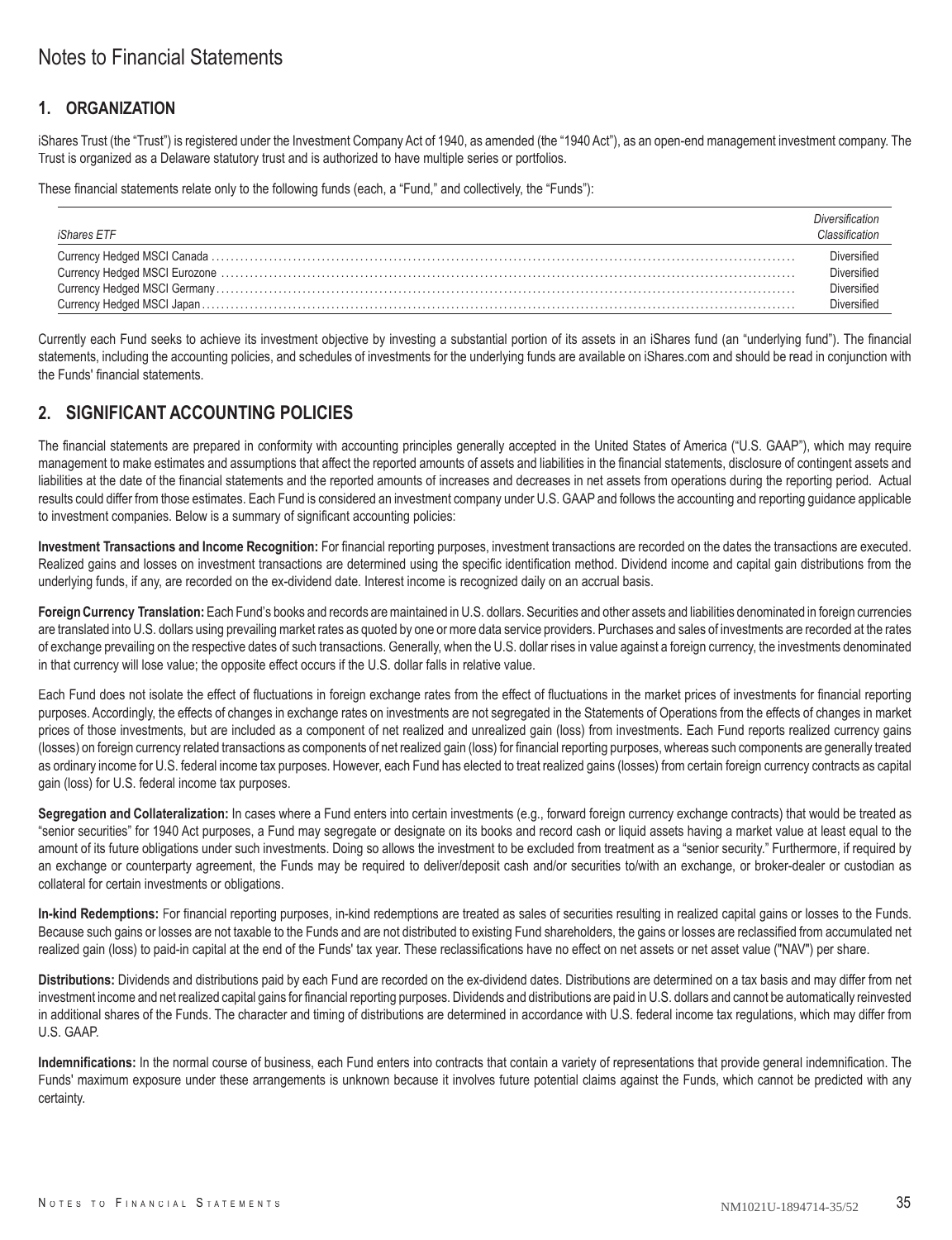# **3. INVESTMENT VALUATION AND FAIR VALUE MEASUREMENTS**

**Investment Valuation Policies:** Each Fund's investments are valued at fair value (also referred to as "market value" within the financial statements) each day that the Fund's listing exchange is open and, for financial reporting purposes, as of the report date. U.S. GAAP defines fair value as the price a fund would receive to sell an asset or pay to transfer a liability in an orderly transaction between market participants at the measurement date. Each Fund determines the fair values of its financial instruments using various independent dealers or pricing services under policies approved by the Board of Trustees of the Trust (the "Board"). If a security's market price is not readily available or does not otherwise accurately represent the fair value of the security, the security will be valued in accordance with a policy approved by the Board as reflecting fair value. The BlackRock Global Valuation Methodologies Committee (the "Global Valuation Committee") is the committee formed by management to develop global pricing policies and procedures and to oversee the pricing function for all financial instruments.

**Fair Value Inputs and Methodologies:** The following methods and inputs are used to establish the fair value of each Fund's assets and liabilities:

- Exchange-traded funds and closed-end funds traded on a recognized securities exchange are valued at that day's last traded price or official closing price, as applicable, on the exchange where the fund is primarily traded. Funds traded on a recognized exchange for which there were no sales on that day may be valued at the last traded price.
- Investments in open-end U.S. mutual funds (including money market funds) are valued at that day's published NAV.
- Forward foreign currency exchange contracts are valued based on that day's prevailing forward exchange rate for the underlying currencies.

If events (e.g., market volatility, company announcement or a natural disaster) occur that are expected to materially affect the value of such investment, or in the event that application of these methods of valuation results in a price for an investment that is deemed not to be representative of the market value of such investment, or if a price is not available, the investment will be valued by the Global Valuation Committee, in accordance with a policy approved by the Board as reflecting fair value ("Fair Valued Investments"). The fair valuation approaches that may be used by the Global Valuation Committee include market approach, income approach and cost approach. Valuation techniques such as discounted cash flow, use of market comparables and matrix pricing are types of valuation approaches and are typically used in determining fair value. When determining the price for Fair Valued Investments, the Global Valuation Committee, or its delegate, seeks to determine the price that each Fund might reasonably expect to receive or pay from the current sale or purchase of that asset or liability in an arm's-length transaction. Fair value determinations shall be based upon all available factors that the Global Valuation Committee, or its delegate, deems relevant and consistent with the principles of fair value measurement. The pricing of all Fair Valued Investments is subsequently reported to the Board or a committee thereof on a quarterly basis.

Fair value pricing could result in a difference between the prices used to calculate a fund's NAV and the prices used by the fund's underlying index, which in turn could result in a difference between the fund's performance and the performance of the fund's underlying index.

Fair Value Hierarchy: Various inputs are used in determining the fair value of financial instruments. These inputs to valuation techniques are categorized into a fair value hierarchy consisting of three broad levels for financial reporting purposes as follows:

- Level 1 Unadjusted price quotations in active markets/exchanges for identical assets or liabilities that each Fund has the ability to access;
- Level 2 Other observable inputs (including, but not limited to, quoted prices for similar assets or liabilities in markets that are active, quoted prices for identical or similar assets or liabilities in markets that are not active, inputs other than quoted prices that are observable for the assets or liabilities (such as interest rates, yield curves, volatilities, prepayment speeds, loss severities, credit risks and default rates) or other market-corroborated inputs); and
- Level 3 Unobservable inputs based on the best information available in the circumstances, to the extent observable inputs are not available, (including the Global Valuation Committee's assumptions used in determining the fair value of financial instruments).

The hierarchy gives the highest priority to unadjusted quoted prices in active markets for identical assets or liabilities (Level 1 measurements) and the lowest priority to unobservable inputs (Level 3 measurements). Accordingly, the degree of judgment exercised in determining fair value is greatest for instruments categorized in Level 3. The inputs used to measure fair value may fall into different levels of the fair value hierarchy. In such cases, for disclosure purposes, the fair value hierarchy classification is determined based on the lowest level input that is significant to the fair value measurement in its entirety. Investments classified within Level 3 have significant unobservable inputs used by the Global Valuation Committee in determining the price for Fair Valued Investments. Level 3 investments include equity or debt issued by privately held companies or funds that may not have a secondary market and/or may have a limited number of investors. The categorization of a value determined for financial instruments is based on the pricing transparency of the financial instruments and is not necessarily an indication of the risks associated with investing in those securities.

# **4. DERIVATIVE FINANCIAL INSTRUMENTS**

**Forward Foreign Currency Exchange Contracts:** Forward foreign currency exchange contracts are entered into to gain or reduce exposure to foreign currencies (foreign currency exchange rate risk).

A forward foreign currency exchange contract is an agreement between two parties to buy and sell a currency at a set exchange rate on a specified date. These contracts help to manage the overall exposure to the currencies in which some of the investments held by the Funds are denominated and in some cases, may be used to obtain exposure to a particular market.The contracts are traded over-the-counter ("OTC") and not on an organized exchange.

The contract is marked-to-market daily and the change in market value is recorded as unrealized appreciation or depreciation in the Statements of Assets and Liabilities. When the contract is closed, a realized gain or loss is recorded in the Statements of Operations equal to the difference between the value at the time it was opened and the value at the time it was closed. Non-deliverable forward foreign currency exchange contracts are settled with the counterparty in cash without the delivery of foreign currency. The use of forward foreign currency exchange contracts involves the risk that the value of a contract changes unfavorably due to movements in the value of the referenced foreign currencies, and such value may exceed the amount(s) reflected in the Statements of Assets and Liabilities. Cash amounts pledged for forward foreign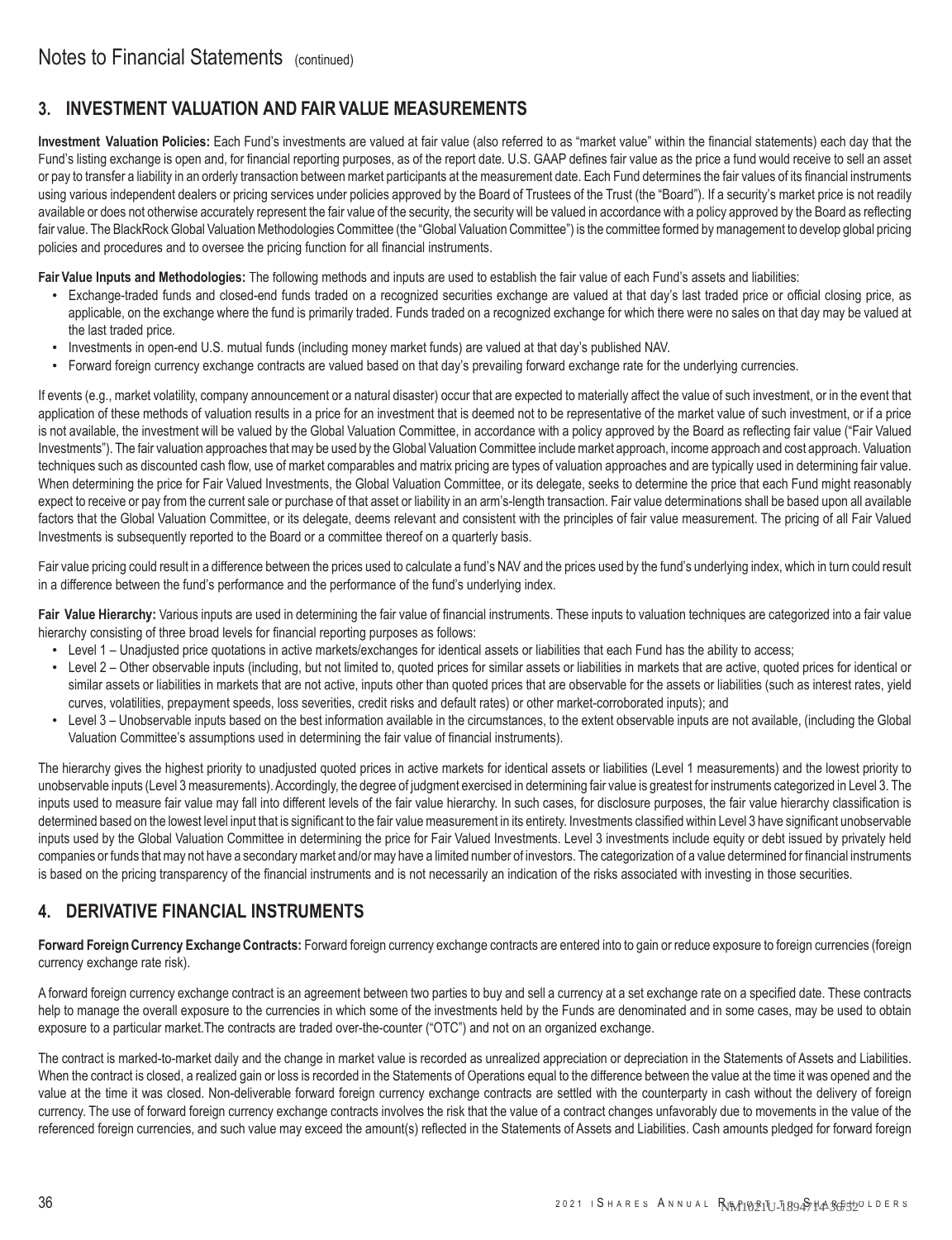currency exchange contracts are considered restricted and are included in cash pledged as collateral for OTC derivatives in the Statements of Assets and Liabilities. A Fund's risk of loss from counterparty credit risk on OTC derivatives is generally limited to the aggregate unrealized gain netted against any collateral held by the Fund.

Master Netting Arrangements: In order to define its contractual rights and to secure rights that will help mitigate its counterparty risk, a Fund may enter into an International Swaps and Derivatives Association, Inc. Master Agreement ("ISDA Master Agreement") or similar agreement with its derivative contract counterparties. An ISDA Master Agreement is a bilateral agreement between a Fund and a counterparty that governs certain OTC derivatives and typically contains, among other things, collateral posting terms and netting provisions in the event of a default and/or termination event. Under an ISDA Master Agreement, a Fund may, under certain circumstances, offset with the counterparty certain derivative financial instruments' payables and/or receivables with collateral held and/or posted and create one single net payment. The provisions of the ISDA Master Agreement typically permit a single net payment in the event of default including the bankruptcy or insolvency of the counterparty. However, bankruptcy or insolvency laws of a particular jurisdiction may impose restrictions on or prohibitions against the right of offset in bankruptcy, insolvency, or other events.

For derivatives traded under an ISDA Master Agreement, the collateral requirements are typically calculated by netting the mark-to-market amount for each transaction under such agreement, and comparing that amount to the value of any collateral currently pledged by a Fund and the counterparty.

Cash collateral that has been pledged to cover obligations of the Funds and cash collateral received from the counterparty, if any, is reported separately in the Statements of Assets and Liabilities as cash pledged as collateral and cash received as collateral, respectively. Non-cash collateral pledged by the Funds, if any, is noted in the Schedules of Investments. Generally, the amount of collateral due from or to a counterparty is subject to a certain minimum transfer amount threshold before a transfer is required, which is determined at the close of business of the Funds. Any additional required collateral is delivered to/pledged by the Funds on the next business day. Typically, the counterparty is not permitted to sell, re-pledge or use cash and non-cash collateral it receives. A Fund generally agrees not to use non-cash collateral that it receives but may, absent default or certain other circumstances defined in the underlying ISDA Master Agreement, be permitted to use cash collateral received. In such cases, interest may be paid pursuant to the collateral arrangement with the counterparty. To the extent amounts due to the Funds from the counterparty are not fully collateralized, each Fund bears the risk of loss from counterparty non-performance. Likewise, to the extent the Funds have delivered collateral to a counterparty and stand ready to perform under the terms of their agreement with such counterparty, each Fund bears the risk of loss from a counterparty in the amount of the value of the collateral in the event the counterparty fails to return such collateral. Based on the terms of agreements, collateral may not be required for all derivative contracts.

For financial reporting purposes, each Fund does not offset derivative assets and derivative liabilities that are subject to netting arrangements, if any, in the Statements of Assets and Liabilities.

# **5. INVESTMENT ADVISORY AGREEMENT AND OTHER TRANSACTIONS WITH AFFILIATES**

**Investment Advisory Fees:** Pursuant to an Investment Advisory Agreement with the Trust, BlackRock Fund Advisors ("BFA") manages the investment of each Fund's assets. BFA is a California corporation indirectly owned by BlackRock, Inc. ("BlackRock"). Under the Investment Advisory Agreement, BFA is responsible for substantially all expenses of the Funds, except (i) interest and taxes; (ii) brokerage commissions and other expenses connected with the execution of portfolio transactions; (iii) distribution fees; (iv) the advisory fee payable to BFA; and (v) litigation expenses and any extraordinary expenses (in each case as determined by a majority of the independent trustees).

For its investment advisory services to each Fund, BFA is entitled to an annual investment advisory fee, accrued daily and paid monthly by the Funds, based on the average daily net assets of each Fund as follows:

| 'Shares Fi | Investment Advisory Fee |
|------------|-------------------------|
|            |                         |
|            | 0.62                    |
|            |                         |
|            |                         |

**Expense Waivers:** A fund may incur its pro rata share of fees and expenses attributable to its investments in other investment companies ("acquired fund fees and expenses"). The total of the investment advisory fee and acquired fund fees and expenses is a fund's total annual operating expenses. Total expenses as shown in the Statement of Operations does not include acquired fund fees and expenses.

For the iShares Currency Hedged MSCI Canada ETF, BFA has contractually agreed to waive a portion of its investment advisory fee for the Fund through December 31, 2025 so that the Fund's total annual operating expenses after fee waiver is equal to the acquired fund fees and expenses attributable to the Fund's investment in the iShares MSCI Canada ETF ("EWC"), after taking into account any fee waivers by EWC, plus 0.03%.

For the iShares Currency Hedged MSCI Eurozone ETF, BFA has contractually agreed to waive a portion of its investment advisory fee for the Fund through December 31, 2025 so that the Fund's total annual operating expenses after fee waiver is equal to the acquired fund fees and expenses attributable to the Fund's investment in the iShares MSCI Eurozone ETF ("EZU"), after taking into account any fee waivers by EZU, plus 0.03%.

For the iShares Currency Hedged MSCI Germany ETF, BFA has contractually agreed to waive a portion of its investment advisory fee for the Fund through December 31, 2025 in an amount equal to the acquired fund fees and expenses, if any, attributable to the Fund's investments in other iShares funds, provided that the waiver be no greater than the Fund's investment advisory fee of 0.53%.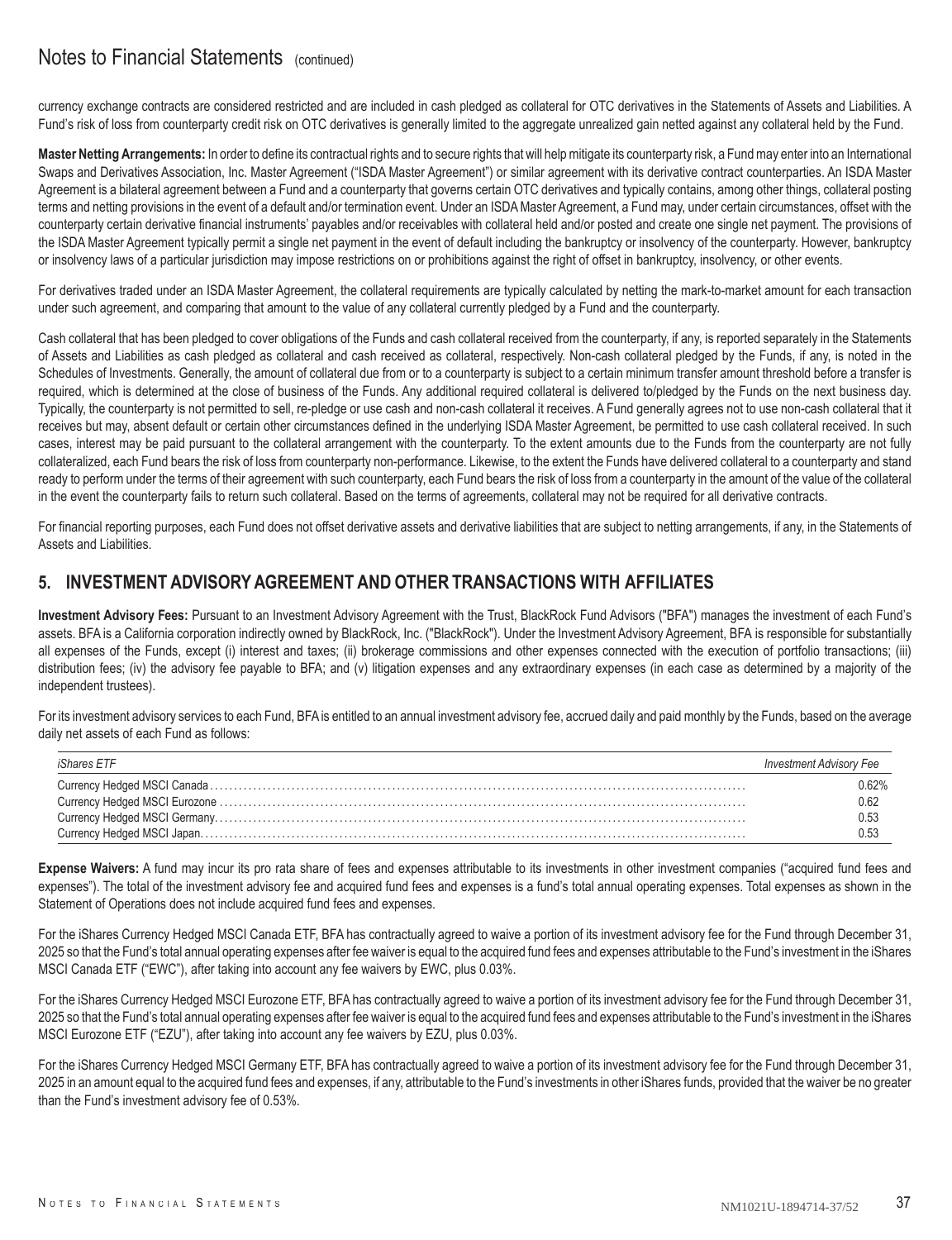For the iShares Currency Hedged MSCI Japan ETF, BFA has contractually agreed to waive a portion of its investment advisory fee for the Fund through December 31, 2025 in an amount equal to the acquired fund fees and expenses, if any, attributable to the Fund's investments in other iShares funds, provided that the waiver be no greater than the Fund's investment advisory fee of 0.53%. BFA has also contractually agreed to waive an additional portion of its investment advisory fee for the Fund through December 31, 2025 such that the Fund's total annual operating expenses after fee waiver will be equal to the greater of the acquired fund fees and expenses or 0.48%.

These amounts are included in investment advisory fees waived in the Statements of Operations. For the year ended August 31, 2021, the amounts waived in investment advisory fees pursuant to this arrangement were as follows:

| iShares FTF |          |
|-------------|----------|
|             | 69.63.   |
|             | .531.566 |
|             |          |
|             |          |

**Distributor:** BlackRock Investments, LLC, an affiliate of BFA, is the distributor for each Fund. Pursuant to the distribution agreement, BFA is responsible for any fees or expenses for distribution services provided to the Funds.

**Officers and Trustees:** Certain officers and/or trustees of the Trust are officers and/or trustees of BlackRock or its affiliates.

Each Fund may invest its positive cash balances in certain money market funds managed by BFA or an affiliate. The income earned on these temporary cash investments is shown as dividends – affiliated in the Statements of Operations.

# **6. PURCHASES AND SALES**

For the year ended August 31, 2021, purchases and sales of investments, excluding short-term investments and in-kind transactions, were as follows:

| <i>iShares</i> FTF | Purchases  | Sales      |
|--------------------|------------|------------|
|                    | .254.975   | 1.471.791  |
|                    | 93.544.398 | 84.213.555 |
|                    | 12.279.046 | 10.365.95  |
|                    | 40.495.42  | 25,217,092 |

For the year ended August 31, 2021, in-kind transactions were as follows:

| <i>iShares</i> ETF | In-kind<br>Purchases | In-kind<br>Sales |
|--------------------|----------------------|------------------|
|                    | 6.041.420            | 3.834.71         |
|                    | 550.661.462          | 531.185.118      |
|                    | 325.373.842          | 350.318.755      |
|                    | 599.942.113          | 379.869.118      |

# **7. INCOME TAX INFORMATION**

Each Fund is treated as an entity separate from the Trust's other funds for federal income tax purposes. It is each Fund's policy to comply with the requirements of the Internal Revenue Code of 1986, as amended, applicable to regulated investment companies, and to distribute substantially all of its taxable income to its shareholders. Therefore, no U.S. federal income tax provision is required.

Management has analyzed tax laws and regulations and their application to the Funds as of August 31, 2021, inclusive of the open tax return years, and does not believe that there are any uncertain tax positions that require recognition of a tax liability in the Funds' financial statements.

U.S. GAAP requires that certain components of net assets be adjusted to reflect permanent differences between financial and tax reporting. These reclassifications have no effect on net assets or NAV per share. As of August 31, 2021, the following permanent differences attributable to realized gains (losses) from in-kind redemptions and distributions paid in excess of taxable income were reclassified to the following accounts:

|                           |                 | Accumulated    |
|---------------------------|-----------------|----------------|
| <i><b>iShares ETF</b></i> | Paid-in Capital | Earnings (Loss |
|                           | 582.909         | (582,909)      |
|                           | 28.686.839      | 28.686.839     |
|                           | 5.966.456       | (5,966,456)    |
|                           | 32.434.592      | 32.434.592     |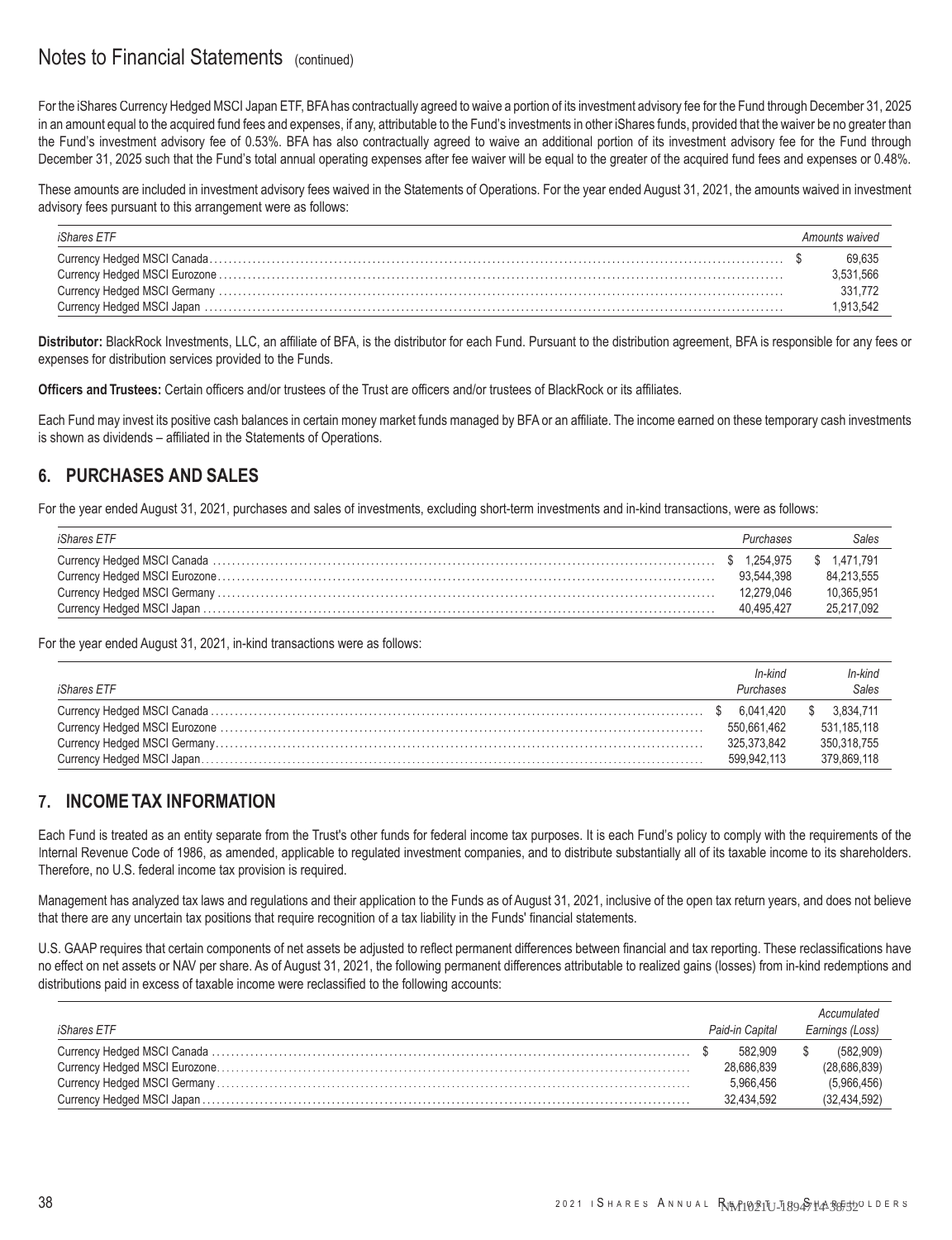The tax character of distributions was as follows:

| <i><b>iShares ETF</b></i>     | Year Ended<br>08/31/21 | Year Ended<br>08/31/20               |
|-------------------------------|------------------------|--------------------------------------|
| Currency Hedged MSCI Canada   | 217,525<br>S           | 1,199,794<br>S.<br>311,447           |
|                               | 217,525                | 1,511,241<br>S.                      |
| Currency Hedged MSCI Eurozone | \$15,122,753           | \$16,858,976<br>17,009,885<br>28,592 |
|                               | \$15,122,753           | \$33,897,453                         |
| Currency Hedged MSCI Germany  | 1,854,347<br>S         | 966,557<br>1,677                     |
|                               | 1.854.347              | 968,234                              |
| Currency Hedged MSCI Japan    | 5.002.254<br>S         | 6.967.089                            |

As of August 31, 2021, the tax components of accumulated net earnings (losses) were as follows:

|                           |                 | Non-expiring                 |                               |                |
|---------------------------|-----------------|------------------------------|-------------------------------|----------------|
|                           | Undistributed   | Capital Loss                 | Net Unrealized                |                |
| <i><b>iShares ETF</b></i> | Ordinary Income | Carrvforwards <sup>(a)</sup> | Gains (Losses) <sup>(b)</sup> | Total          |
|                           |                 | (258.109)                    | 2.220.700                     | 1.962.591      |
|                           |                 | (35, 252, 249)               | 65.571.162                    | 30.318.913     |
|                           |                 | (43, 562, 482)               | (546.247)                     | (44, 108, 729) |
|                           |                 | (52.181.274)                 | 10.176.353                    | (42,004,915)   |

(a) Amounts available to offset future realized capital gains.

(b) The difference between book-basis and tax-basis unrealized gains (losses) was attributable primarily to the tax deferral of losses on wash sales and the realization for tax purposes of unrealized gains(losses) on certain foreign currency contracts.

For the year ended August 31, 2021, the Funds utilized the following amounts of their respective capital loss carryforwards:

| iShares ETF | Jtilizeo |
|-------------|----------|
|             |          |
|             | 024,564  |
|             |          |

As of August 31, 2021, gross unrealized appreciation and depreciation based on cost of investments (including short positions and derivatives, if any) for U.S. federal income tax purposes were as follows:

|                    |             | Gross Unrealized | Gross Unrealized | Net Unrealized<br>Appreciation |
|--------------------|-------------|------------------|------------------|--------------------------------|
| <i>iShares</i> ETF | Tax Cost    | Appreciation     | Depreciation     | <i>(Depreciation)</i>          |
|                    |             | 2.253.452        | (32.752)         | 2.220.700                      |
|                    | 680.109.064 | 66.134.154       | (562.992)        | 65.571.162                     |
|                    | 63.957.268  | 365.481          | (911.728)        | (546.247)                      |
|                    | 524.420.822 | 11.660.427       | (1.484.074)      | 10,176,353                     |

# **8. LINE OF CREDIT**

Effective August 13, 2021, the iShares Currency Hedged MSCI Eurozone ETF, iShares Currency Hedged MSCI Germany ETF and iShares Currency Hedged MSCI Japan ETF, along with certain other iShares funds ("Participating Funds"), are parties to a \$800 million credit agreement ("Syndicated Credit Agreement") with a group of lenders, which expires on August 12, 2022. The line of credit may be used for temporary or emergency purposes, including redemptions, settlement of trades and rebalancing of portfolio holdings in certain target markets. The Funds may borrow up to the aggregate commitment amount subject to asset coverage and other limitations as specified in the Syndicated Credit Agreement. The Syndicated Credit Agreement has the following terms: a commitment fee of 0.15% per annum on the unused portion of the credit agreement and interest at a rate equal to the higher of (a) the one-month LIBOR rate (not less than zero) plus 1.00% per annum or (b) the U.S. Federal Funds rate (not less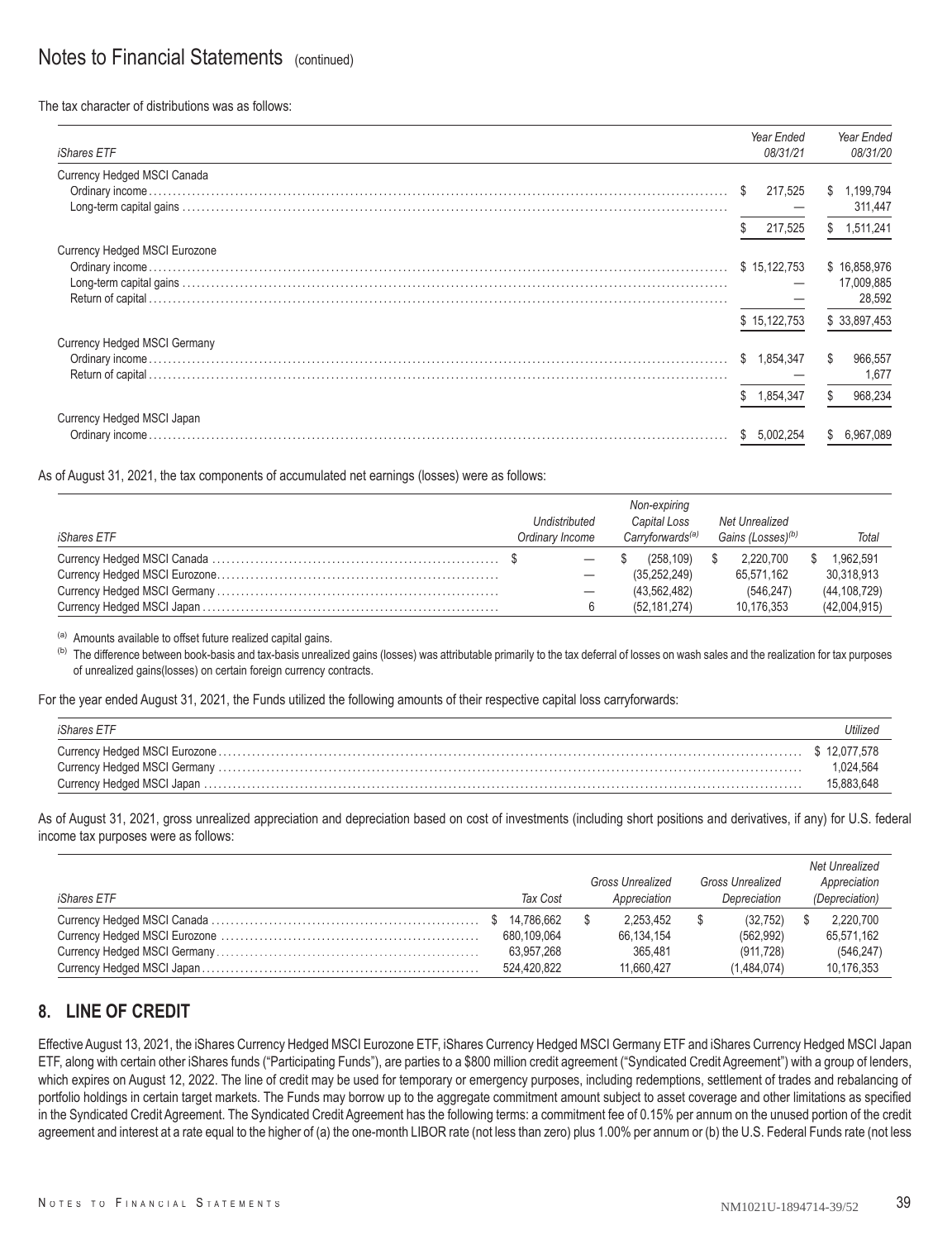than zero) plus 1.00% per annum on amounts borrowed. The commitment fee is generally allocated to each Participating Fund based on the lesser of a Participating Fund's relative exposure to certain target markets or a Participating Fund's maximum borrowing amount as set forth by the terms of the Syndicated Credit Agreement.

During the year ended August 31, 2021, the Funds did not borrow under the Syndicated Credit Agreement.

# **9. PRINCIPAL RISKS**

In the normal course of business, each Fund invests in securities or other instruments and may enter into certain transactions, and such activities subject the Fund to various risks, including, among others, fluctuations in the market (market risk) or failure of an issuer to meet all of its obligations. The value of securities or other instruments may also be affected by various factors, including, without limitation: (i) the general economy; (ii) the overall market as well as local, regional or global political and/or social instability; (iii) regulation, taxation or international tax treaties between various countries; or (iv) currency, interest rate or price fluctuations. Local, regional or global events such as war, acts of terrorism, the spread of infectious illness or other public health issues, recessions, or other events could have a significant impact on the Funds and their investments. Each Fund's prospectus provides details of the risks to which the Fund is subject.

BFA uses a "passive" or index approach to try to achieve each Fund's investment objective following the securities included in its underlying index during upturns as well as downturns. BFA does not take steps to reduce market exposure or to lessen the effects of a declining market. Divergence from the underlying index and the composition of the portfolio is monitored by BFA.

**Market Risk:** An outbreak of respiratory disease caused by a novel coronavirus has developed into a global pandemic and has resulted in closing borders, quarantines, disruptions to supply chains and customer activity, as well as general concern and uncertainty. The impact of this pandemic, and other global health crises that may arise in the future, could affect the economies of many nations, individual companies and the market in general in ways that cannot necessarily be foreseen at the present time. This pandemic may result in substantial market volatility and may adversely impact the prices and liquidity of a fund's investments. The duration of this pandemic and its effects cannot be determined with certainty.

**Counterparty Credit Risk:** The Funds may be exposed to counterparty credit risk, or the risk that an entity may fail to or be unable to perform on its commitments related to unsettled or open transactions, including making timely interest and/or principal payments or otherwise honoring its obligations. The Funds manage counterparty credit risk by entering into transactions only with counterparties that the Manager believes have the financial resources to honor their obligations and by monitoring the financial stability of those counterparties. Financial assets, which potentially expose the Funds to market, issuer and counterparty credit risks, consist principally of financial instruments and receivables due from counterparties. The extent of the Funds' exposure to market, issuer and counterparty credit risks with respect to these financial assets is approximately their value recorded in the Statements of Assets and Liabilities, less any collateral held by the Funds.

A derivative contract may suffer a mark-to-market loss if the value of the contract decreases due to an unfavorable change in the market rates or values of the underlying instrument. Losses can also occur if the counterparty does not perform under the contract.

**Concentration Risk:** A diversified portfolio, where this is appropriate and consistent with a fund's objectives, minimizes the risk that a price change of a particular investment will have a material impact on the NAV of a fund. The investment concentrations within each Fund's portfolio are disclosed in its Schedule of Investments.

**LIBOR Transition Risk:** The United Kingdom's Financial Conduct Authority announced a phase out of the London Interbank Offered Rate ("LIBOR"). Although many LIBOR rates will be phased out by the end of 2021, a selection of widely used USD LIBOR rates will continue to be published through June 2023 in order to assist with the transition. The Funds may be exposed to financial instruments tied to LIBOR to determine payment obligations, financing terms, hedging strategies or investment value. The transition process away from LIBOR might lead to increased volatility and illiquidity in markets for, and reduce the effectiveness of new hedges placed against, instruments whose terms currently include LIBOR. The ultimate effect of the LIBOR transition process on the Funds is uncertain.

# **10. CAPITAL SHARE TRANSACTIONS**

Capital shares are issued and redeemed by each Fund only in aggregations of a specified number of shares or multiples thereof ("Creation Units") at NAV. Except when aggregated in Creation Units, shares of each Fund are not redeemable.

Transactions in capital shares were as follows:

|                               |                | Year Ended<br>08/31/21 | Year Ended<br>08/31/20 |                    |  |
|-------------------------------|----------------|------------------------|------------------------|--------------------|--|
| <i><b>iShares ETF</b></i>     | <b>Shares</b>  | Amount                 | <b>Shares</b>          | Amount             |  |
| Currency Hedged MSCI Canada   |                |                        |                        |                    |  |
|                               | 190.000        | 6.100.407<br>S         | 350.000                | 9.479.812<br>\$    |  |
|                               | (130,000)      | (3,828,268)            | (1,350,000)            | (34, 101, 197)     |  |
|                               | 60,000         | 2,272,139              | (1,000,000)            | $$$ $(24,621,385)$ |  |
| Currency Hedged MSCI Eurozone |                |                        |                        |                    |  |
|                               | 16.600.000     | \$546,988,458          | 19.500.000             | \$558.814.358      |  |
|                               | (16, 750, 000) | (531, 517, 446)        | (28,500,000)           | (769, 020, 192)    |  |
|                               | (150,000)      | 15.471.012<br>S.       | (9,000,000)            | \$ (210, 205, 834) |  |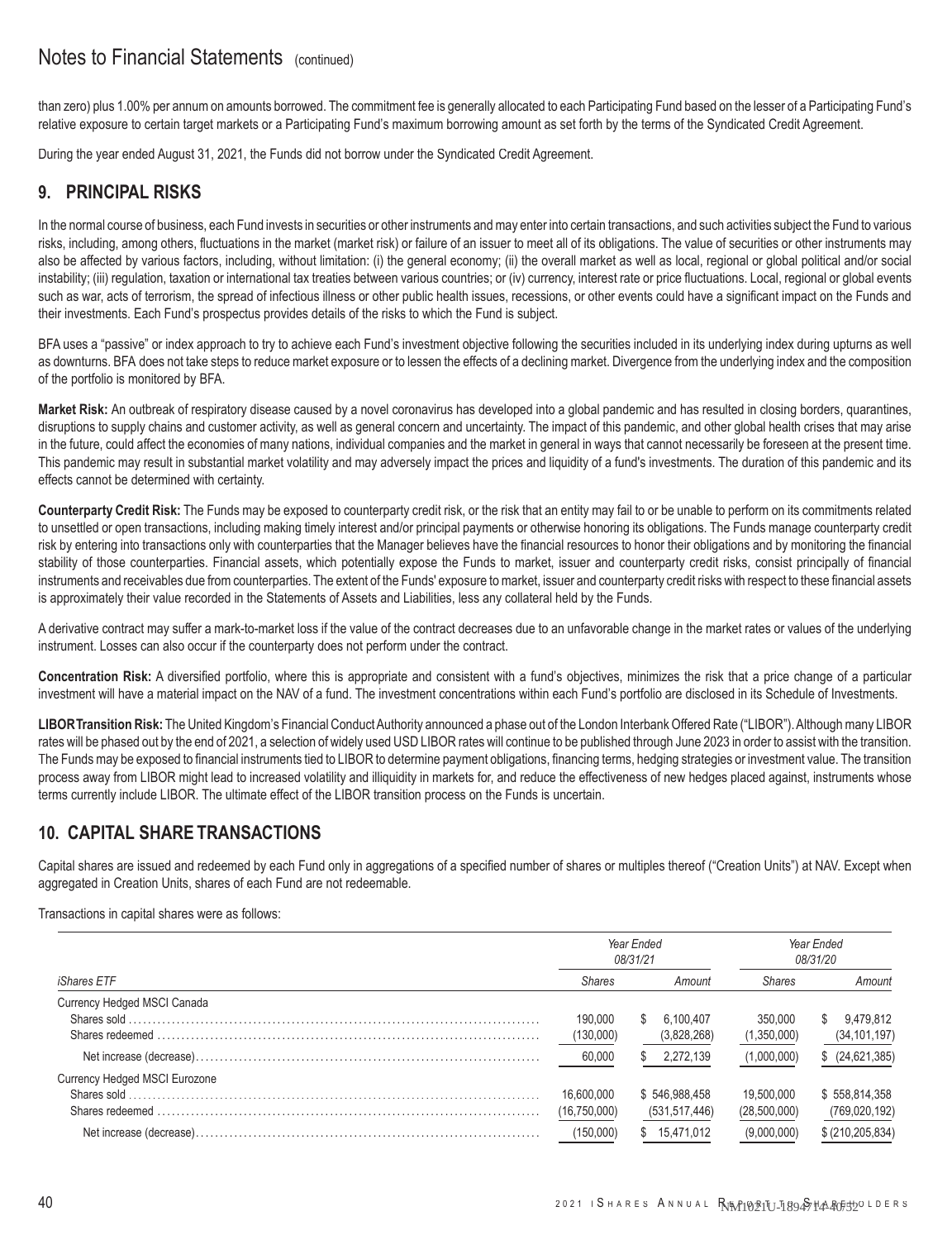|                              |               | Year Ended<br>08/31/21 | Year Ended<br>08/31/20 |                 |
|------------------------------|---------------|------------------------|------------------------|-----------------|
| <i><b>iShares ETF</b></i>    | <b>Shares</b> | Amount                 | <b>Shares</b>          | Amount          |
| Currency Hedged MSCI Germany |               |                        |                        |                 |
|                              | 10.850.000    | \$325.501.335          | 6.550.000              | \$173,708,899   |
|                              | (11,650,000)  | (349, 791, 460)        | (9,750,000)            | (258, 118, 785) |
|                              | (800,000)     | \$ (24, 290, 125)      | (3,200,000)            | \$ (84,409,886) |
| Currency Hedged MSCI Japan   |               |                        |                        |                 |
|                              | 16,600,000    | \$599,727,410          | 16.550.000             | \$516.879.826   |
|                              | (10,600,000)  | (379, 102, 463)        | (20,000,000)           | (611, 238, 530) |
|                              | 6,000,000     | \$220,624,947          | (3,450,000)            | \$ (94,358,704) |

The consideration for the purchase of Creation Units of a fund in the Trust generally consists of the in-kind deposit of a designated portfolio of securities and a specified amount of cash. Certain funds in the Trust may be offered in Creation Units solely or partially for cash in U.S. dollars. Investors purchasing and redeeming Creation Units may pay a purchase transaction fee and a redemption transaction fee directly to State Street Bank and Trust Company, the Trust's administrator, to offset transfer and other transaction costs associated with the issuance and redemption of Creation Units, including Creation Units for cash. Investors transacting in Creation Units for cash may also pay an additional variable charge to compensate the relevant fund for certain transaction costs (i.e., stamp taxes, taxes on currency or other financial transactions, and brokerage costs) and market impact expenses relating to investing in portfolio securities. Such variable charges, if any, are included in shares sold in the table above.

From time to time, settlement of securities related to in-kind contributions or in-kind redemptions may be delayed. In such cases, securities related to in-kind transactions are reflected as a receivable or a payable in the Statements of Assets and Liabilities.

# **11. SUBSEQUENT EVENTS**

Management has evaluated the impact of all subsequent events on the Funds through the date the financial statements were available to be issued and has determined that there were no subsequent events requiring adjustment or additional disclosure in the financial statements.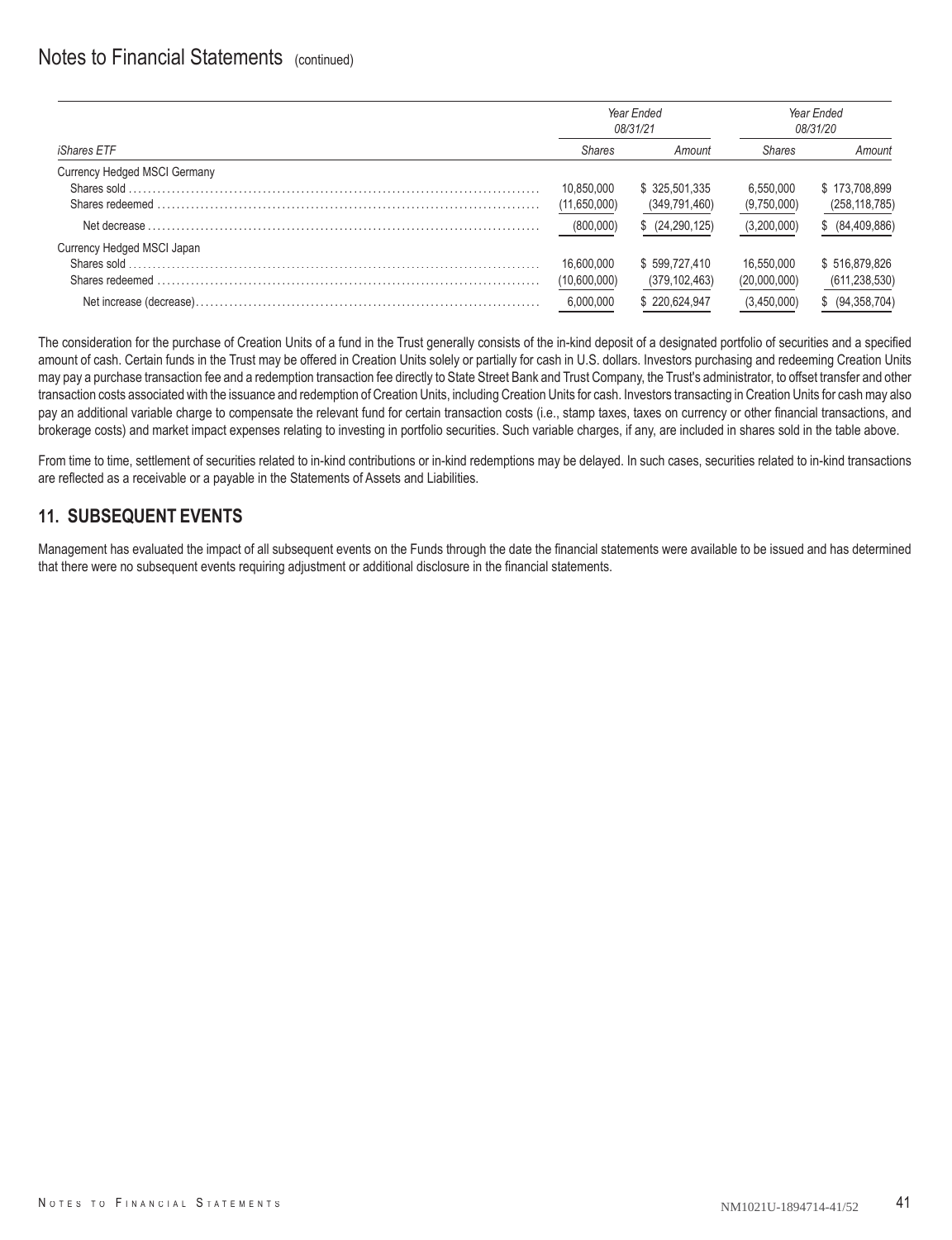# Report of Independent Registered Public Accounting Firm

To the Board of Trustees of iShares Trust and Shareholders of iShares Currency Hedged MSCI Canada ETF, iShares Currency Hedged MSCI Eurozone ETF, iShares Currency Hedged MSCI Germany ETF and iShares Currency Hedged MSCI Japan ETF

#### *Opinions on the Financial Statements*

We have audited the accompanying statements of assets and liabilities, including the schedules of investments, of iShares Currency Hedged MSCI Canada ETF, iShares Currency Hedged MSCI Eurozone ETF, iShares Currency Hedged MSCI Germany ETF and iShares Currency Hedged MSCI Japan ETF (four of the funds constituting iShares Trust, hereafter collectively referred to as the "Funds") as of August 31, 2021, the related statements of operations for the year ended August 31, 2021, the statements of changes in net assets for each of the two years in the period ended August 31, 2021, including the related notes, and the financial highlights for each of the five years in the period ended August 31, 2021 (collectively referred to as the "financial statements"). In our opinion, the financial statements present fairly, in all material respects, the financial position of each of the Funds as of August 31, 2021, the results of each of their operations for the year then ended, the changes in each of their net assets for each of the two years in the period ended August 31, 2021 and each of the financial highlights for each of the five years in the period ended August 31, 2021 in conformity with accounting principles generally accepted in the United States of America.

#### *Basis for Opinions*

These financial statements are the responsibility of the Funds' management. Our responsibility is to express an opinion on the Funds' financial statements based on our audits. We are a public accounting firm registered with the Public Company Accounting Oversight Board (United States) (PCAOB) and are required to be independent with respect to the Funds in accordance with the U.S. federal securities laws and the applicable rules and regulations of the Securities and Exchange Commission and the PCAOB.

We conducted our audits of these financial statements in accordance with the standards of the PCAOB. Those standards require that we plan and perform the audit to obtain reasonable assurance about whether the financial statements are free of material misstatement, whether due to error or fraud.

Our audits included performing procedures to assess the risks of material misstatement of the financial statements, whether due to error or fraud, and performing procedures that respond to those risks. Such procedures included examining, on a test basis, evidence regarding the amounts and disclosures in the financial statements. Our audits also included evaluating the accounting principles used and significant estimates made by management, as well as evaluating the overall presentation of the financial statements. Our procedures included confirmation of securities owned as of August 31, 2021 by correspondence with the custodian, transfer agent and brokers; when replies were not received from brokers, we performed other auditing procedures. We believe that our audits provide a reasonable basis for our opinions.

/s/PricewaterhouseCoopers LLP Philadelphia, Pennsylvania October 22, 2021

We have served as the auditor of one or more BlackRock investment companies since 2000.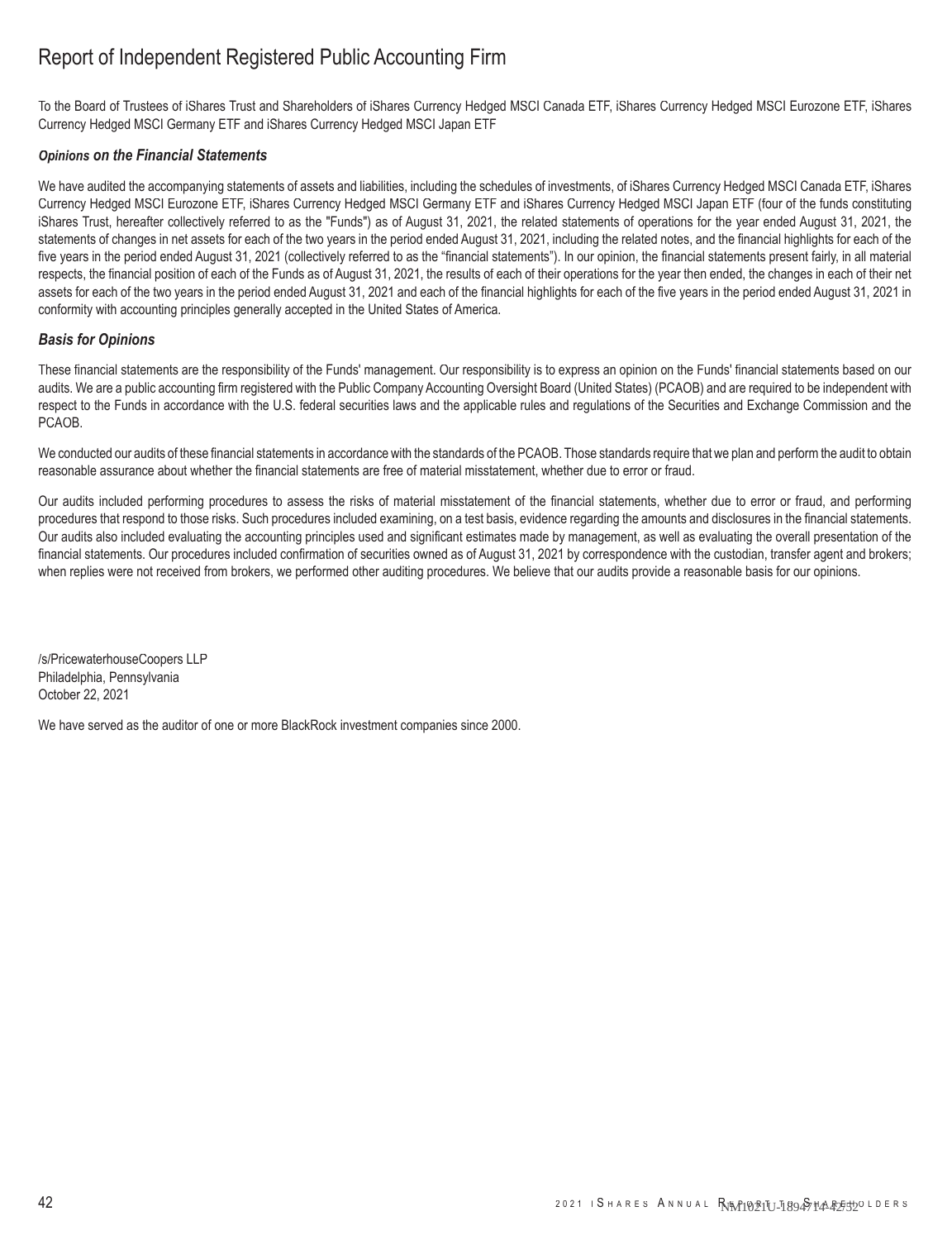# Important Tax Information (unaudited)

The following amounts, or maximum amounts allowable by law, are hereby designated as qualified dividend income for individuals for the fiscal year ended August 31, 2021:

| iShares FTF | Qualified Dividenc<br>Income |
|-------------|------------------------------|
|             | 191.19(                      |
|             | .923.60                      |
|             | .827.104                     |
|             |                              |

The Funds intend to pass through to their shareholders the following amounts, or maximum amounts allowable by law, of foreign source income earned and foreign taxes paid for the fiscal year ended August 31, 2021:

| <i>iShares</i> ETF | Foreign Source<br>Income Farned | Foreign<br>Taxes Paid |
|--------------------|---------------------------------|-----------------------|
|                    | 265 195<br>15.205.602           | 45.137                |
|                    | .089.514                        | 215.463               |
|                    | 37′ 900.                        | 888.506               |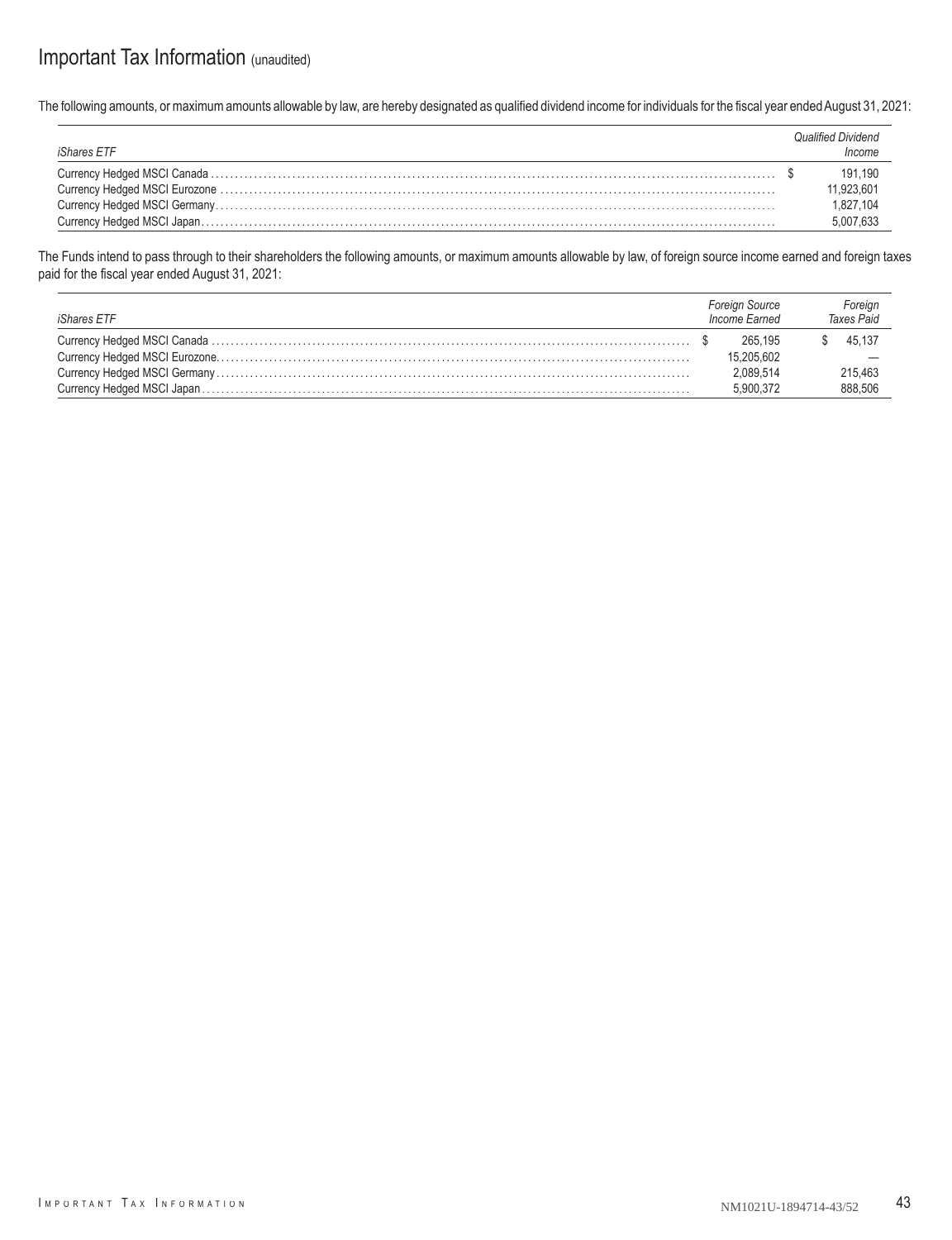# Board Review and Approval of Investment Advisory Contract

#### **iShares Currency Hedged MSCI Canada ETF, iShares Currency Hedged MSCI Eurozone ETF, iShares Currency Hedged MSCI Germany ETF, iShares Currency Hedged MSCI Japan ETF (each the "Fund")**

Under Section 15(c) of the Investment Company Act of 1940 (the "1940 Act"), the Trust's Board of Trustees (the "Board"), including a majority of Board Members who are not "interested persons" of the Trust (as that term is defined in the 1940 Act) (the "Independent Board Members), is required annually to consider and approve the Investment Advisory Agreement between the Trust and BFA (the "Advisory Agreement") whereby the Board and its committees (composed solely of Independent Board Members) assess BlackRock's services to the Fund, including investment management; fund accounting; administrative and shareholder services; oversight of the Fund's service providers; risk management and oversight; legal and compliance services; and ability to meet applicable legal and regulatory requirements. The Independent Board Members requested, and BFA provided, such information as the Independent Board Members, with advice from independent counsel, deemed reasonably necessary to evaluate the Advisory Agreement. At meetings on May 7, 2021 and May 14, 2021, a committee composed of all of the Independent Board Members (the "15(c) Committee"), with independent counsel, met with management and reviewed and discussed information provided in response to initial requests of the 15(c) Committee and/or its independent counsel, and requested certain additional information, which management agreed to provide. At a meeting held on June 15-16, 2021, the Board, including the Independent Board Members, reviewed the additional information provided by management in response to these requests.

After extensive discussions and deliberations, the Board, including all of the Independent Board Members, approved the continuance of the Advisory Agreement for the Fund, based on a review of qualitative and quantitative information provided by BFA and their cumulative experience as Board Members. The Board noted its satisfaction with the extent and quality of information provided and its frequent interactions with management, as well as the detailed responses and other information provided by BFA. The Independent Board Members were advised by their independent counsel throughout the process, including about the legal standards applicable to their review. In approving the continuance of the Advisory Agreement for the Fund, the Board, including the Independent Board Members, considered various factors, including: (i) the expenses and performance of the Fund; (ii) the nature, extent and quality of the services provided by BFA; (iii) the costs of services provided to the Fund and profits realized by BFA and its affiliates; (iv) potential economies of scale and the sharing of related benefits; (v) the fees and services provided for other comparable funds/accounts managed by BFA and its affiliates; and (vi) other benefits to BFA and/or its affiliates. The material factors, none of which was controlling, and conclusions that formed the basis for the Board, including the Independent Board Members, to approve the continuance of the Advisory Agreement are discussed below.

**Expenses and Performance of the Fund:** The Board reviewed statistical information prepared by Broadridge Financial Solutions Inc. ("Broadridge"), an independent provider of investment company data, regarding the expense ratio components, including gross and net total expenses, fees and expenses of another fund in which the Fund invests (if applicable), and waivers/reimbursements (if applicable) of the Fund in comparison with the same information for other ETFs (including, where applicable, funds sponsored by an "at cost" service provider), objectively selected by Broadridge as comprising the Fund's applicable peer group pursuant to Broadridge's proprietary ETF methodology (the "Peer Group"). The Board was provided with a detailed description of the proprietary ETF methodology used by Broadridge to determine the Fund's Peer Group. The Board noted that, due to the limitations in providing comparable funds in the Peer Group, the statistical information provided in Broadridge's report may or may not provide meaningful direct comparisons to the Fund in all instances. The Board also noted that the overall fund expenses (net of waivers and reimbursements) for the Fund were higher than the median of overall fund expenses (net of waivers and reimbursements ) of the funds in its Peer Group, excluding iShares funds.

In addition, to the extent that any of the comparison funds included in the Peer Group, excluding iShares funds, track the same index as the Fund, Broadridge also provided, and the Board reviewed, a comparison of the Fund's performance for the one-year, three-year, five-year, ten-year, and since inception periods, as applicable, and for the quarter ended December 31, 2020, to that of relevant comparison fund(s) for the same periods. The Board noted that the Fund seeks to track its specified underlying index and that, during the year, the Board received periodic reports on the Fund's short- and longer-term performance in comparison with its underlying index. Such periodic comparative performance information, including additional detailed information as requested by the Board, was also considered. The Board noted that the Fund generally performed in line with its underlying index over the relevant periods.

Based on this review, the other factors considered at the meeting, and their general knowledge of ETF pricing, the Board concluded that the investment advisory fee rate and expense level and the historical performance of the Fund supported the Board's approval of the continuance of the Advisory Agreement for the coming year.

**Nature, Extent and Quality of Services Provided:** Based on management's representations, including information about recent and proposed enhancements to the iShares business, including with respect to capital markets support and analysis, technology, portfolio management, product design and quality, compliance and risk management, global public policy and other services, the Board expected that there would be no diminution in the scope of services required of or provided by BFA under the Advisory Agreement for the coming year as compared with the scope of services provided by BFA during prior years. In reviewing the scope of these services, the Board considered BFA's investment philosophy and experience, noting that BFA and its affiliates have committed significant resources over time, including during the past year, to support the iShares funds and their shareholders and have made significant investments into the iShares business. The Board also considered BFA's compliance program and its compliance record with respect to the Fund. In that regard, the Board noted that BFA reports to the Board about portfolio management and compliance matters on a periodic basis in connection with regularly scheduled meetings of the Board, and on other occasions as necessary and appropriate, and has provided information and made relevant officers and other employees of BFA (and its affiliates) available as needed to provide further assistance with these matters. The Board also reviewed the background and experience of the persons responsible for the day-to-day management of the Fund, as well as the resources available to them in managing the Fund. In addition to the above considerations, the Board reviewed and considered detailed presentations regarding BFA's investment performance, investment and risk management processes and strategies, which were provided at the May 7, 2021 meeting and throughout the year.

Based on review of this information, and the performance information discussed above, the Board concluded that the nature, extent and quality of services provided to the Fund under the Advisory Agreement supported the Board's approval of the continuance of the Advisory Agreement for the coming year.

**Costs of Services Provided to the Fund and Profits Realized by BFA and its Affiliates:** The Board reviewed information about the estimated profitability to BlackRock in managing the Fund, based on the fees payable to BFA and its affiliates (including fees under the Advisory Agreement), and other sources of revenue and expense to BFA and its affiliates from the Fund's operations for the last calendar year. The Board reviewed BlackRock's methodology for calculating estimated profitability of the iShares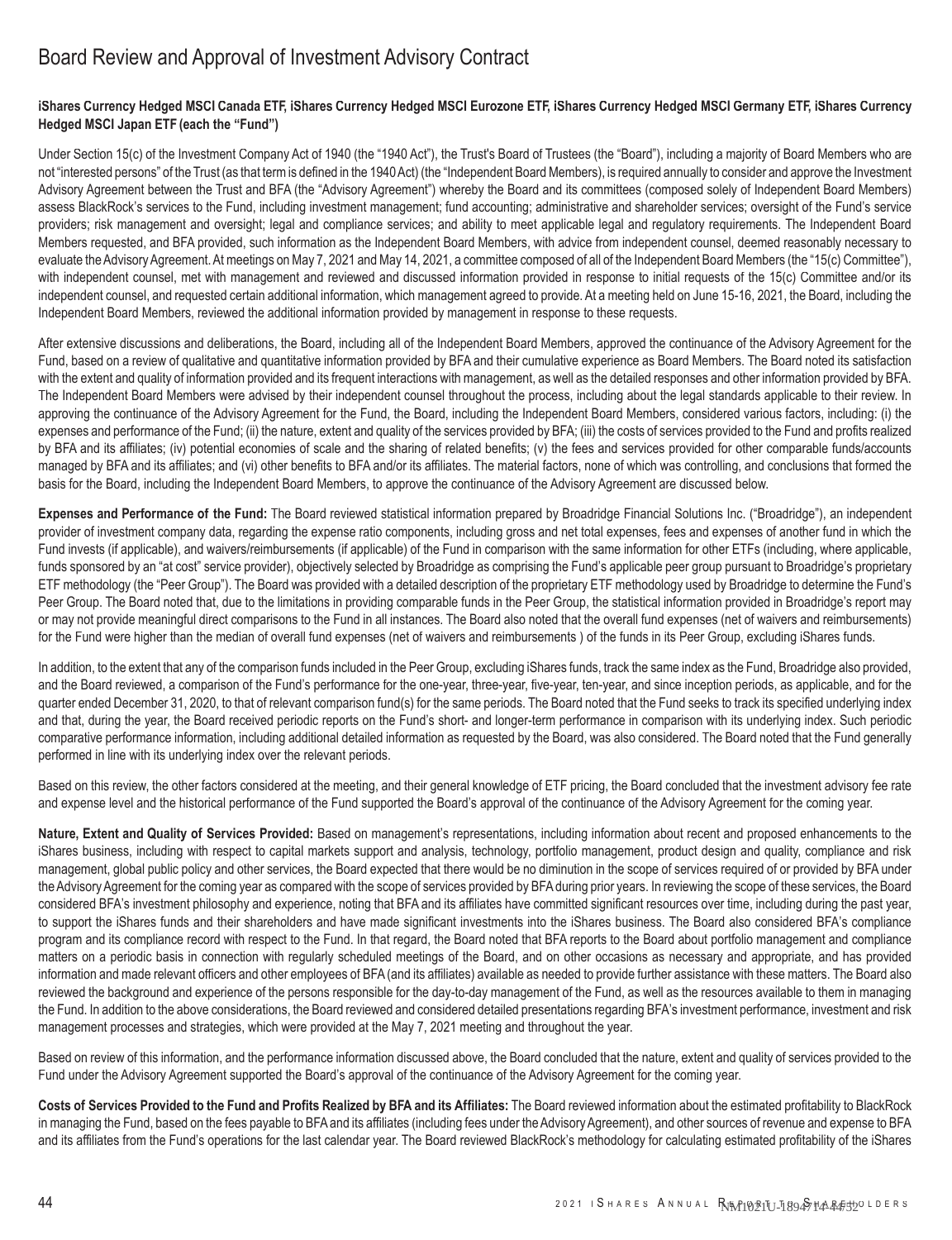# Board Review and Approval of Investment Advisory Contract (continued)

funds, noting that the 15(c) Committee and the Board had focused on the methodology and profitability presentation. The Board recognized that profitability may be affected by numerous factors, including, among other things, fee waivers by BFA, the types of funds managed, expense allocations and business mix. The Board thus recognized that calculating and comparing profitability at individual fund levels is challenging. The Board discussed with management the sources of direct and ancillary revenue, including the revenues to BTC, a BlackRock affiliate, from securities lending by the Fund. The Board also discussed BFA's estimated profit margin as reflected in the Fund's profitability analysis and reviewed information regarding potential economies of scale (as discussed below).

Based on this review, the Board concluded that the profits realized by BFA and its affiliates under the Advisory Agreement and from other relationships between the Fund and BFA and/or its affiliates, if any, were within a reasonable range in light of the factors and other information considered.

**Economies of Scale:** The Board reviewed information and considered the extent to which economies of scale might be realized as the assets of the Fund increase, noting that the issue of potential economies of scale had been focused on by the 15(c) Committee and the Board during their meetings and addressed by management. The 15(c) Committee and the Board received information regarding BlackRock's historical estimated profitability, including BFA's and its affiliates' estimated costs in providing services. The estimated cost information distinguished, among other things, between fixed and variable costs, and showed how the level and nature of fixed and variable costs may impact the existence or size of scale benefits, with the Board recognizing that potential economies of scale are difficult to measure. The 15(c) Committee and the Board reviewed information provided by BFA regarding the sharing of scale benefits with the iShares funds through various means, including, as applicable, through relatively low fee rates established at inception, breakpoints, waivers, or other fee reductions, as well as through additional investment in the iShares business and the provision of improved or additional infrastructure and services to the iShares funds and their shareholders. The Board noted that the Advisory Agreement for the Fund did not provide for breakpoints in the Fund's investment advisory fee rate as the assets of the Fund increase. However, the Board noted that it would continue to assess the appropriateness of adding breakpoints in the future.

The Board concluded that this review of potential economies of scale and the sharing of related benefits, as well as the other factors considered at the meeting, supported the Board's approval of the continuance of the Advisory Agreement for the coming year.

Fees and Services Provided for Other Comparable Funds/Accounts Managed by BFA and its Affiliates: The Board considered information regarding the investment advisory/management fee rates for other funds/accounts in the U.S. for which BFA (or its affiliates) provides investment advisory/management services, including open-end funds registered under the 1940 Act (including sub-advised funds), collective trust funds, and institutional separate accounts (collectively, the "Other Accounts"). The Board acknowledged BFA's representation that the iShares funds are fundamentally different investment vehicles from the Other Accounts.

The Board received detailed information regarding how the Other Accounts generally differ from the Fund, including in terms of the types of services and generally more extensive services provided to the Fund, as well as other significant differences. In that regard, the Board considered that the pricing of services to institutional clients is typically based on a number of factors beyond the nature and extent of the specific services to be provided and often depends on the overall relationship between the client and its affiliates and the adviser and its affiliates. In addition, the Board considered the relative complexity and inherent risks and challenges of managing and providing other services to the Fund, as a publicly traded investment vehicle, as compared to the Other Accounts, particularly those that are institutional clients, in light of differing regulatory requirements and client-imposed mandates. The Board noted that BFA and its affiliates do not manage Other Accounts with substantially the same investment objective and strategy as the Fund and that track the same index as the Fund. The Board also acknowledged management's assertion that, for certain iShares funds, and for client segmentation purposes, BlackRock has launched an iShares fund that may provide a similar investment exposure at a lower investment advisory fee rate.

The Board also considered the "all-inclusive" nature of the Fund's advisory fee structure, and the Fund's expenses borne by BFA under this arrangement. The Board noted that the investment advisory fee rate under the Advisory Agreement for the Fund was generally higher than the investment advisory/management fee rates for certain of the Other Accounts (particularly institutional clients) and concluded that the differences appeared to be consistent with the factors discussed.

**Other Benefits to BFA and/or its Affiliates:** The Board reviewed other benefits or ancillary revenue received by BFA and/or its affiliates in connection with the services provided to the Fund by BFA, both direct and indirect, including, but not limited to, payment of revenue to BTC, the Fund's securities lending agent, for loaning portfolio securities (which was included in the profit margins reviewed by the Board pursuant to BFA's estimated profitability methodology), payment of advisory fees or other fees to BFA (or its affiliates) in connection with any investments by the Fund in other funds for which BFA (or its affiliates) provides investment advisory services or other services, and BlackRock's profile in the investment community. The Board also noted the revenue received by BFA and/or its affiliates pursuant to (i) an agreement that permits a service provider to use certain portions of BlackRock's technology platform to service accounts managed by BFA and/or its affiliates, including the iShares funds and (ii) other technology-related initiatives aimed to better support the iShares funds. The Board further noted that BFA generally does not use soft dollars or consider the value of research or other services that may be provided to BFA (including its affiliates) in selecting brokers for portfolio transactions for the Fund. The Board concluded that any such ancillary benefits would not be disadvantageous to the Fund and thus would not alter the Board's conclusion with respect to the appropriateness of approving the continuance of the Advisory Agreement for the coming year.

**Conclusion:** Based on a review of the factors described above, as well as such other factors as deemed appropriate by the Board, the Board, including all of the Independent Board Members, determined that the Fund's investment advisory fee rate under the Advisory Agreement does not constitute a fee that is so disproportionately large as to bear no reasonable relationship to the services rendered and that could not have been the product of arm's-length bargaining, and concluded to approve the continuance of the Advisory Agreement for the coming year.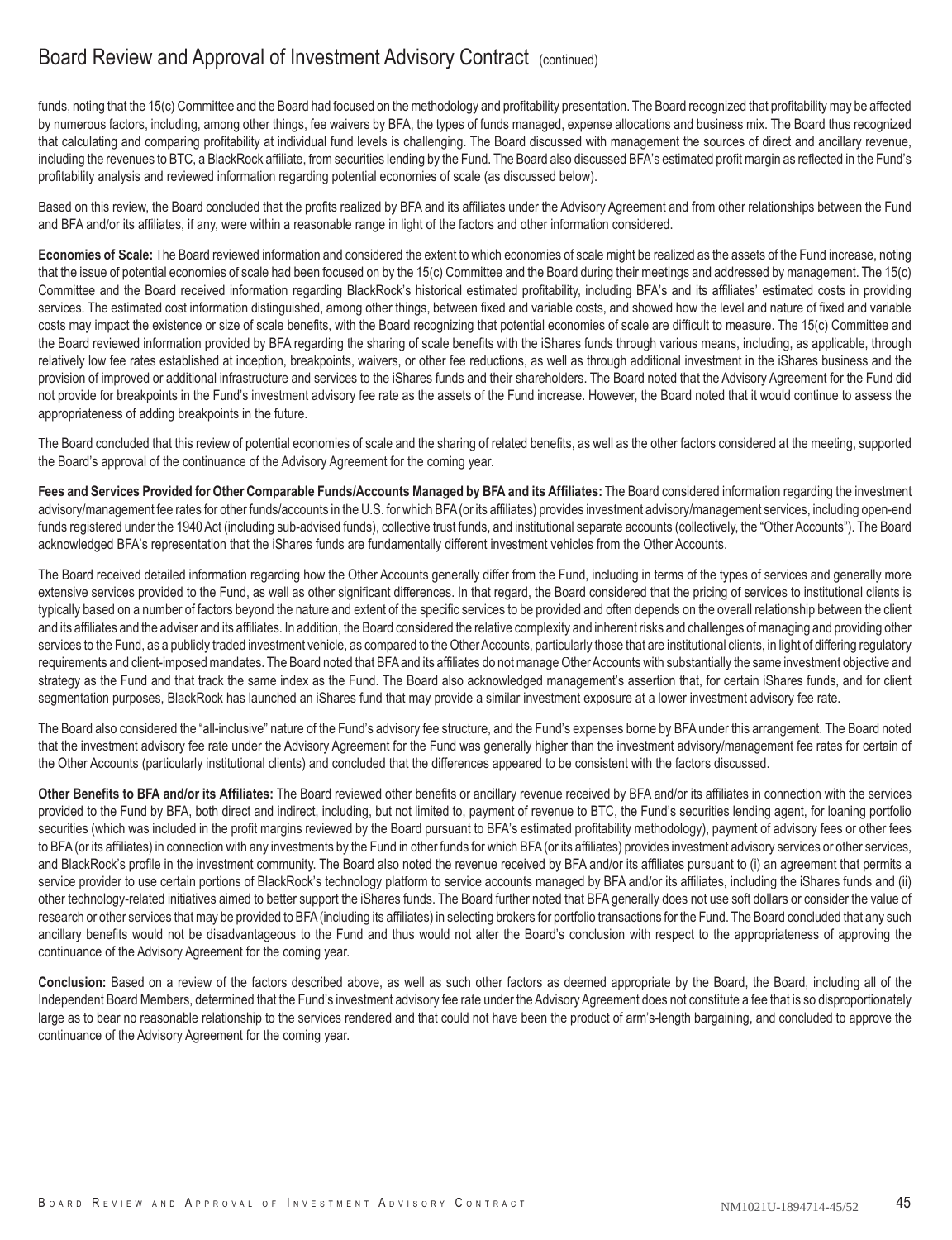# Supplemental Information (unaudited)

# **Regulation Regarding Derivatives**

On October 28, 2020, the Securities and Exchange Commission (the "SEC") adopted new regulations governing the use of derivatives by registered investment companies ("Rule 18f-4"). The Funds will be required to implement and comply with Rule 18f-4 by August 19, 2022. Once implemented, Rule 18f-4 will impose limits on the amount of derivatives a fund can enter into, eliminate the asset segregation framework currently used by funds to comply with Section 18 of the 1940 Act, treat derivatives as senior securities and require funds whose use of derivatives is more than a limited specified exposure amount to establish and maintain a comprehensive derivatives risk management program and appoint a derivatives risk manager.

### **Section 19(a) Notices**

The amounts and sources of distributions reported are estimates and are being provided pursuant to regulatory requirements and are not being provided for tax reporting purposes. The actual amounts and sources for tax reporting purposes will depend upon each Fund's investment experience during the year and may be subject to changes based on tax regulations. Shareholders will receive a Form 1099-DIV each calendar year that will inform them how to report these distributions for federal income tax purposes.

#### **August 31, 2021**

|                                                                             | <b>Total Cumulative Distributions</b><br>for the Fiscal Year |                                      |                      |                           | % Breakdown of the Total Cumulative<br>Distributions for the Fiscal Year |                                      |                      |                           |
|-----------------------------------------------------------------------------|--------------------------------------------------------------|--------------------------------------|----------------------|---------------------------|--------------------------------------------------------------------------|--------------------------------------|----------------------|---------------------------|
| <i><b>iShares ETF</b></i>                                                   | Net<br>Investment<br>Income                                  | Net Realized<br><b>Capital Gains</b> | Return of<br>Capital | <b>Total Per</b><br>Share | Net<br>Investment<br>Income                                              | Net Realized<br><b>Capital Gains</b> | Return of<br>Capital | <b>Total Per</b><br>Share |
| Currency Hedged MSCI Canada <sup>(a)</sup><br>Currency Hedged MSCI Eurozone | \$ 0.476460<br>0.859440                                      |                                      | \$0.042554           | \$0.519014<br>0.859440    | 92%<br>100                                                               | $- \%$                               | 8%                   | 100%<br>100               |

(a) The Fund estimates that it has distributed more than its net investment income and net realized capital gains; therefore, a portion of the distribution may be a return of capital. A return of capital may occur, for example, when some or all of the shareholder's investment in the Fund is returned to the shareholder. A return of capital does not necessarily reflect the Fund's investment performance and should not be confused with "yield" or "income". When distributions exceed total return performance, the difference will incrementally reduce the Fund's net asset value per share.

#### **Premium/Discount Information**

Information on the Fund's net asset value, market price, premiums and discounts, and bid-ask spreads can be found at iShares.com.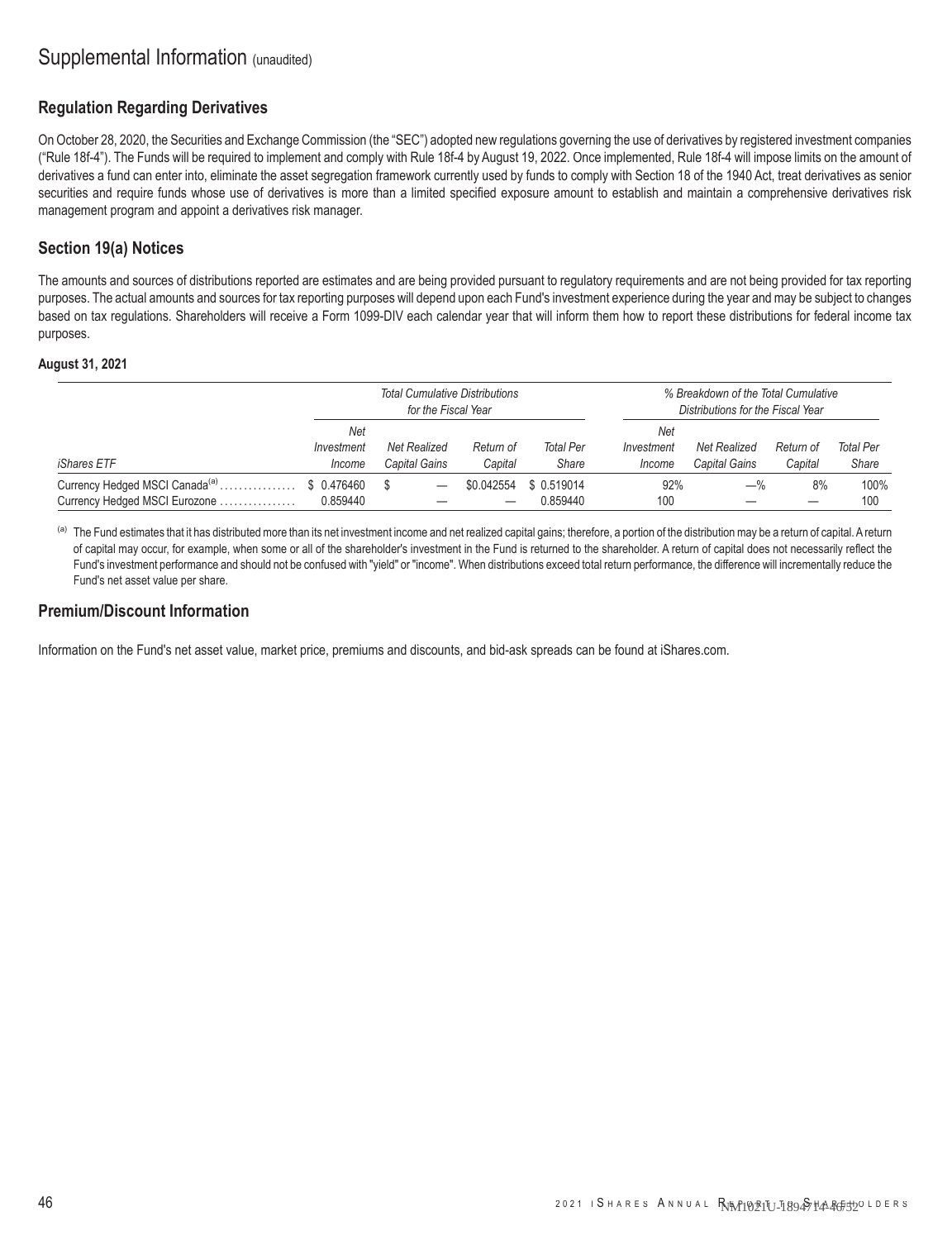# Trustee and Officer Information

The Board of Trustees has responsibility for the overall management and operations of the Funds, including general supervision of the duties performed by BFA and other service providers. Each Trustee serves until he or she resigns, is removed, dies, retires or becomes incapacitated. Each officer shall hold office until his or her successor is elected and qualifies or until his or her death, resignation or removal. Trustees who are not "interested persons" (as defined in the 1940 Act) of the Trust are referred to as independent trustees ("Independent Trustees").

The registered investment companies advised by BFA or its affiliates (the "BlackRock-advised Funds") are organized into one complex of open-end equity, multi-asset, index and money market funds and ETFs (the "BlackRock Multi-Asset Complex"), one complex of closed-end funds and open-end non-index fixed-income funds (including ETFs) (the "BlackRock Fixed-Income Complex") and one complex of ETFs ("Exchange-Traded Fund Complex") (each, a "BlackRock Fund Complex"). Each Fund is included in the Exchange-Traded Fund Complex. Each Trustee also serves as a Director of iShares, Inc. and a Trustee of iShares U.S. ETF Trust and, as a result, oversees all of the funds within the Exchange-Traded Fund Complex, which consists of 374 funds as of August 31, 2021. With the exception of Robert S. Kapito, Salim Ramji and Charles Park, the address of each Trustee and officer is c/o BlackRock, Inc., 400 Howard Street, San Francisco, CA 94105. The address of Mr. Kapito, Mr. Ramji and Mr. Park is c/o BlackRock, Inc., Park Avenue Plaza, 55 East 52<sup>nd</sup> Street, New York, NY 10055. The Board has designated Cecilia H. Herbert as its Independent Board Chair. Additional information about the Funds' Trustees and officers may be found in the Funds' combined Statement of Additional Information, which is available without charge, upon request, by calling toll-free 1-800-iShares (1-800-474-2737).

#### **Interested Trustees**

| Name (Age)                              | Position(s)                 | <b>Principal Occupation(s)</b><br>During the Past 5 Years                                                                                                                                                                                                                                                                                                             | <b>Other Directorships Held by Trustee</b>                                                                                              |
|-----------------------------------------|-----------------------------|-----------------------------------------------------------------------------------------------------------------------------------------------------------------------------------------------------------------------------------------------------------------------------------------------------------------------------------------------------------------------|-----------------------------------------------------------------------------------------------------------------------------------------|
| Robert S.<br>Kapito <sup>(a)</sup> (64) | Trustee (since<br>$2009$ ). | President, BlackRock, Inc. (since 2006); Vice Chairman of BlackRock, Inc. and Head<br>of BlackRock's Portfolio Management Group (since its formation in 1998) and<br>BlackRock, Inc.'s predecessor entities (since 1988); Trustee, University of<br>Pennsylvania (since 2009); President of Board of Directors, Hope & Heroes<br>Children's Cancer Fund (since 2002). | Director of BlackRock, Inc. (since 2006); Director<br>of iShares, Inc. (since 2009); Trustee of iShares<br>U.S. ETF Trust (since 2011). |
| Salim Ramji <sup>(b)</sup><br>(51)      | Trustee (since<br>$2019$ ). | Senior Managing Director, BlackRock, Inc. (since 2014); Global Head of BlackRock's<br>ETF and Index Investments Business (since 2019); Head of BlackRock's<br>U.S. Wealth Advisory Business (2015-2019); Global Head of Corporate Strategy,<br>BlackRock, Inc. (2014-2015); Senior Partner, McKinsey & Company (2010-2014).                                           | Director of iShares, Inc. (since 2019); Trustee of<br>iShares U.S. ETF Trust (since 2019).                                              |

<sup>(a)</sup> Robert S. Kapito is deemed to be an "interested person" (as defined in the 1940 Act) of the Trust due to his affiliations with BlackRock, Inc. and its affiliates. <sup>(b)</sup> Salim Ramji is deemed to be an "interested person" (as defined in the 1940 Act) of the Trust due to his affiliations with BlackRock, Inc. and its affiliates.

# **Independent Trustees**

| Name (Age)                 | Position(s)                                                               | <b>Principal Occupation(s)</b><br>During the Past 5 Years                                                                                                                                                                                                                                                                                                                                                                                                                                                                                                                                                                                                                                                                                                                                                                      | <b>Other Directorships Held by Trustee</b>                                                                                                                                                                                                                |
|----------------------------|---------------------------------------------------------------------------|--------------------------------------------------------------------------------------------------------------------------------------------------------------------------------------------------------------------------------------------------------------------------------------------------------------------------------------------------------------------------------------------------------------------------------------------------------------------------------------------------------------------------------------------------------------------------------------------------------------------------------------------------------------------------------------------------------------------------------------------------------------------------------------------------------------------------------|-----------------------------------------------------------------------------------------------------------------------------------------------------------------------------------------------------------------------------------------------------------|
| Cecilia H.<br>Herbert (72) | Trustee (since<br>$2005$ ;<br>Independent<br>Board Chair<br>(since 2016). | Chair of the Finance Committee (since 2019) and Trustee and Member of the<br>Finance, Audit and Quality Committees of Stanford Health Care (since 2016);<br>Trustee of WNET, New York's public media company (since 2011) and Member of<br>the Audit Committee (since 2018) and Investment Committee (since 2011); Chair<br>(1994-2005) and Member (since 1992) of the Investment Committee, Archdiocese of<br>San Francisco; Trustee of Forward Funds (14 portfolios) (2009-2018); Trustee of<br>Salient MF Trust (4 portfolios) (2015-2018); Director (1998-2013) and President<br>(2007-2011) of the Board of Directors, Catholic Charities CYO; Trustee (2002-2011)<br>and Chair of the Finance and Investment Committee (2006-2010) of the Thacher<br>School; Director of the Senior Center of Jackson Hole (since 2020). | Director of iShares, Inc. (since 2005); Trustee of<br>iShares U.S. ETF Trust (since 2011);<br>Independent Board Chair of iShares, Inc. and<br>iShares U.S. ETF Trust (since 2016). Trustee of<br>Thrivent Church Loan and Income Fund (since<br>2019).    |
| Jane D.<br>Carlin (65)     | Trustee (since<br>2015); Risk<br>Committee Chair<br>(since 2016).         | Consultant (since 2012); Member of the Audit Committee (2012-2018), Chair of the<br>Nominating and Governance Committee (2017-2018) and Director of PHH<br>Corporation (mortgage solutions) (2012-2018); Managing Director and Global Head<br>of Financial Holding Company Governance & Assurance and the Global Head of<br>Operational Risk Management of Morgan Stanley (2006-2012).                                                                                                                                                                                                                                                                                                                                                                                                                                         | Director of iShares, Inc. (since 2015); Trustee of<br>iShares U.S. ETF Trust (since 2015); Member of<br>the Audit Committee (since 2016), Chair of the<br>Audit Committee (since 2020) and Director of<br>The Hanover Insurance Group, Inc. (since 2016). |
| Richard L.<br>Fagnani (66) | Trustee (since<br>2017); Audit<br>Committee Chair<br>(since 2019).        | Partner, KPMG LLP (2002-2016).                                                                                                                                                                                                                                                                                                                                                                                                                                                                                                                                                                                                                                                                                                                                                                                                 | Director of iShares, Inc. (since 2017); Trustee of<br>iShares U.S. ETF Trust (since 2017).                                                                                                                                                                |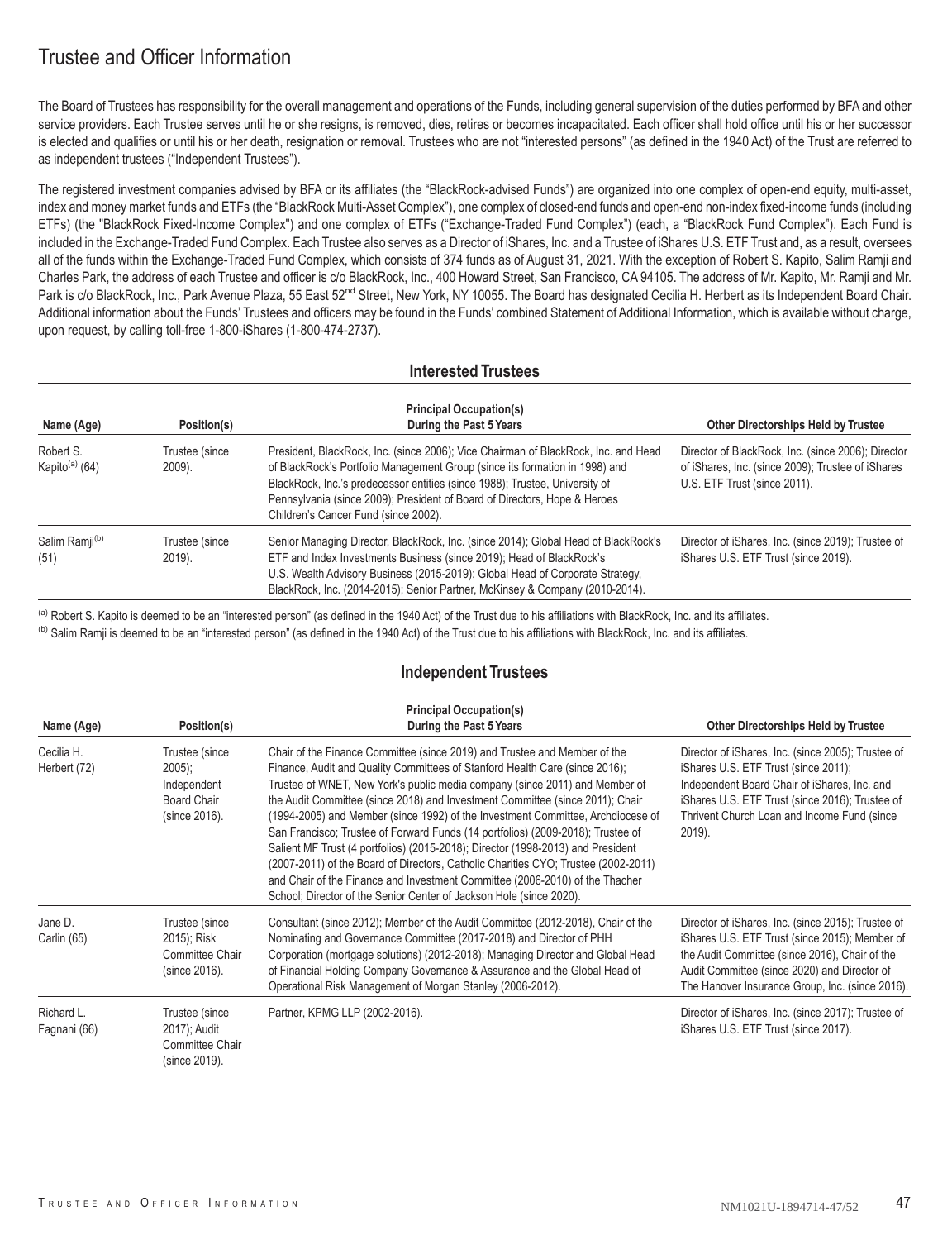# **Independent Trustees** (continued)

| Name (Age)               | Position(s)                                                                                                   | <b>Principal Occupation(s)</b><br>During the Past 5 Years                                                                                                                                                                                                                                                                                                                                                                                                                                                                                                                                                                          | <b>Other Directorships Held by Trustee</b>                                                 |
|--------------------------|---------------------------------------------------------------------------------------------------------------|------------------------------------------------------------------------------------------------------------------------------------------------------------------------------------------------------------------------------------------------------------------------------------------------------------------------------------------------------------------------------------------------------------------------------------------------------------------------------------------------------------------------------------------------------------------------------------------------------------------------------------|--------------------------------------------------------------------------------------------|
| John E.<br>Kerrigan (66) | Trustee (since<br>2005); Nominating<br>and Governance<br>and Equity Plus<br>Committee Chairs<br>(since 2019). | Chief Investment Officer, Santa Clara University (since 2002).                                                                                                                                                                                                                                                                                                                                                                                                                                                                                                                                                                     | Director of iShares, Inc. (since 2005); Trustee of<br>iShares U.S. ETF Trust (since 2011). |
| Drew E.<br>Lawton (62)   | Trustee (since<br>2017); 15(c)<br>Committee Chair<br>(since 2017).                                            | Senior Managing Director of New York Life Insurance Company (2010-2015).                                                                                                                                                                                                                                                                                                                                                                                                                                                                                                                                                           | Director of iShares, Inc. (since 2017); Trustee of<br>iShares U.S. ETF Trust (since 2017). |
| John E.<br>Martinez (60) | Trustee (since<br>2003); Securities<br>Lending<br>Committee Chair<br>(since 2019).                            | Director of Real Estate Equity Exchange, Inc. (since 2005); Director of Cloudera<br>Foundation (2017-2020); and Director of Reading Partners (2012-2016).                                                                                                                                                                                                                                                                                                                                                                                                                                                                          | Director of iShares, Inc. (since 2003); Trustee of<br>iShares U.S. ETF Trust (since 2011). |
| Madhav V.<br>Rajan (57)  | Trustee (since<br>2011); Fixed<br>Income Plus<br>Committee Chair<br>(since 2019).                             | Dean, and George Pratt Shultz Professor of Accounting, University of Chicago Booth<br>School of Business (since 2017); Advisory Board Member (since 2016) and Director<br>(since 2020) of C.M. Capital Corporation; Chair of the Board for the Center for<br>Research in Security Prices, LLC (since 2020); Robert K. Jaedicke Professor of<br>Accounting, Stanford University Graduate School of Business (2001-2017);<br>Professor of Law (by courtesy), Stanford Law School (2005-2017); Senior Associate<br>Dean for Academic Affairs and Head of MBA Program, Stanford University Graduate<br>School of Business (2010-2016). | Director of iShares, Inc. (since 2011); Trustee of<br>iShares U.S. ETF Trust (since 2011). |

# **Officers**

| Name (Age)                | Position(s)                                                            | <b>Principal Occupation(s)</b><br>During the Past 5 Years                                                                                                                                                                                                                                                                                                                                                                                                                                                                                                                                                                         |  |  |
|---------------------------|------------------------------------------------------------------------|-----------------------------------------------------------------------------------------------------------------------------------------------------------------------------------------------------------------------------------------------------------------------------------------------------------------------------------------------------------------------------------------------------------------------------------------------------------------------------------------------------------------------------------------------------------------------------------------------------------------------------------|--|--|
| Armando<br>Senra (50)     | President (since<br>$2019$ ).                                          | Managing Director, BlackRock, Inc. (since 2007); Head of U.S., Canada and Latam iShares, BlackRock, Inc. (since 2019); Head of Latin<br>America Region, BlackRock, Inc. (2006-2019); Managing Director, Bank of America Merrill Lynch (1994-2006).                                                                                                                                                                                                                                                                                                                                                                                |  |  |
| Trent<br>Walker (47)      | Treasurer and<br><b>Chief Financial</b><br>Officer (since<br>$2020$ ). | Managing Director, BlackRock, Inc. (since September 2019); Chief Financial Officer of iShares Delaware Trust Sponsor LLC, BlackRock<br>Funds, BlackRock Funds II, BlackRock Funds IV, BlackRock Funds V and BlackRock Funds VI (since 2021); Executive Vice President of<br>PIMCO (2016-2019); Senior Vice President of PIMCO (2008-2015); Treasurer (2013-2019) and Assistant Treasurer (2007-2017) of PIMCO<br>Funds, PIMCO Variable Insurance Trust, PIMCO ETF Trust, PIMCO Equity Series, PIMCO Equity Series VIT, PIMCO Managed Accounts<br>Trust, 2 PIMCO-sponsored interval funds and 21 PIMCO-sponsored closed-end funds. |  |  |
| Charles<br>Park (54)      | <b>Chief Compliance</b><br>Officer (since<br>2006).                    | Chief Compliance Officer of BlackRock Advisors, LLC and the BlackRock-advised Funds in the BlackRock Multi-Asset Complex and the<br>BlackRock Fixed-Income Complex (since 2014); Chief Compliance Officer of BFA (since 2006).                                                                                                                                                                                                                                                                                                                                                                                                    |  |  |
| Deepa Damre<br>Smith (46) | Secretary (since<br>$2019$ ).                                          | Managing Director, BlackRock, Inc. (since 2014); Director, BlackRock, Inc. (2009-2013).                                                                                                                                                                                                                                                                                                                                                                                                                                                                                                                                           |  |  |
| Scott<br>Radell (52)      | <b>Executive Vice</b><br>President (since)<br>$2012$ ).                | Managing Director, BlackRock, Inc. (since 2009); Head of Portfolio Solutions, BlackRock, Inc. (since 2009).                                                                                                                                                                                                                                                                                                                                                                                                                                                                                                                       |  |  |
| Alan<br>Mason (60)        | Executive Vice<br>President (since<br>$2016$ ).                        | Managing Director, BlackRock, Inc. (since 2009).                                                                                                                                                                                                                                                                                                                                                                                                                                                                                                                                                                                  |  |  |
| Marybeth<br>Leithead (58) | <b>Executive Vice</b><br>President (since<br>2019).                    | Managing Director, BlackRock, Inc. (since 2017); Chief Operating Officer of Americas iShares (since 2017); Portfolio Manager, Municipal<br>Institutional & Wealth Management (2009-2016).                                                                                                                                                                                                                                                                                                                                                                                                                                         |  |  |
|                           |                                                                        |                                                                                                                                                                                                                                                                                                                                                                                                                                                                                                                                                                                                                                   |  |  |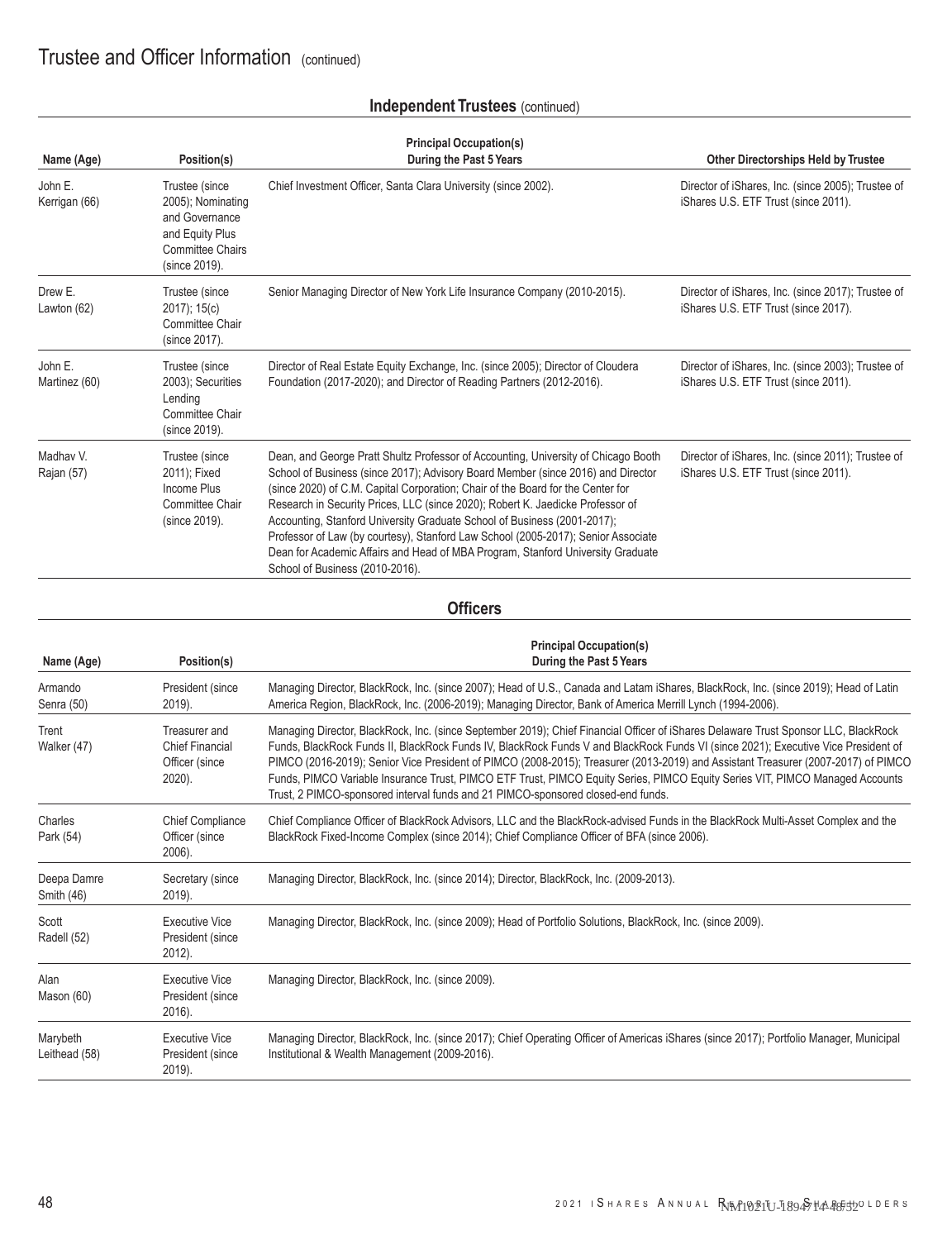# General Information

### **Electronic Delivery**

Shareholders can sign up for email notifications announcing that the shareholder report or prospectus has been posted on the iShares website at **iShares.com**. Once you have enrolled, you will no longer receive prospectuses and shareholder reports in the mail.

To enroll in electronic delivery:

- Go to icsdelivery.com.
- If your brokerage firm is not listed, electronic delivery may not be available. Please contact your broker-dealer or financial advisor.

#### **Householding**

Householding is an option available to certain fund investors. Householding is a method of delivery, based on the preference of the individual investor, in which a single copy of certain shareholder documents and Rule 30e-3 notices can be delivered to investors who share the same address, even if their accounts are registered under different names. Please contact your broker-dealer if you are interested in enrolling in householding and receiving a single copy of prospectuses and other shareholder documents, or if you are currently enrolled in householding and wish to change your householding status.

#### **Availability of Quarterly Schedule of Investments**

The Funds file their complete schedule of portfolio holdings with the SEC for the first and third quarters of each fiscal year as an exhibit to their reports on Form N-PORT. The Funds' Forms N-PORT are available on the SEC's website at sec.gov. Additionally, each Fund makes its portfolio holdings for the first and third quarters of each fiscal year available at iShares.com/fundreports.

#### **Availability of Proxy Voting Policies and Proxy Voting Records**

A description of the policies and procedures that the iShares Funds use to determine how to vote proxies relating to portfolio securities and information about how the iShares Funds voted proxies relating to portfolio securities during the most recent twelve-month period ending June 30 is available without charge, upon request (1) by calling toll-free 1-800-474-2737; (2) on the iShares website at iShares.com; and (3) on the SEC website at sec.gov.

A description of the Company's policies and procedures with respect to the disclosure of the Fund's portfolio securities is available in the Fund Prospectus. The Fund discloses its portfolio holdings daily and provides information regarding its top holdings in Fund fact sheets at **iShares.com**.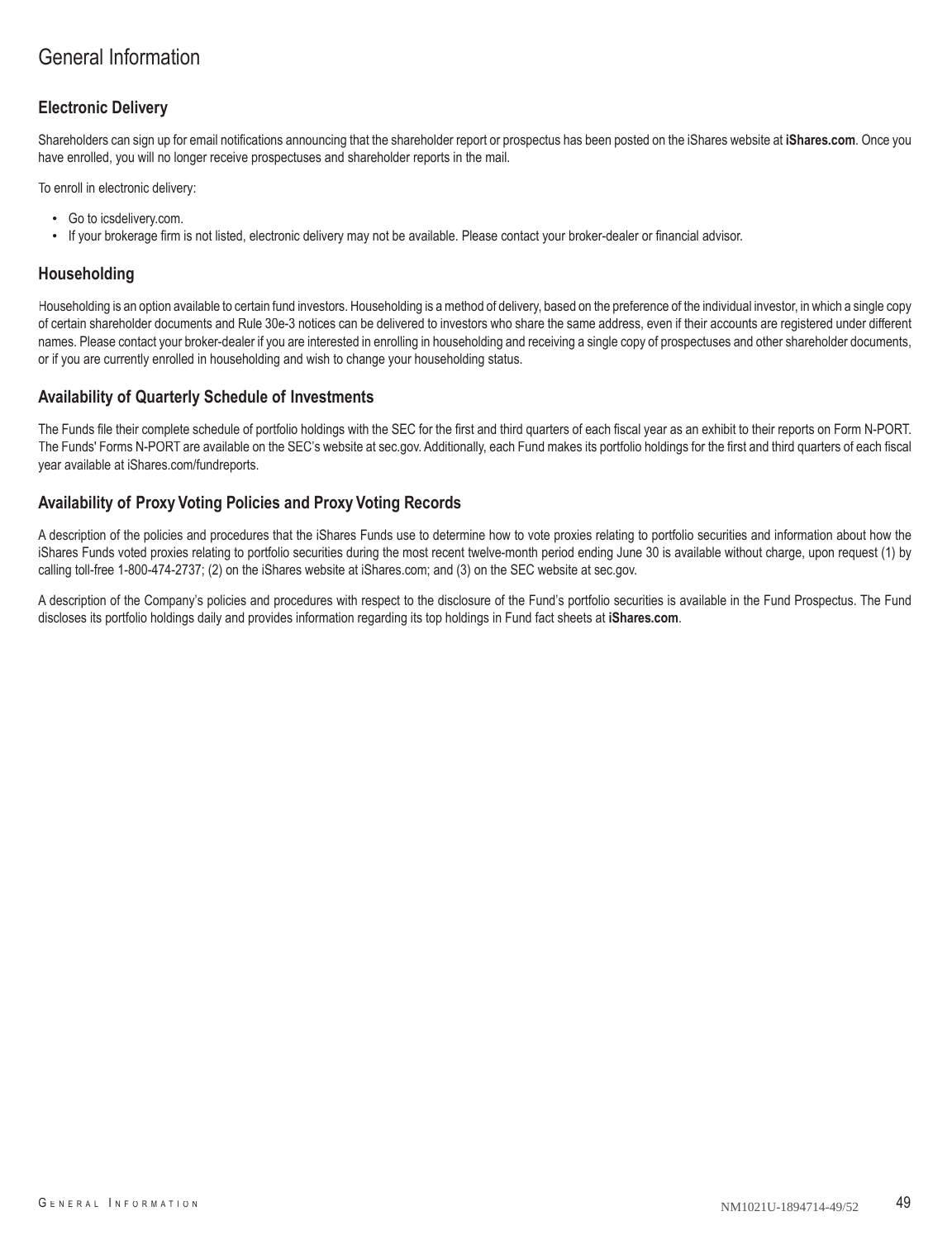# Glossary of Terms Used in this Report

# **Counterparty Abbreviations**

# **Counterparty Abbreviations (continued)**

| <b>BOA</b>  | Bank of America N.A.            | ΜS         | Morgan Stanley & Co. International PLC |
|-------------|---------------------------------|------------|----------------------------------------|
| <b>BSCH</b> | Banco Santander Central Hispano | <b>RBS</b> | Royal Bank of Scotland PLC             |
| <b>CBA</b>  | Commonwealth Bank of Australia  | <b>SSB</b> | State Street Bank and Trust Co.        |
| <b>CITI</b> | Citibank N.A.                   | TDB        | <b>Toronto Dominion Bank</b>           |
| DB          | Deutsche Bank AG London         | UBS        | UBS AG                                 |
| <b>JPM</b>  | JPMorgan Chase Bank N.A.        |            |                                        |

### **Currency Abbreviations**

| CAD  | Canadian Dollar             |
|------|-----------------------------|
| EUR  | Euro                        |
| JPY. | Japanese Yen                |
| USD  | <b>United States Dollar</b> |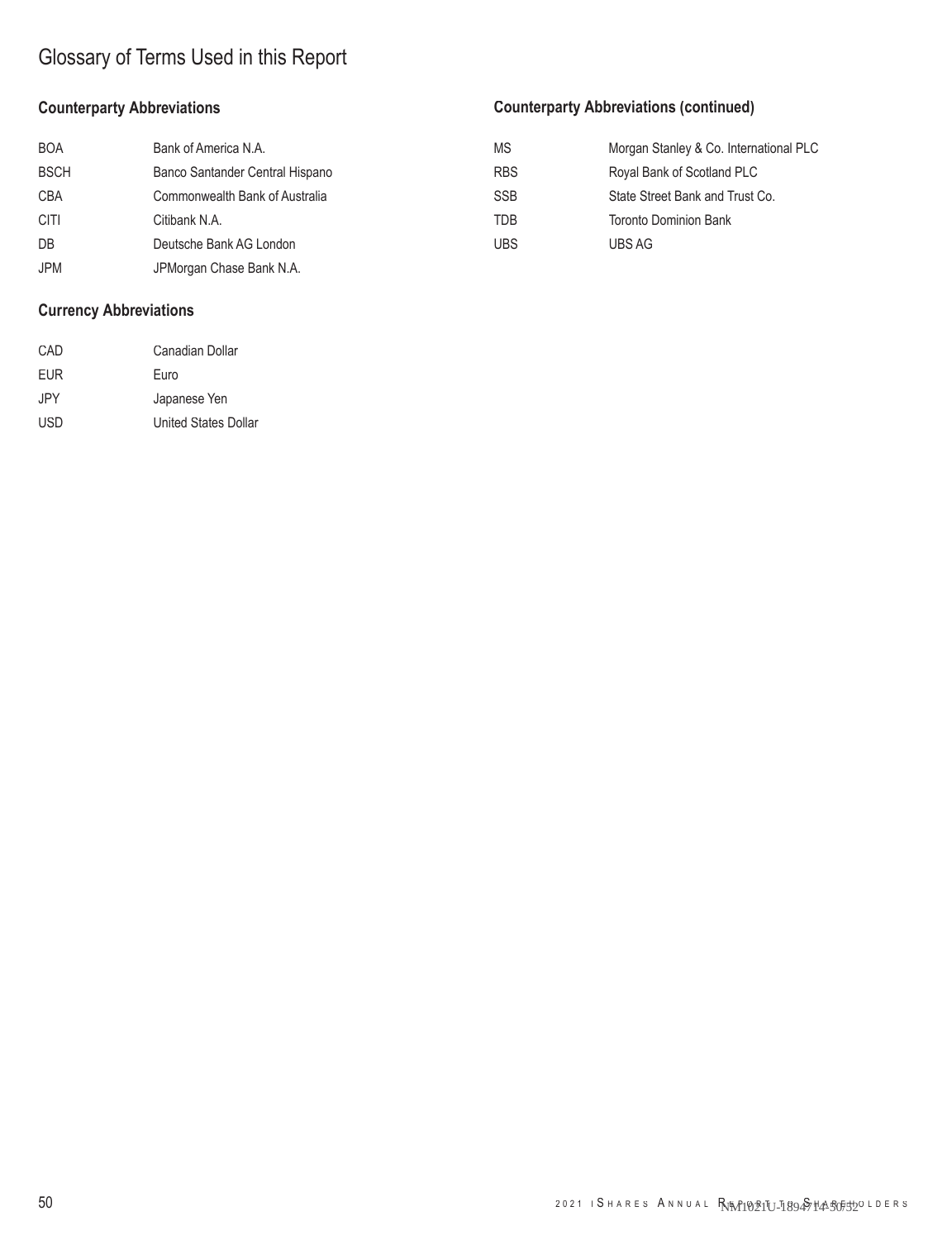THIS PAGE INTENTIONALLY LEFT BLANK.